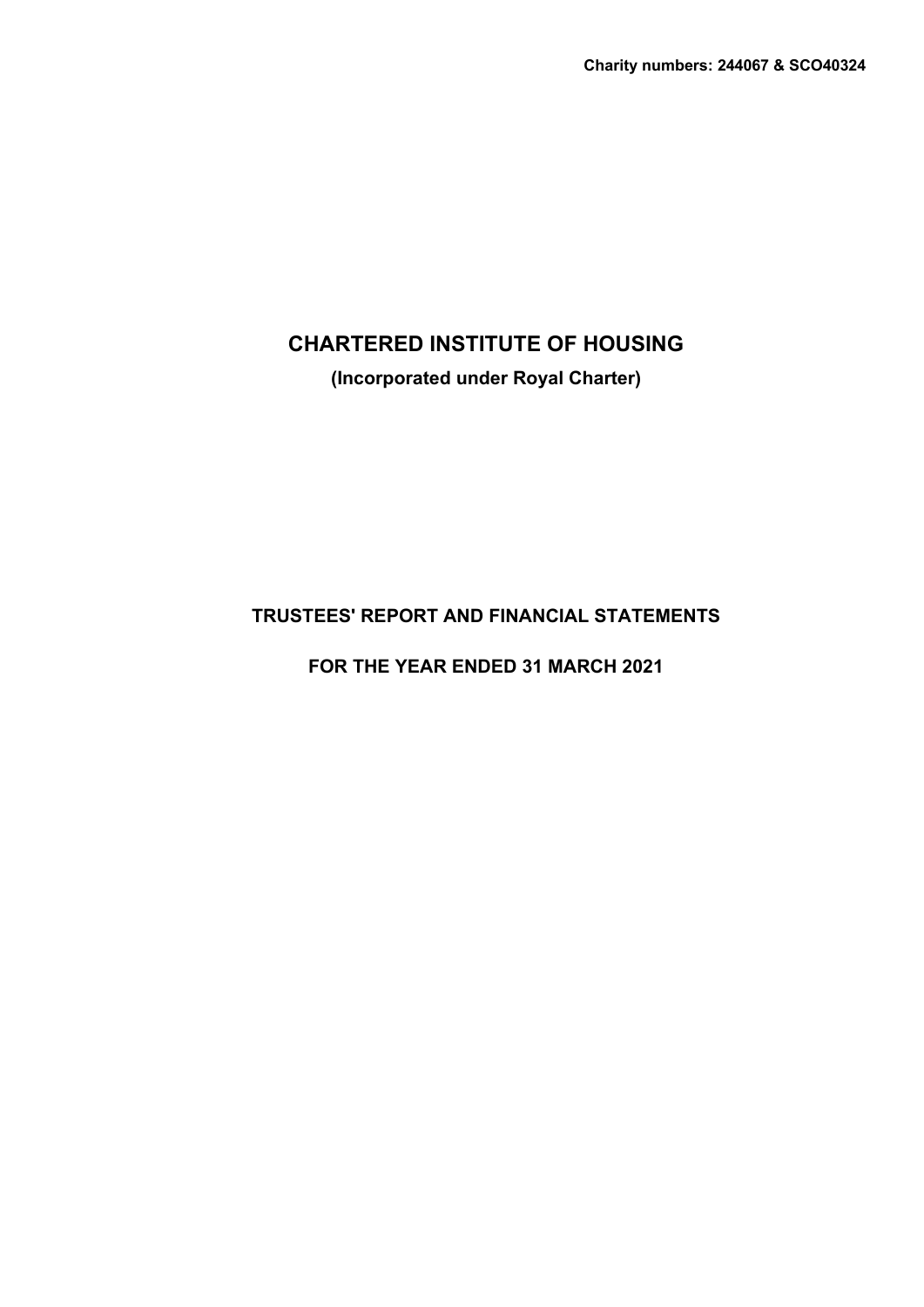# **CONTENTS**

|                                                                                | Page      |
|--------------------------------------------------------------------------------|-----------|
| Reference and administrative details of the charity, its Trustees and advisers | $1 - 2$   |
| <b>Trustees' report</b>                                                        | $3 - 21$  |
| Independent auditors' report on the financial statements                       | $22 - 25$ |
| <b>Consolidated statement of financial activities</b>                          | 26        |
| <b>Consolidated balance sheet</b>                                              | $27 - 28$ |
| <b>Charity balance sheet</b>                                                   | $29 - 30$ |
| <b>Consolidated statement of cash flows</b>                                    | 31        |
| Notes to the financial statements                                              | $32 - 60$ |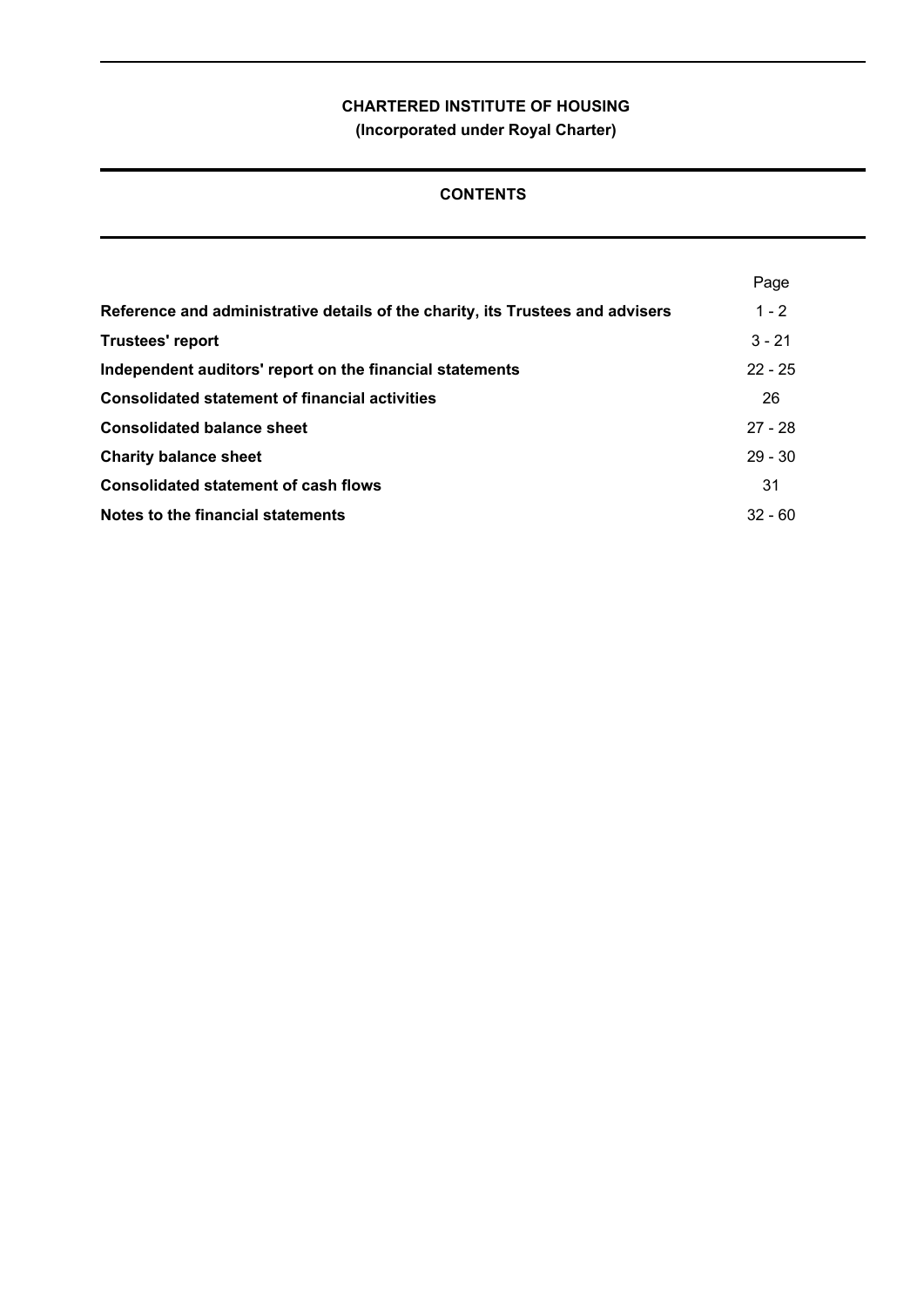# **(Incorporated under Royal Charter)**

# **REFERENCE AND ADMINISTRATIVE DETAILS OF THE CHARITY, ITS TRUSTEES AND ADVISERS FOR THE YEAR ENDED 31 MARCH 2021**

# **Trustees**

Aileen Evans, Current CIH president Anne Chapman, Assistant Director - Governance and Compliance, Golding Homes, Vice Chair Chan Kataria, Chief Executive, EMH Group Elly Hoult, Group Director - Assets, Notting Hill Genesis Geraldine Howley, Chief Executive, Incommunities, Chair of the Board Gordon Perry, Former Chief Executive, Accent Group (now a retired consultant) John Hannigan, Chief Executive, Circle Voluntary Group Julie Faddon, Chief Executive, SLH Group, Vice-Chair Robert Grundy, Head of Housing, Savills (Housing Division)

#### **Co-opted members**

Jo Richardson, Current CIH Vice-president until June 2021 Paul Diggory, Chair of the Wales Board - co-opted until November 2021 James Strang, Former CEO, Parkhead Housing Association (retired) - co-opted until November 2021

#### **Executive Team**

Gavin Smart, Chief Executive Josie Twimming-Stroud, Director, Member Services and Communications Sarah Dunkerely, Director, Knowledge and Learning Andy Orrey, Interim Director, Finance James Prestwich, Director, Policy and External Affairs

#### **Charity registered numbers**

244067 and SCO40324

#### **Principal office**

Chartered Institute of Housing Suites 5-6 Rowan House Westwood Way **Coventry**  $C<sub>2</sub>4$   $8H<sub>5</sub>$ 

#### **Independent auditors**

Crowe U.K. LLP Black Country House Rounds Green Road **Oldbury** West Midlands B69 2DG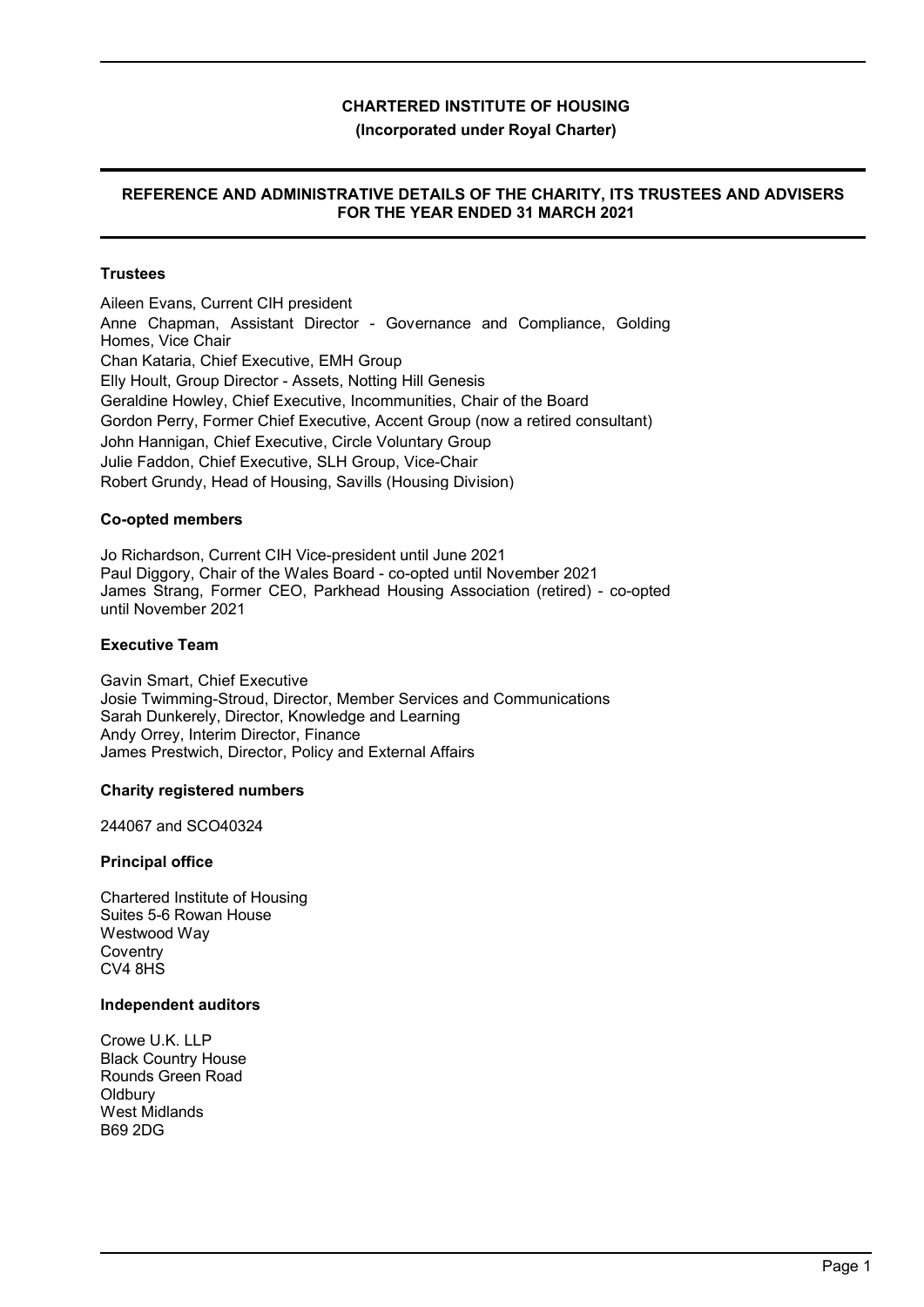### **REFERENCE AND ADMINISTRATIVE DETAILS OF THE CHARITY, ITS TRUSTEES AND ADVISERS (CONTINUED) FOR THE YEAR ENDED 31 MARCH 2021**

# **Bankers**

Barclays Bank plc 5 Colmore Row Birmingham B3 2WN

# **Solicitors**

Trowers and Hamlins LLP 3 Bunhill Row London EC1Y 8YZ

# **Investment Managers**

Charles Stanley and Company Limited 25 Luke Street London EC2R 4AR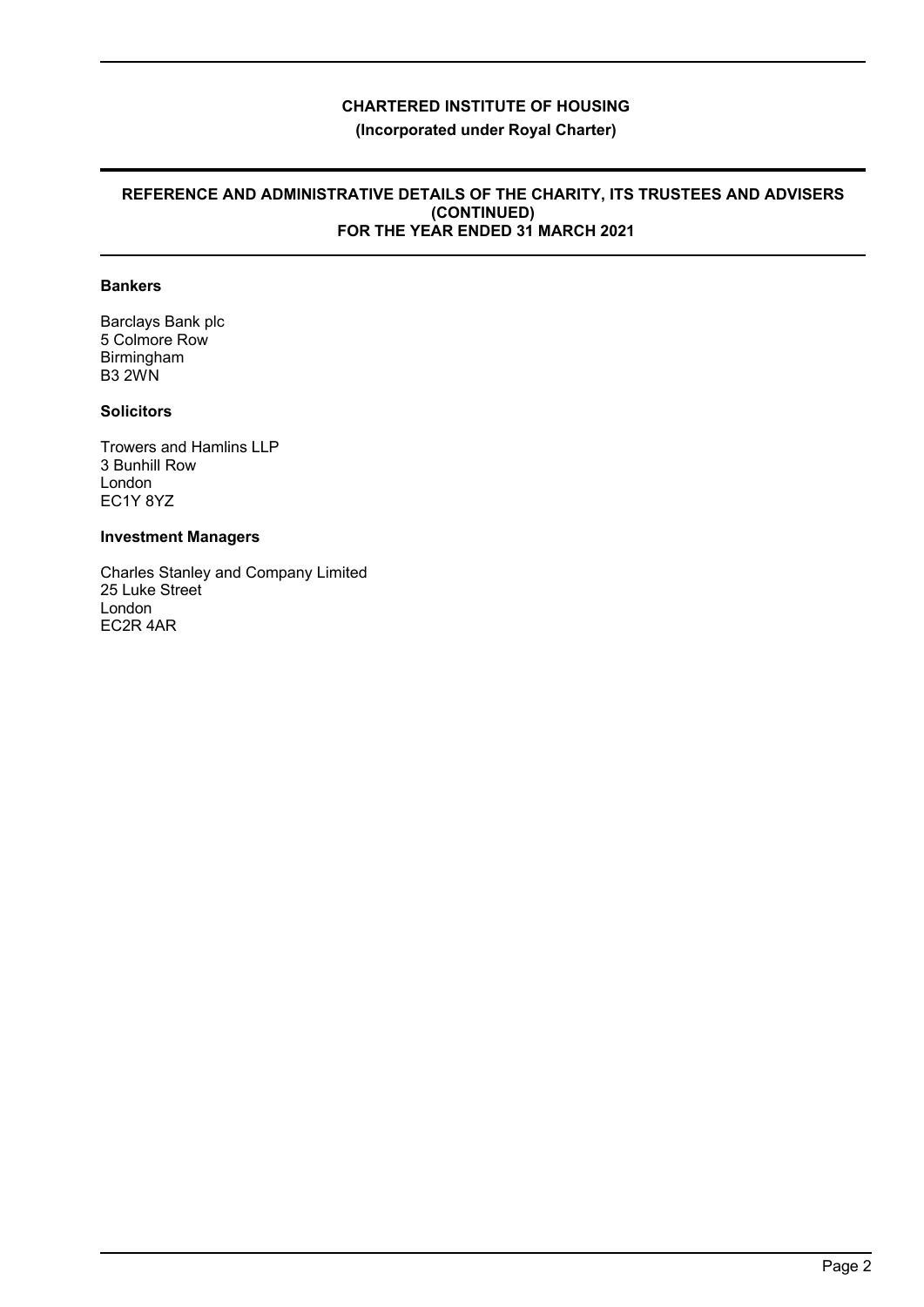#### **(Incorporated under Royal Charter)**

# **TRUSTEES' REPORT FOR THE YEAR ENDED 31 MARCH 2021**

The Trustees of Chartered Institute of Housing (CIH, also referred to as the Institute) submit their annual report and the audited financial statements for the year ended 31 March 2021.

The Trustees have adopted the provisions of the "Statement of Recommended Practice applicable to charities preparing their accounts in accordance with the Financial Reporting Standard applicable in the UK and Republic of Ireland (FRS 102) (effective 1 January 2015)" in preparing the annual report and financial statements of the charity.

#### **Structure, governance and management**

#### **a. Structure**

CIH is incorporated under a Royal Charter which was granted on 25 June 1984. The objects of CIH are to promote the science and art of housing, its standards and ideals and the training and education of those engaged in the profession of housing practice. CIH is registered as a charity with the Charity Commission (registered no. 244067) and the Office of the Scottish Charity Regulator (registered no. SCO40324).

The international subsidiaries of CIH are CIH Asia International (Hong Kong, Taiwan, Macau) and CIH China WOFE Xianyu Shenzhen (wholly owned foreign entity)/Xuan Yu (mainland China). CIH Canada and CIH Asia International are both wholly owned subsidiaries of CIH UK. CIH China is a subsidiary of CIH Asia International.

Each subsidiary has the following structure:

- Governing board
- Executive committee (to determine the direction of travel for financial and operational activity)
- Operational general manager
- Finance function
- **Auditors**

Over the past year, CIH has worked closely with all subsidiaries to establish robust governance structures and effective operational and financial reporting. CIH Canada has recruited a new management agent to reinvigorate activity and membership engagement in the country. CIH Asia International has worked to establish an office and presence in China to ensure legal and regulatory compliance with local requirements and this can now start to operate as a subsidiary in its own right.

HouseMark Limited is an associate company (51% owned) offering benchmarking and sector improvement services and business intelligence. This company is registered at Companies House under company number 03822761.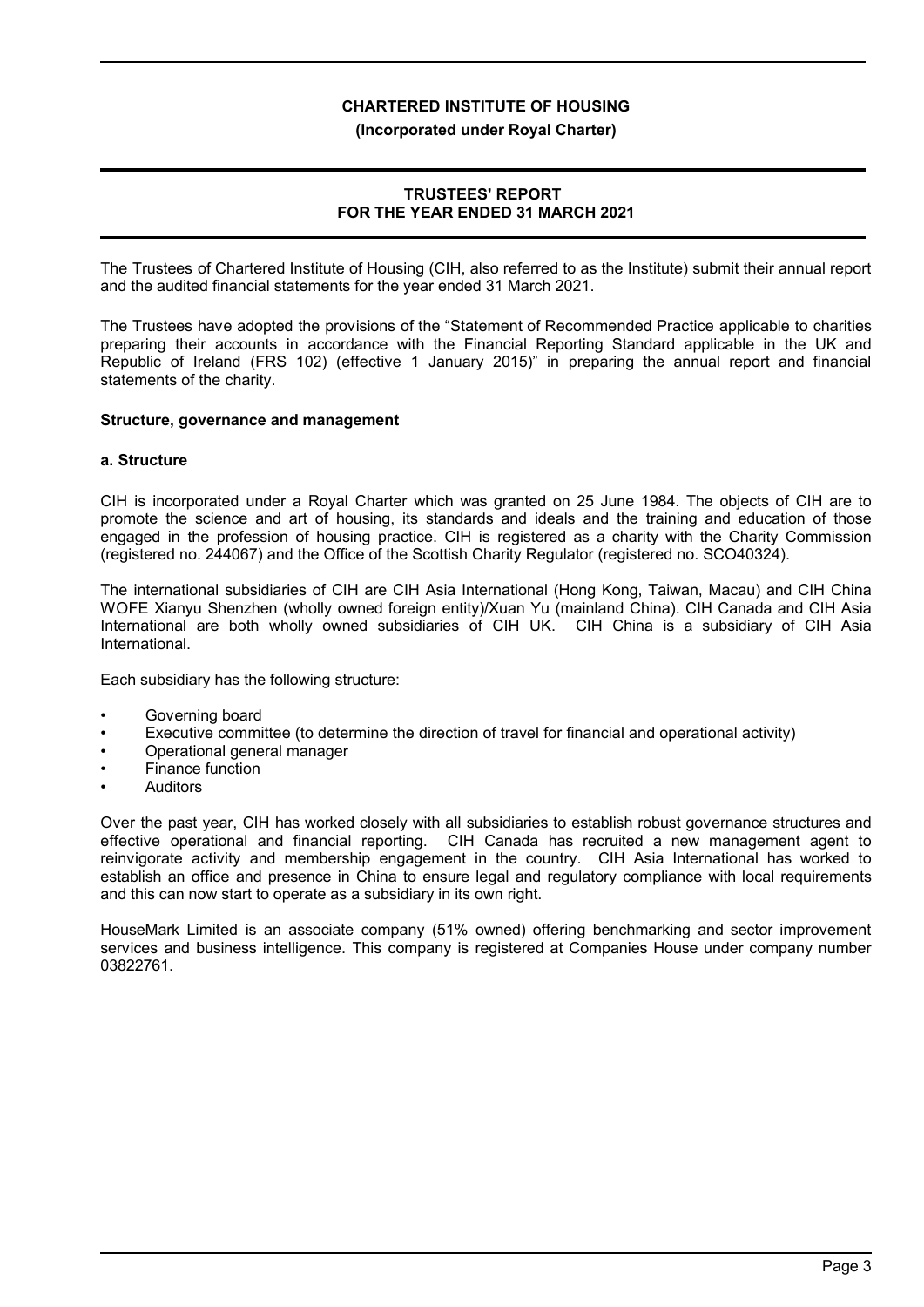#### **(Incorporated under Royal Charter)**

# **TRUSTEES' REPORT (CONTINUED) FOR THE YEAR ENDED 31 MARCH 2021**

## **Structure, governance and management (continued)**

#### **b. Governance**

The appointed CIH Governing Board comprises twelve (12) Trustees. The Board is responsible for the management of the business of the Institute. This includes setting the strategic direction of the Institute as a whole, determining priorities, ensuring performance and managing risk and accountability, viability and sustainability. The Governing Board exercises all the powers of the Institute which are not otherwise required by the Charter and Byelaws to be exercised by the membership in general meeting.

The Governing Board oversees the business of the national boards in Scotland, Wales and Northern Ireland, the nine regional groups in England, CIH International Subsidiaries and branches and the delegated boards and committees:

- Audit and Risk Board,
- Governance, Ethics, Remuneration and Nominations (GERN) Committee
- Professional Standards Committee,
- Futures Board, and
- Policy Advisory Committee.

The Trustees are required to meet a minimum of six times per year and in 2020/2021 they held six meetings from April 2020 to March 2021. Governance costs include expenditure relating to advice on and compliance with all regulatory and legal obligations, audit costs, costs of meeting constitutional and statutory requirements, Trustee and board committee meetings, costs of all strategic planning processes and the executive staff costs incurred in supporting the governance activities, company secretariat and support staff.

CIH have noted an error in the Charity commission breakdown of the published accounts for 2019/2020. The charity commission require the declaration of specific income and expenditure lines and for the year in question CIH reported Governance costs at £19k. The actual governance costs were £335,558, which was included in note 9 of the financial statements.

A schedule of current Trustees and those who have served terms of office during 2020/2021 is included on page 1.

#### Audit and Risk Board (ARB)

The scope of the Audit and Risk Board is authorised by the Governing Board, and includes the following activities:

- Providing strategic advice to CIH Governing Board in relation to risk and accountability;
- Assessing the degree to which the CIH Code of Governance and Governance Framework is complied with, is clear in its meaning and is practicable, making recommendations for change to the Governing Board as appropriate;
- Monitoring and reviewing membership satisfaction levels in relation to CIH services and activities, reporting at least annually to the Governing Board;
- Examining reports on special investigations and to advise the Governing Board accordingly;
- Promoting the completion of effectiveness reviews at Board level in line with procedures agreed by Governing Board, reporting on the overall findings to Governing Board.

Currently, the membership of the Audit and Risk Board comprises three Trustees and one independent member. The Chair of the Board is a Trustee.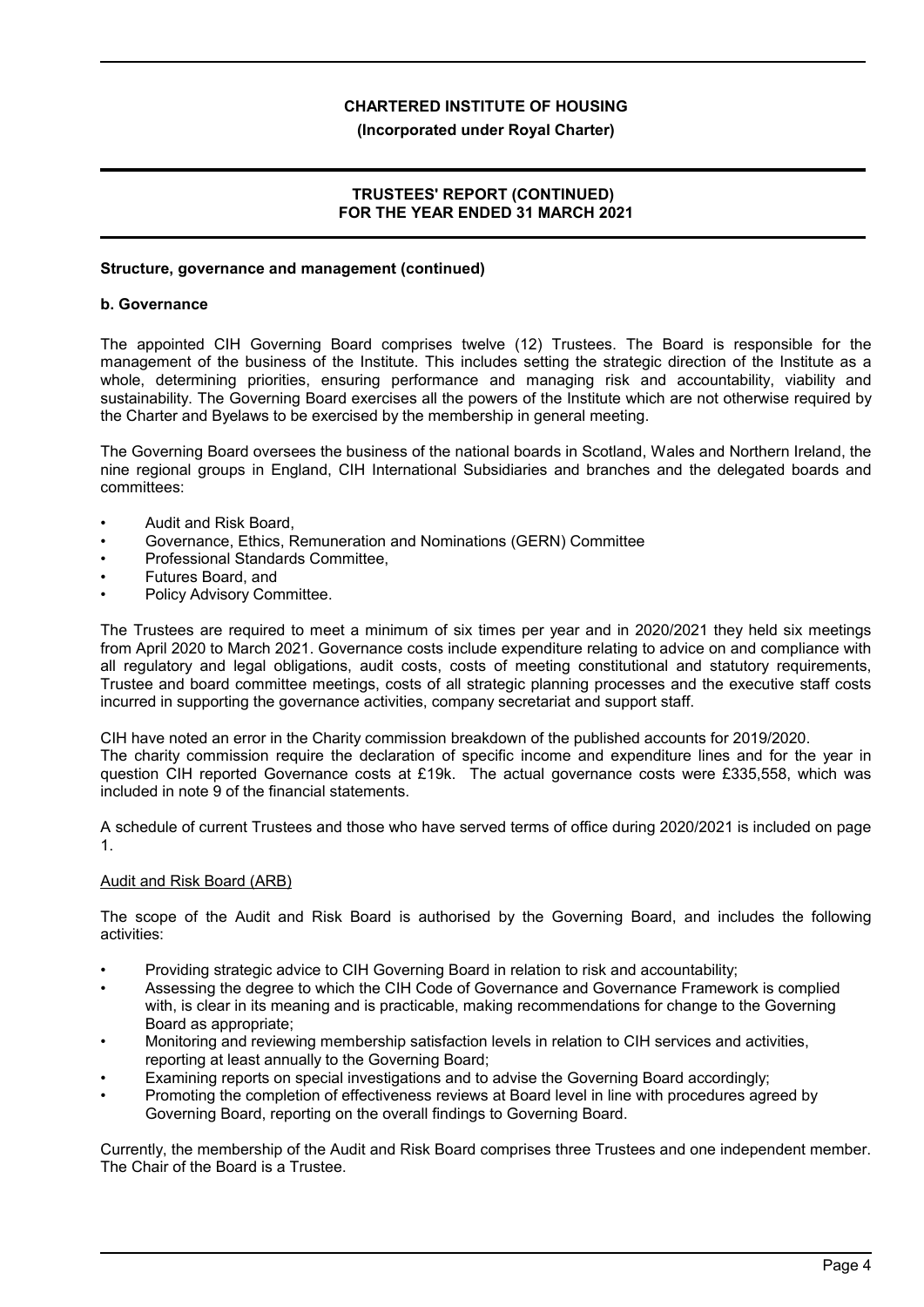#### **(Incorporated under Royal Charter)**

# **TRUSTEES' REPORT (CONTINUED) FOR THE YEAR ENDED 31 MARCH 2021**

### **Structure, governance and management (continued)**

#### GERN Committee

The membership of the GERN committee comprises of four (4) Trustees and one (1) independent member. The GERN Committee chair is a trustee. The company secretary attends all GERN's meetings. The GERN Committee is authorised by the Governing Board to perform;

- Governance and ethics decisions to ensure that policies are drawn up and reviewed regularly, which define the roles, duties and responsibilities of the board and committee members. The committee ensures that there is a clear process approved by the Board of Directors for recruitment and that this process is effectively implemented. The Committee is responsible for the recruitment of the Board and Committee, including the appointment of the Vice President in accordance with the Charter and the Byelaws.
- Remuneration decisions in terms of setting the remuneration policy for all executive directors, directors and senior management including pension rights and any compensation payments. No director or senior manager is involved in any decisions as to their own remuneration. The remuneration policy takes into account the risk appetite of CIH and aligns with CIH's strategic goals. The committee also ensures that contractual terms on termination, and any payments made, are fair to the individual, and CIH, that failure is not rewarded and that the duty to mitigate loss is fully recognised.
- Nomination decisions in terms of ensuring plans are in place for orderly succession to Governing Board and senior management positions, and overseeing the development of a diverse pipeline for succession, taking into account the challenges and opportunities facing the company, and the skills and expertise needed on the board in the future.

#### Remuneration and nomination of the Governing Board and Executive Team

The Charter and Bye laws require Governing Board members to be recruited by means of a selection panel. Members are appointed on the basis of their skills and experience and those required by the Board and shall become Trustees after they have been approved by the Trustee Recruitment Panel and subsequently approved by the Members in General Meeting.

At each Annual General Meeting, one third of the Trustees retire (in addition to any otherwise required to retire) and where possible, the Trustees to retire are those who have been appointed Members of Governing Board for the longest period since their appointment.

If a person has served on the Governing Board as a Trustee for a continuous period of six years, he or she shall be ineligible for re appointment as a Trustee at the Annual General Meeting at which he or she ceases to hold office.

The President and Vice President are elected through a nomination and voting process. Calls for nomination for the position of Vice President are made at the beginning of the financial year before the Annual General Meeting (AGM). At each AGM, the Vice President becomes President and a Trustee ex officio for so long as he or she is President. The retiring President ceases to hold office and retires as a Trustee.

Each member of the board undertakes induction training, consisting of a comprehensive briefing by the Chair of the board, the Chief Executive and Company Secretary and Head of Governance with emphasis placed on the legal status and the responsibility of a Trustee.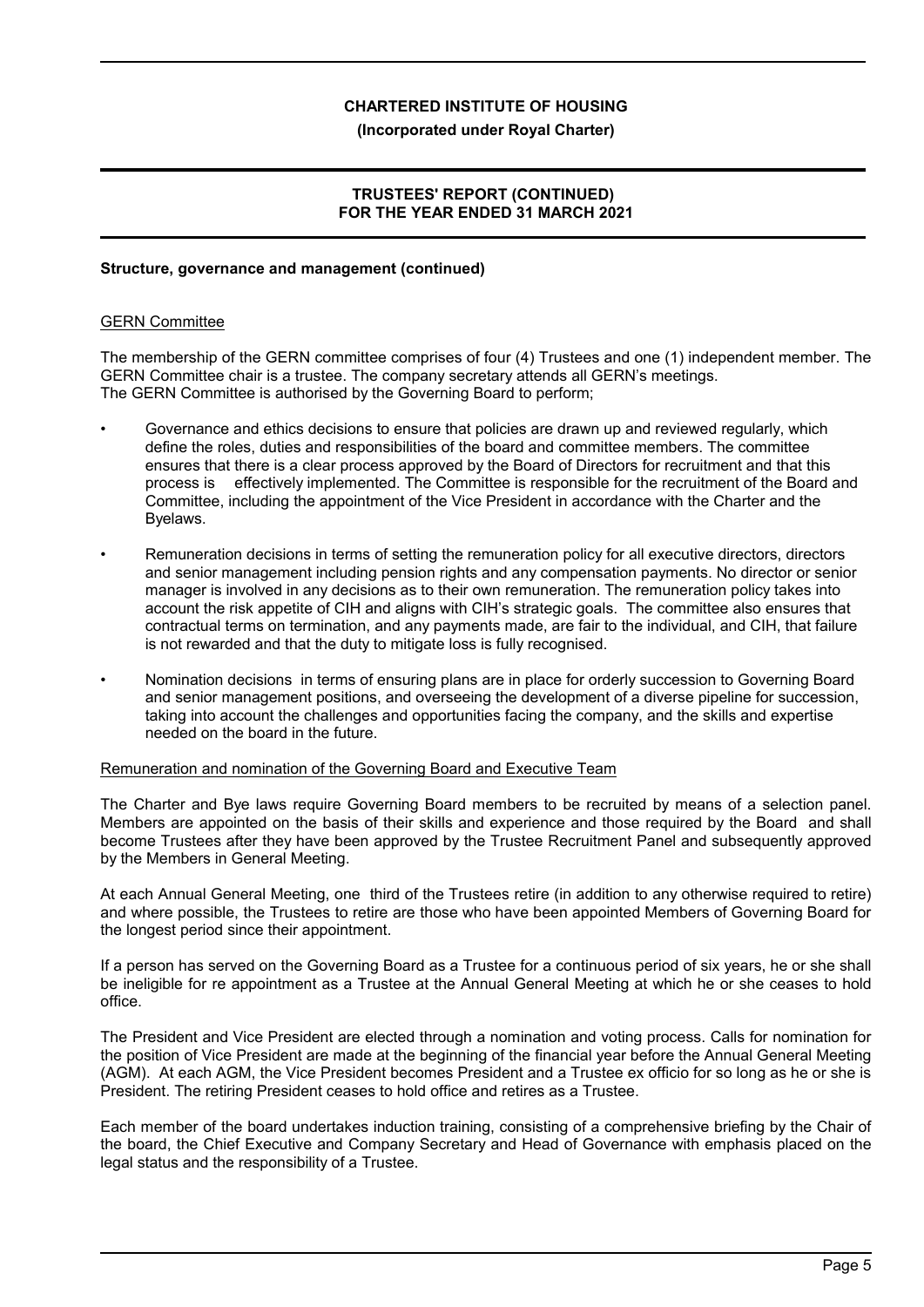#### **(Incorporated under Royal Charter)**

# **TRUSTEES' REPORT (CONTINUED) FOR THE YEAR ENDED 31 MARCH 2021**

### **Structure, governance and management (continued)**

In addition, all new Trustees have a thorough introduction with directors and key staff. An induction pack is provided to each Trustee including CIH's Charter and Bye Laws, Governance Framework and reference documents relating to the role of Trustee from the Charity Commission. This is updated as required throughout the year and updates are provided to the Trustees.

#### Professional Standards Committee (PSC)

The PSC examines cases where a member of CIH or other person or body has laid a complaint against a member or has alleged that such member has acted in contravention of the Bylaws. The PSC will oversee the code of conduct for CIH including:

- Considering complaints against members about breaches of the code
- From late 2016, it will review CIH's CPD policy and the auditing of members' compliance
- Direct action to be taken where a member has breached the code or the CPD policy
- Report to the governing board annually on compliance with the code
- Advise CIH on its complaints policy
- Review the code of ethics every three years.

The function of the PSC is being extended and it is hoped they can become more engaged in work connected to the professional standards framework.

#### Policy Advisory Committee (PAC)

The PAC acts as a sounding board for CIH's responses to emerging housing issues and policy development. Providing insight, advice and expertise on housing and related policy areas, PAC helps CIH to:

- Increase its influence and effectiveness in housing policy development
- Prioritise its resources effectively in policy and public affairs activities
- Reflect members' interests in housing policy matters.

In 2019/20 PAC provided advice on our work on building safety, professionalism, the way in which social housing is allocated and CIH's policy priorities as well as shaping our submissions to the Treasury ahead of the Budget and Comprehensive Spending Review. We have continued to work on these priorities during 2020/21 and a recruitment campaign in the autumn of 2020 attracted applicants of a very high calibre and enabled us to bring a broader range of skills, knowledge and expertise to the group.

#### Futures Board

The CIH Futures board seeks to increase membership among housing professionals under the age of 30 and promote housing as a career and the role of professional bodies.

Evie Copeland and James Ballantyne continued in their roles as chair and vice-chair respectively and a recruitment drive took place in December 2020 with two new board members joining from the Midlands and London. The next round of recruitment will seek to increase their geographical representation across the UK as well as individuals from under-represented groups in our communities.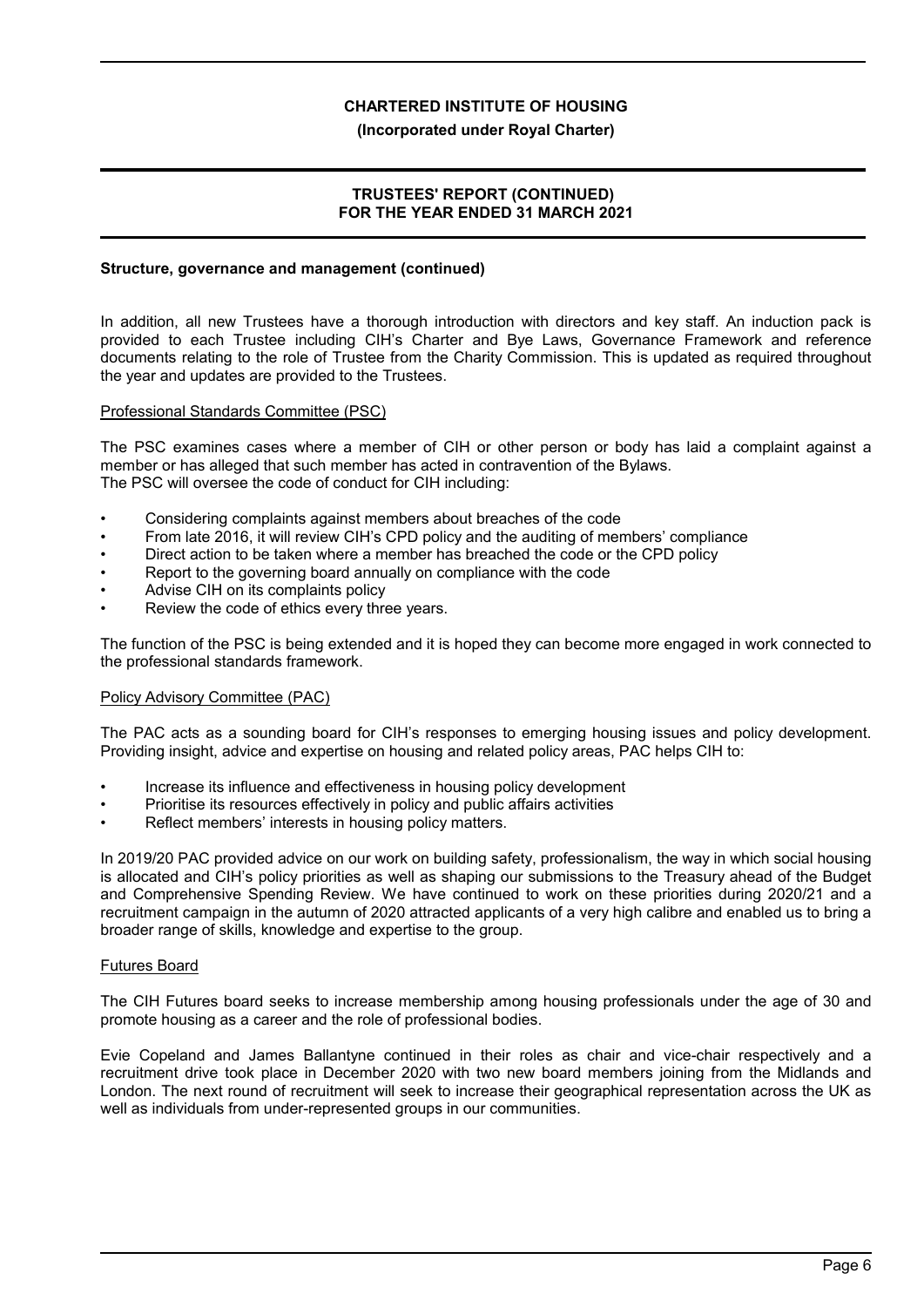#### **(Incorporated under Royal Charter)**

# **TRUSTEES' REPORT (CONTINUED) FOR THE YEAR ENDED 31 MARCH 2021**

#### **Structure, governance and management (continued)**

#### **c. The Charity Governance Code and the CIH Governance Framework**

Good governance is essential for the success of any organisation and is now more important than ever. Trustees and board members play a vital role in serving their chosen causes and their wider communities. They bring passion and commitment as well as skills and experience to the organisations they lead. Boards set the long-term vision and protect the reputation and values of their organisations.

To make a difference, a board must have proper procedures and policies in place, but it should also work well as a team, have regard to its own purpose and development and foster good relationships within the organisation and across the wider community that it serves. CIH seeks to ensure that its governance arrangements are of the highest order and inspire confidence and trust in the organisation.

In 2020, CIH updated its code of governance and Governance Framework to align with the updates made to the Charity Governance Code and the changes experienced in the last year to the governance structure in CIH. The CIH Code of Governance has been updated to reflect these changes to the Charity Code particularly with reference to EDI. The rationale behind the update is, addressing equality, diversity and inclusion helps a board to make better decisions. Recognising and countering any imbalances in power, perspectives and opportunities in the charity, and in the attitudes and behaviour of trustees, staff and volunteers, helps to make sure that a charity achieves its aims.

The updated code is shorter and streamlined with more reference to other parts of the Framework and other policies and guidelines outside of the actual Code.

The CIH Governance Framework aligns with the Charity Governance Code and adopts the "apply or explain" approach that is the trademark of the Charity Governance Code. It is the foundation of the CIH Governance Framework's flexibility.

The Framework is not a rigid set of rules, although of necessity, some structure is applied so that the affairs of the Institute are regulated in such manner as the Governing Board sees fit. Rather, the Framework consists of seven key principles which are to be applied across the wider governance of the organisation and provisions.

It is recognised that, from time to time, an alternative to following a provision may be justified in particular circumstances if good governance can be achieved by other means. A condition of doing so, however, is that the reasons for it should be explained clearly and carefully to members and other stakeholders as appropriate.

CIH has a strong reputation throughout the housing sector and it plays a vital role, through its members and its influence, in shaping the lives of millions of people through its work to improve the homes and communities in which they reside.

CIH Trustees and Board members therefore carry an important responsibility to manage the organisation and deliver on its objectives in a way that enhances trust and support among its stakeholders.

The Governance Framework sets out clearly the principles that Trustees and other decision makers follow. It also provides clear information about what those principles mean in practice.

Good governance in charities is fundamental to their success. It enables and supports a charity's compliance with the law and relevant regulations. It also promotes a culture where everything works towards fulfilling the charity's vision.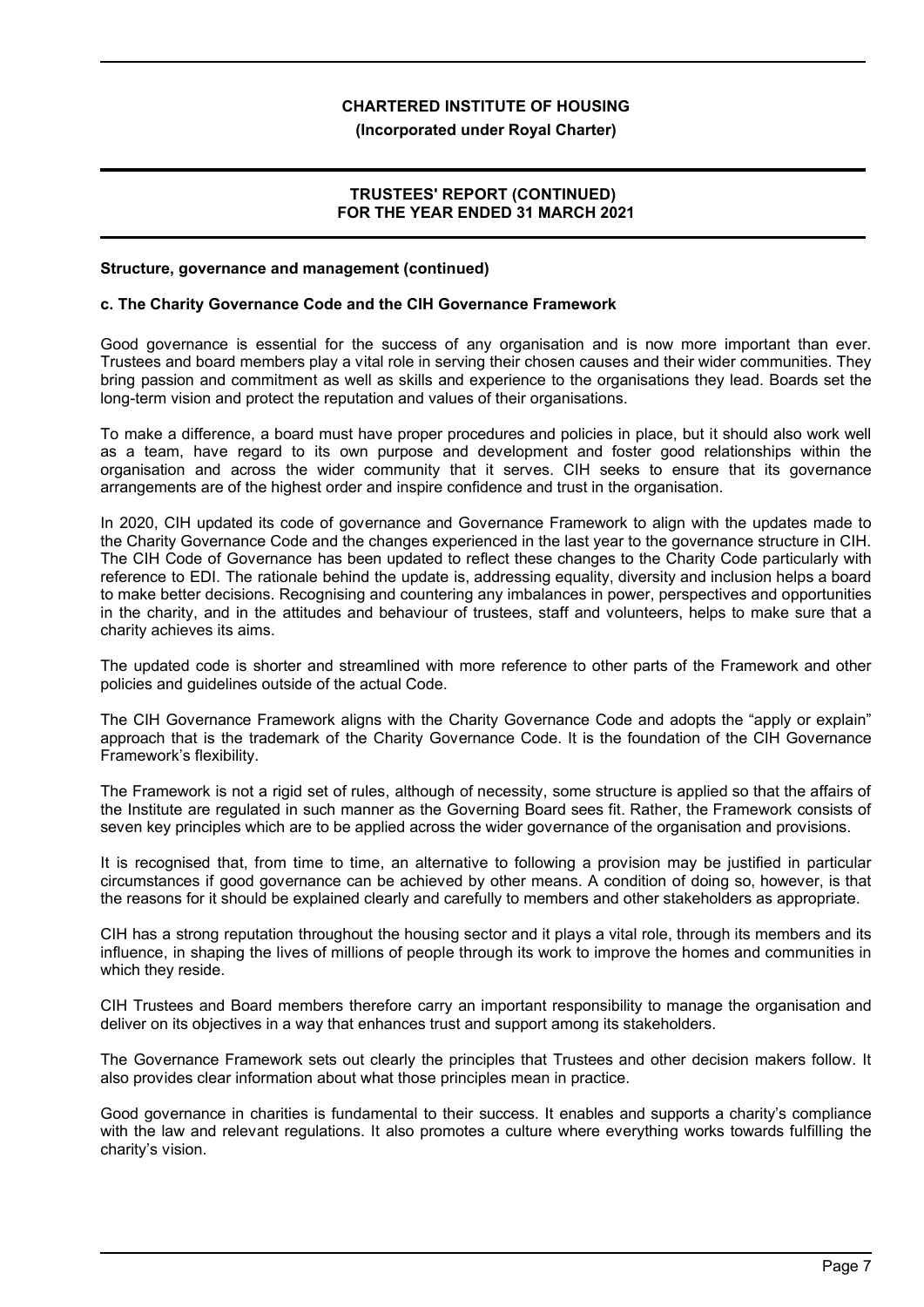## **(Incorporated under Royal Charter)**

# **TRUSTEES' REPORT (CONTINUED) FOR THE YEAR ENDED 31 MARCH 2021**

# **Structure, governance and management (continued)**

## **d. Leadership**

Geraldine Howley has completed her second year as chair of the Governing Board. The chair is supported by Julie Fadden and Anne Chapman both confirmed as vice chairs.

Aileen Evans took over as president in November 2019 at the AGM. The current vice president is Jo Richardson who takes up office as president at the AGM in June 2021.

Robert Grundy was due to come to the end of his six-year term in November 2020, but due to the pandemic, members passed a resolution to extend his term for a period of one year ending November 2021 and for the recruitment of a replacement also delayed.

The Board also agreed to co-opt three members onto the Governing Board in 2020.

| Jo Richardson | Current CIH vice-president until June 2021                                   |
|---------------|------------------------------------------------------------------------------|
| Paul Diggory  | Chair of the Wales Board – co-opted until November 2021                      |
| James Strang  | Former CEO, Parkhead Housing Association (retired) – co-opted until November |
|               | 2021                                                                         |

#### **e. Management**

The day to day management of CIH is delegated by the Governing Board to the Chief Executive and the Executive Team. The Finance and Corporate Services functions were managed on an interim basis by Executive Directors pending permanent recruitment.

The Executive Team for 2020/2021 comprises:

Chief Executive Chief Executive Gavin Smart Interim Director of Finance Andy Orrey Membership and Partnerships **Memberships** Josie Twinning-Stroud Director, Knowledge and Learning Sarah Dunkerley Director of Policy and External Affairs **Fig. 10. In the State State Prestwich**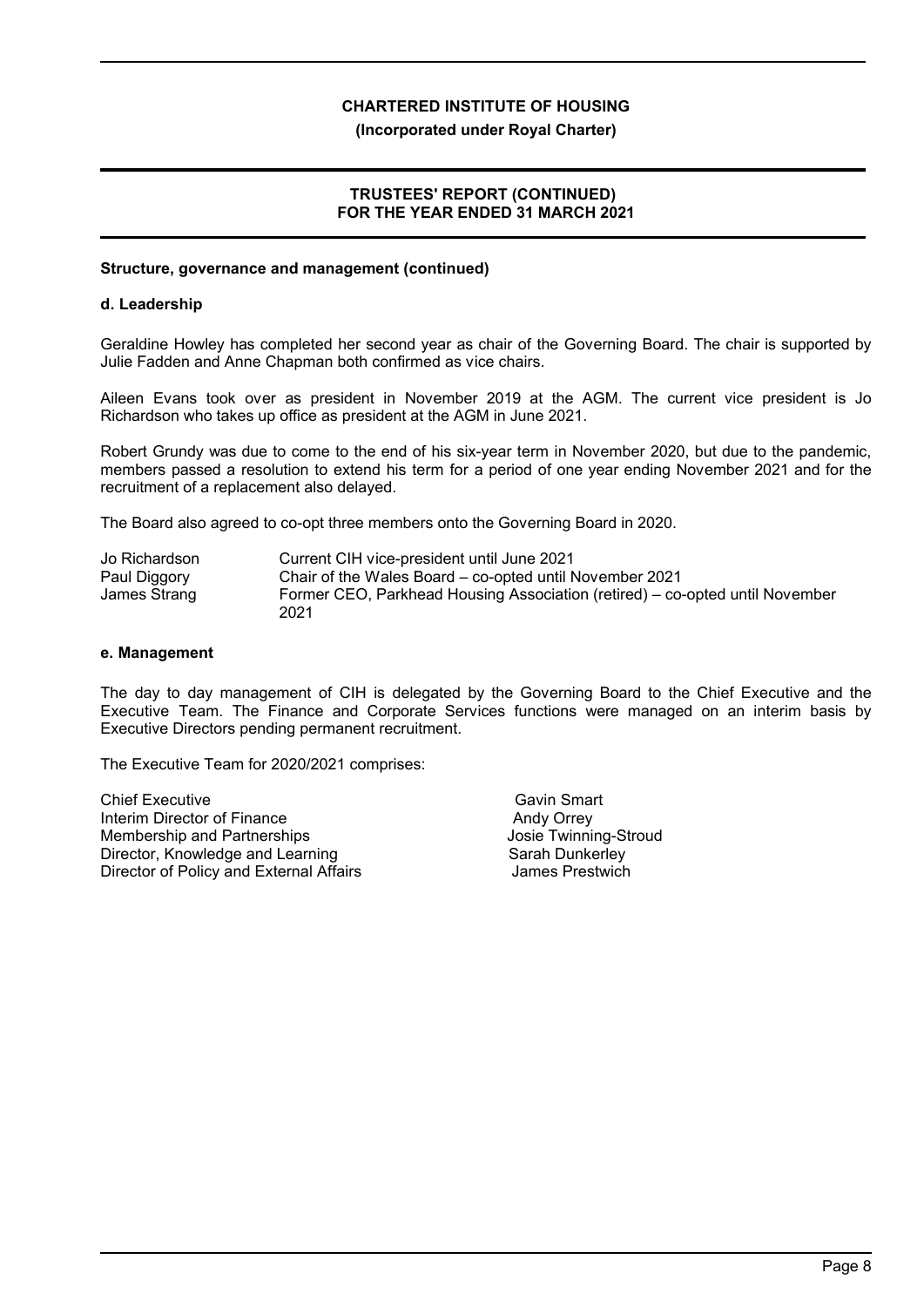## **(Incorporated under Royal Charter)**

# **TRUSTEES' REPORT (CONTINUED) FOR THE YEAR ENDED 31 MARCH 2021**

## **Structure, governance and management (continued)**

#### **f. Trustees' responsibilities statement**

The Trustees of CIH are responsible for preparing the Trustees' Annual Report and the financial statements in accordance with applicable law and United Kingdom Generally Accepted Accounting Practice (United Kingdom Accounting Standards).

The law applicable to charities in England, Wales, Scotland and Northern Ireland requires the Trustees to prepare financial statements for each financial year which give a true and fair view of the state of affairs of the charity and the group and of the incoming resources and application of resources of the group for that period.

In preparing these financial statements, the charity Trustees are required to:

- select suitable accounting policies and then apply them consistently;
- observe the methods and principles in the Charities SORP;
- make judgments and accounting estimates that are reasonable and prudent;
- state whether applicable UK Accounting Standards have been followed, subject to any material departures disclosed and explained in the financial statements;
- prepare the financial statements on the going concern basis unless it is inappropriate to presume that the charitable Group will continue in operation.

The Trustees are responsible for keeping adequate accounting records that are sufficient to show and explain the charity's transactions, disclose with reasonable accuracy at any time the financial position of the charity and enable them to ensure that the financial statements comply with the Charities Act 2011, the Charities (Accounts and Reports) Regulations 2008, the Charities and Trustee Investment (Scotland) Act 2005, the Charities Accounts (Scotland) Regulations 2006 (as amended) and the provisions of the charity's constitution.

They are also responsible for safeguarding the assets of the charity and the group and for taking reasonable steps to prevent and detect fraud and other irregularities.

The Trustees are responsible for the maintenance and integrity of the corporate and financial information included on the charitable Group's website. Legislation in the United Kingdom governing the preparation and dissemination of financial statements may differ from legislation in other jurisdictions.

Trustees also determine the strategic course of the Institute and monitor progress against corporate plans and review its constitutional, statutory and financial responsibilities.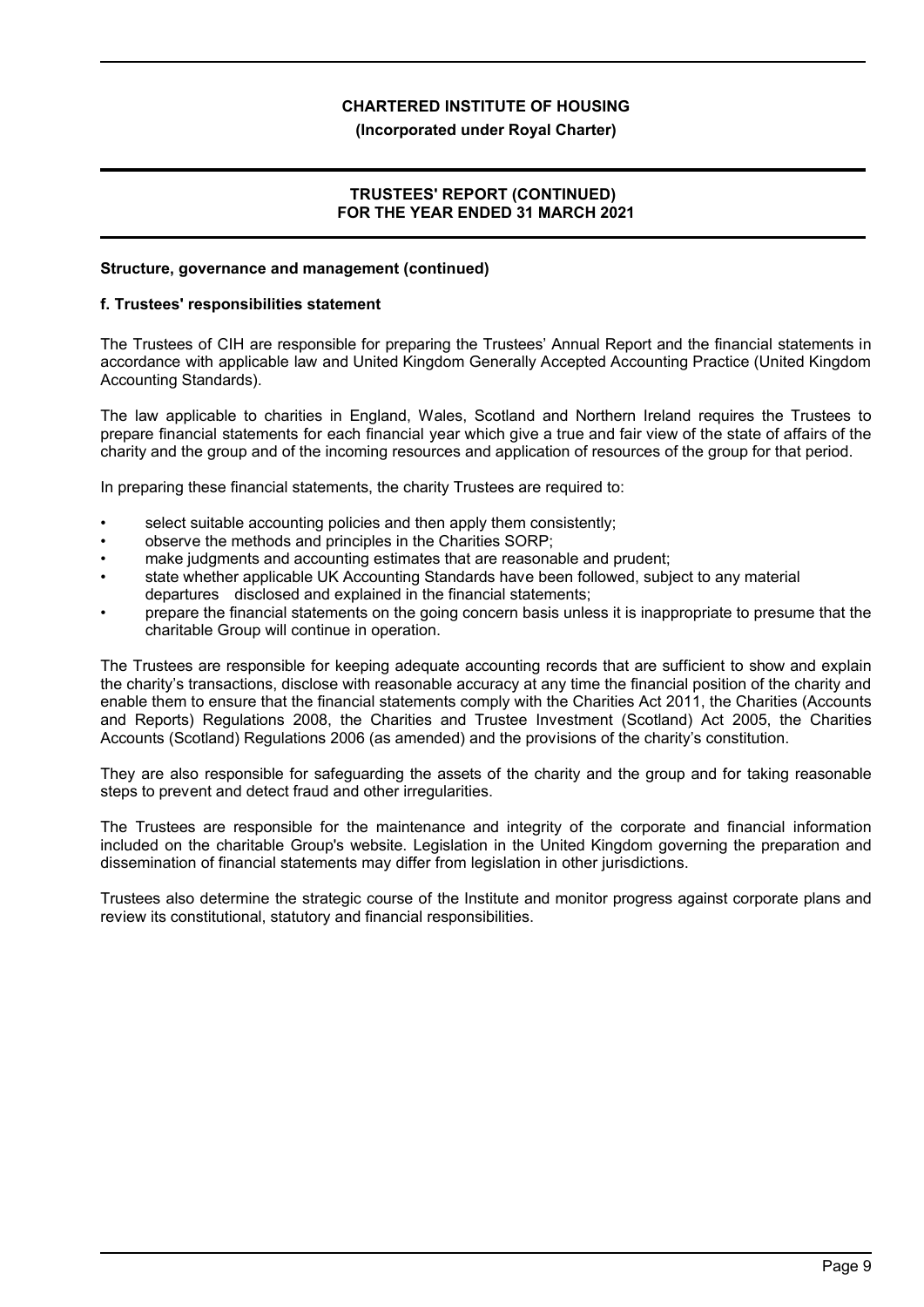## **(Incorporated under Royal Charter)**

# **TRUSTEES' REPORT (CONTINUED) FOR THE YEAR ENDED 31 MARCH 2021**

#### **Structure, governance and management (continued)**

#### **g. Risk management**

Policies and procedures are designed to identify, assess and mitigate risk. The Audit and Risk Board examines and actively reviews the major strategic, business and operational risks that CIH faces and reports back to the Governing Board Trustees, via the Chair of the Audit and Risk Board who is a member of the Governing Board and a Trustee.

The Executive Team carries out regular reviews of the strategic risk register, and twice a year conducts a directorate review of operational risks.

The results of these reviews are reported to the Chief Executive in a directorate declaration statement, enabling assurance to be given by the Chief Executive to the Audit and Risk Board on the key risks and controls in place and their operation.

The key strategic risks which have been identified are:

- CIH fails to deliver against its financial strategy due to changes in the sector. A challenging economic climate and changing markets for our customers continues to impact upon CIH's income streams and membership;
- Financial underperformance of commercial subsidiaries as well as JV and other partners.
- CIH fails to fulfil its regulatory requirements
- Pension liabilities for past service which on cessation are substantial would detrimentally impact CIH's financial position.

These key strategic risks are recorded in the strategic risk register, which records the mitigation that is in place, together with further action. The Executive Team and Audit and Risk Board keep the risks under review and consider appropriate mitigating actions which are detailed in the risk register.

The mitigating actions are ranked in order of priority and have a contingency plans built in. The Governing Board receives regular reports from the Audit and Risk Board.

The Trustees, as a body, are together responsible for establishing, implementing and monitoring the internal financial controls. The detailed oversight of the internal financial controls is delegated to the Audit and Risk Board.

The Audit and Risk Board have taken note of the guidance from the Charities Commission on Internal Financial Controls and have completed the check list provided by the Charity Commission as guidance to evaluate the CIH's performance against the legal requirements and good practice recommendations set out in this guidance.

The Audit and Risk Board is satisfied with the level of compliance and any actions identified to improve the controls.

The Audit and Risk Board met four times between April 2020 and March 2021. An assurance framework was developed in conjunction with the appointed Internal Auditors, RSM. The framework includes a three-year audit strategy and annual internal audit plan.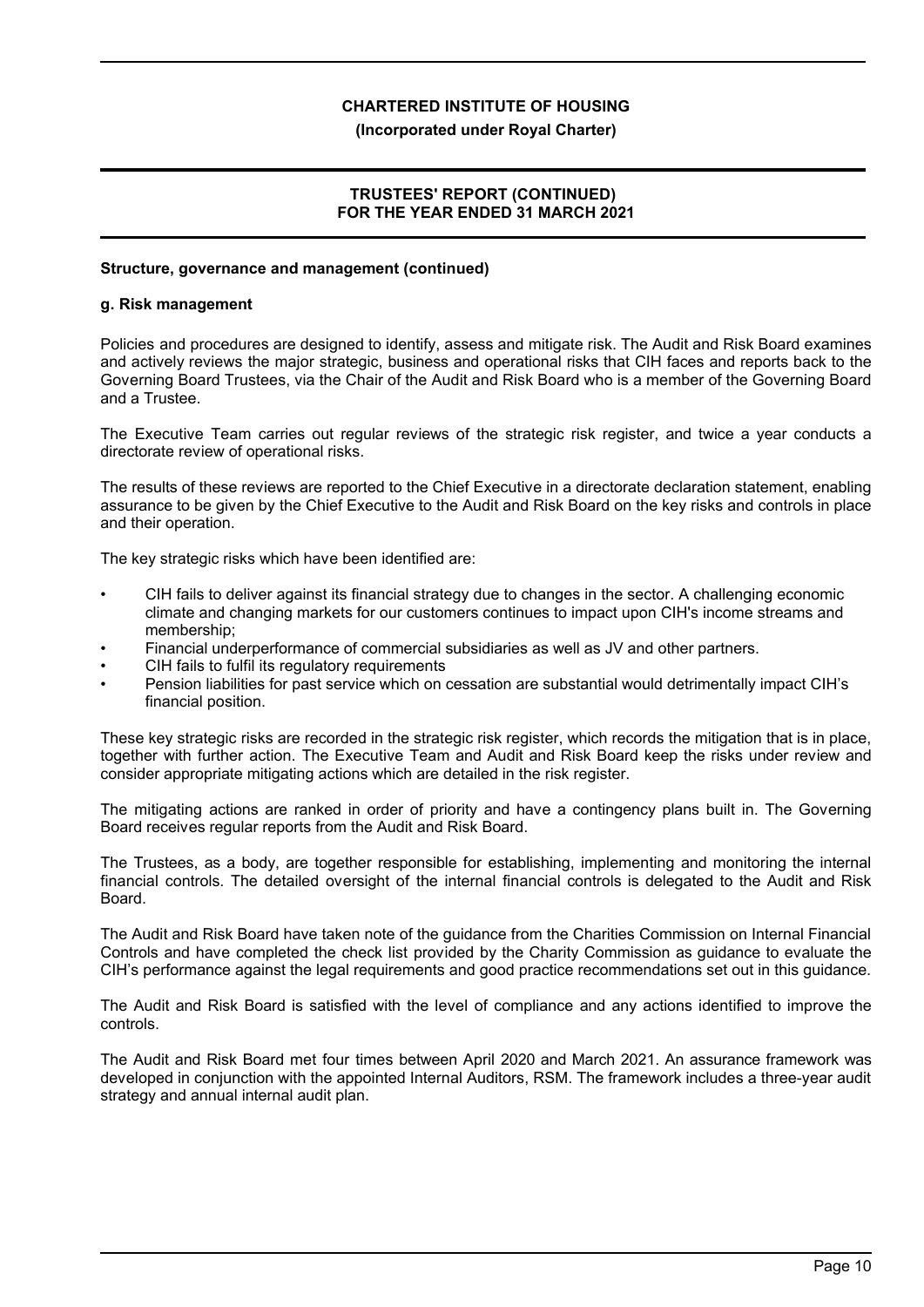## **(Incorporated under Royal Charter)**

# **TRUSTEES' REPORT (CONTINUED) FOR THE YEAR ENDED 31 MARCH 2021**

#### **Structure, governance and management (continued)**

In 2020/2021, the following internal audits were undertaken and planned:

- CRM: Benefits Realisation Arrangements
- Membership Framework
- CIH Group Oversight Framework: Subsidiary Companies and Joint Ventures
- Governance Corporate Planning Arrangements
- **Key Financial Controls**
- Follow up of outstanding audit recommendations
- Change Management advisory audit planned following implementation of a new CRM

The annual opinion from the internal auditors is, based upon and limited to the work performed, on the overall adequacy and effectiveness of the organisation's risk management, control and governance processes.

#### **Objectives and Activities**

In setting the objectives, planning the activities, and reporting on the performance of CIH the Trustees have given careful consideration to the Charity Commission guidance on public benefit. Our charitable objectives and public interest requirement guide our business and corporate planning.

CIH is the independent voice for housing and the home of professional standards. We exist to promote the science and art of housing, its standards and ideals and the training and education of people who work in housing.

We maintain our public benefit by providing education and training programmes and using evidence, both research and practice based, to influence and shape housing policy and implementation. We disseminate information and knowledge to and for the industry through our membership and communication networks.

Our objectives and activities in 2020-21 were driven by our corporate plan for 2018-21, which sets out our vision for CIH and the profession.

The plan's mission is "to support housing professionals to create a future in which everyone has a place to call home." It sets out how we will:

- build a sustainable and successful organisation
- grow our membership
- provide relevant knowledge and education for a modern housing profession
- be the leading voice for the UK housing profession.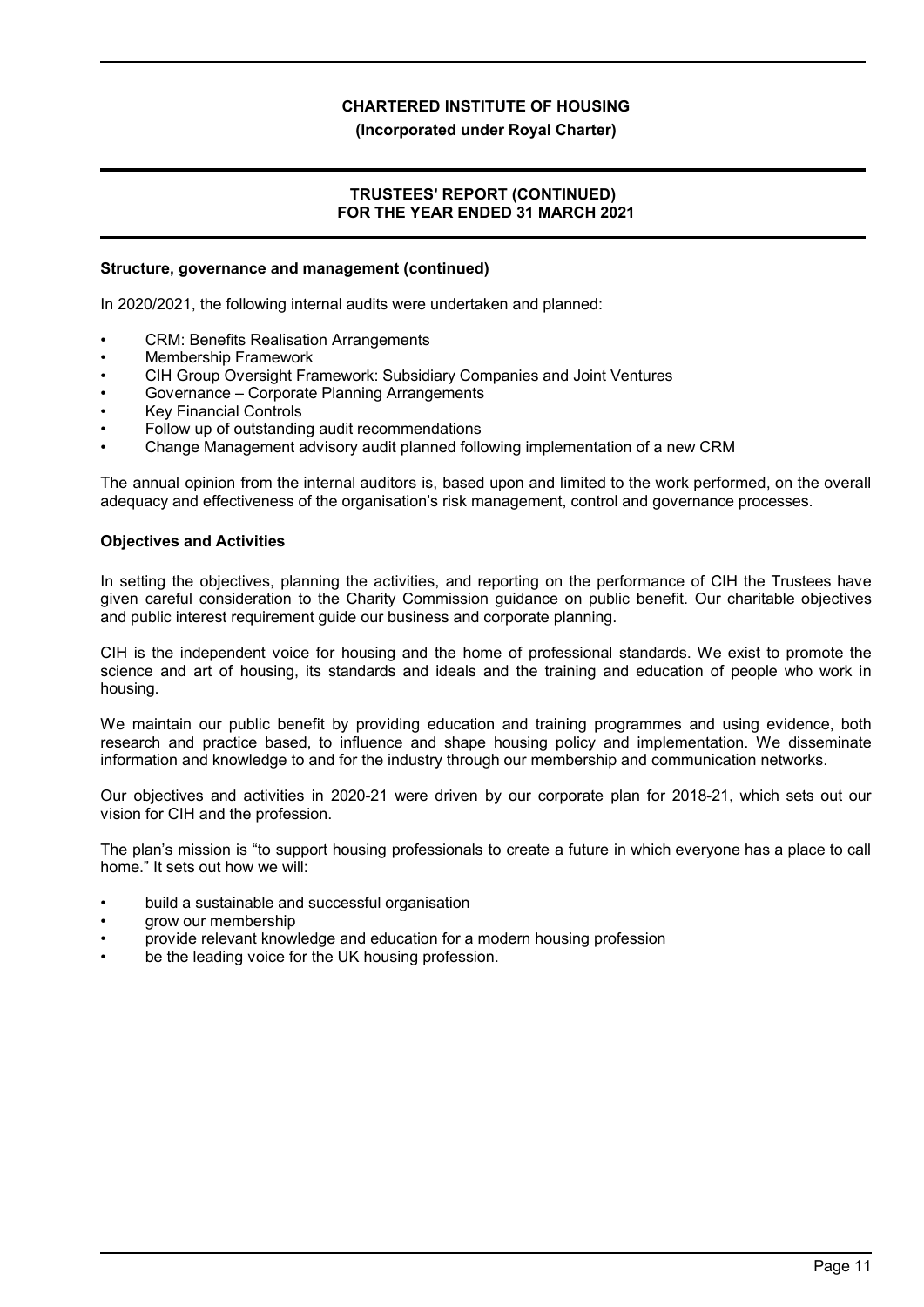#### **(Incorporated under Royal Charter)**

# **TRUSTEES' REPORT (CONTINUED) FOR THE YEAR ENDED 31 MARCH 2021**

#### **Achievements and performance**

#### **a. Main achievements of the charity**

#### Education and learning

A total of 1,459 CIH qualifications were awarded in 2020-2021 compared with 1,750 in 2019-2020. The impact of the lockdown, pandemic and national restrictions have had a significant impact on education during the year, with changes to regulations, delivery and assessment practices having a significant effect on our centres and qualifications registrations, including the ability to print certificates, with the focus being on results and achievement not new starts. Despite this we maintained a consistent level of registrations over the year, although at lower levels than expected, due to the operational models of centres being face -to -face and them having to implement change during this period. The CIH Housing Academy was able to adapt to change quickly as most of its offer was already on-line and this provided us with an advantage and a platform to work with the sector to continue to meet educational demands in a more flexible manner. New offers were developed to replaces existing face to face delivery and blended delivery models, that are fully online including the new online plus, which offers a mixture of online learning and virtual tutorials and bitesize learning, giving individuals the opportunity to learn in small steps.

We have continued to embed a UK-wide approach to the delivery of qualifications and training, while continuing to deliver nation-specific content where appropriate or needed. We have continued to build relationships and bespoke programmes with employers across the UK and internationally, with partners such as Homeless link and ICSH (Irish Council for Social Housing), Landlords Authority Scotland, and with an increasing number of new customers in the public sector and local authorities.

#### **Apprenticeships**

We have continued to develop and build on our delivery of apprenticeship programmes in 2020-2021; with 292 registered with CIH at the end of the year. Apprenticeship delivery was impacted during the period and experienced a high level of 'interruptions' to programme more than expected. Interruptions result in a hold being placed on their account and a freeze on any funding for that apprentice for the period of the hold, (these are at the request of the apprentice and employer and indications are that these are a result of employment issues during the lockdown). We have put in place a programme of contact with the aim of working with the apprentices and employers to get them back on programme in the shortest possible time. Delivery was also moved to online contact and assessment from face to face which is a longer-term benefit.

Our end point assessment (apprenticeship) function was able to quickly move to online/virtual panels, reducing several costs such as assessor expenses and this has seen an increase in activity over the period. We have seen an increase in new registrations in this area and achievements, with 799 apprentices registered with CIH in the year. Since when our first apprentices completed in 2019, a total of 642 have now successfully completed. We have continued to work with the devolved nations on their review of the apprenticeship's framework.

# Training and continuing professional development

Our face-to-face training offer was immediately impacted by the national lockdown and restrictions on face-toface contact and delivery, resulting in a change to all training programmes made. Initially we launched new online training programmes in late May using webinar technology. We continued to revise and refine the programmes and moved the delivery to Microsoft team's functionality, focusing on both our open access programmes and offers and adapting programmes that were bespoke for individual employer's needs. Both options have had varying degrees of success and have allowed greater flexibility in delivery style, time, and costs.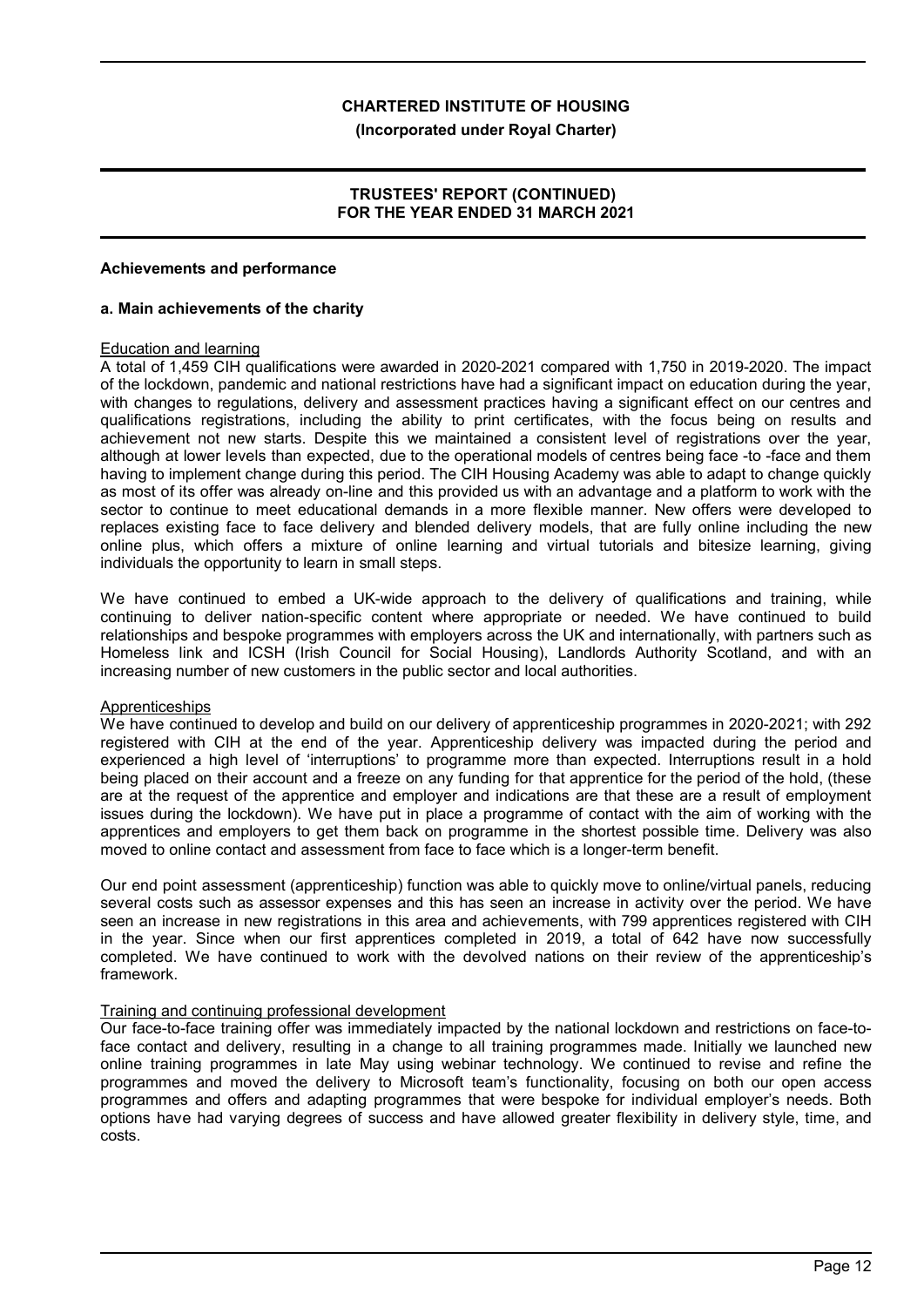#### **(Incorporated under Royal Charter)**

# **TRUSTEES' REPORT (CONTINUED) FOR THE YEAR ENDED 31 MARCH 2021**

#### **Achievements and performance (continued)**

#### Professionalism

In March 2021 we introduced CIH professional standards. The standards build on?seven characteristics that have been developed, tested and refined with the sector over the last 18 months. They are designed to support people to?reflect on and think about their professional development needs. They are relevant for everyone who works in housing, across all tenures, whatever the role or specialism. They have been very positively achieved and there is a significant cohort of organisations now working to embed our standards across their organisations.

#### Membership performance

Our membership numbers increased by three per cent to 18,875 at 31 March 2021 compared to 18,393 at 31 March 2020. This is a positive development against the backdrop of the pandemic and demonstrates the continued focus across the sector on professionalism.

A total of 1511 new members joined us in 2020-21 including 209 new chartered or fellow members (our highest grades of membership).

We now offer a rolling year membership allowing members to sign up at any point in the year for a period of 12 months.

CIH Futures continue to support our work particularly this year during National Careers Week and the promotion of our young professionals' event The Big Conversation, held virtually for the first time and attracting over 100 delegates. However, the pandemic proved challenging in growing our under 30s membership and numbers fell to 318 at the end of March 2021.

In 2020 we launched our Building Better Boards membership offer for board members and governance professionals, to acknowledge the critical role they play in the sector, ensure they are recognised as housing professionals and supported and equipped through CIH membership. To date we have 16 organisations sign up to our Building Better Boards membership offer resulting in 189 new members.

We entered into a new partnership with The Institute of Leadership and Management (TILM) offering discount membership of TILM to current CIH members in order for our members to benefit from additional resources to support their careers.

We introduced new ways for members to get involved including our Equality, Diversity and Inclusion (EDI) steering group who are working with us to support our commitments to EDI. Our regional group structure in England is now more flexible with members encouraged to join who share our goal of delivering member value across the regions. During the pandemic this included contributing content to our virtual events programme and creating virtual networking opportunities for members.

#### Conference and events activity

This has been a very turbulent year for our events business. The COVID-19 pandemic all but ended our live events business overnight. The team have focused on rebuilding our offer, pivoting quickly from a face to face to virtual events model. This has ensured that we remained relevant in the market and were able to continue using our events as a vehicle to deliver knowledge to the sector and a sense of community for our members and customers. Over the past year the team delivered 28 events which has seen hundreds of speakers and around 5,500 attendees.

As we move into the next year, we are embarking on a strategy which will see all CIH delivered conferences and seminars be exclusive to CIH members.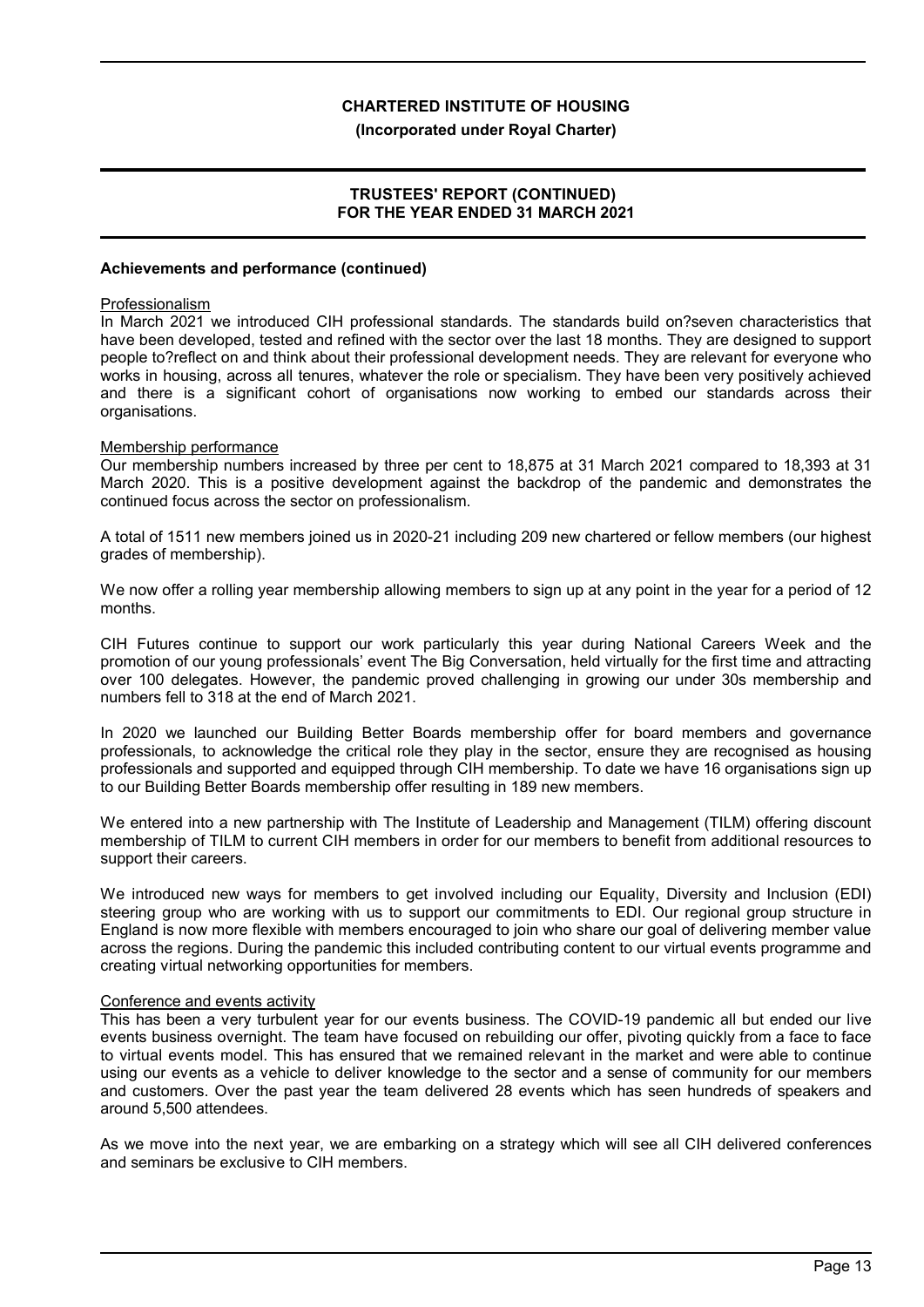#### **(Incorporated under Royal Charter)**

# **TRUSTEES' REPORT (CONTINUED) FOR THE YEAR ENDED 31 MARCH 2021**

## **Achievements and performance (continued)**

#### Corporate Partnerships

Our corporate partnership products performed well this year, generated £1.264m of revenue. Our partnerships focus on delivering key account management to our high spend clients, providing revenue for each of our commercial business areas.

#### Influencing and providing evidence

Our 2018 Rethinking Social Housing research and report identified that social housing and the people who live in it are increasingly subject to unfair stigma based on their tenure. The causes are many and varied but we recognise that housing providers, their employees and contractors all play a part in creating and perpetuating stigma in the way that services are designed and delivered and through their language, attitudes and behaviour. We worked with the See the Person campaign to capture tenants' and residents' experiences of stigma and jointly produced a guide titled It's not okay. The guide, launched in September 2020, encourages landlords and professionals to critically reflect on the impact of what they do while also sharing learning and positive practice in challenging negative stereotyping.

For many households, part or total loss of income as a result of the COVID-19 pandemic means that they face an increased risk of homelessness due to not being able to meet their housing costs. We welcomed the initial steps taken by government to protect tenants and help them meet their housing costs during the crisis. By sustaining many peoples' incomes through the furlough scheme and other measures, and by calling a halt to evictions, it created a temporary respite for tenants. However, concerned that the end of these measures could result in a sudden increase in homelessness, in June 2020 we published a set of evidence-based proposals for government which included a range of welfare policy measures. We have continued to campaign for these measures in our Spending Review and Budget representations to HM Treasury.

CIH has led and/or contributed to a number of important campaigns during the year.

- CIH is a founding member of the Housing Made for Everyone (HoME) coalition led by Habinteg and the Centre for Ageing Better. HoME's #ForAccessibleHomes campaign is calling for higher accessibility standards to be the default in all new homes. This is a pressing issue as only 9 per cent of our country's homes have the four basic accessibility measures that make a home visitable let alone liveable, an estimated 400,000 people who have to use wheelchairs in their homes are still living in properties that are not adapted or accessible, while only 1 per cent of new homes planned outside London are to be fully wheelchair accessible. Campaign activities include regular social media activity and an accessible housing day, an open letter to the Prime Minister and secretary of state for housing on the need for higher accessibility standards, and discussions with private developers on support for/objections to increased standards. CIH also submitted a response to the government's consultation on raising accessibility standards for new homes.
- In June 2020 we became partners in Homes at the Heart a cross-sector coalition campaign calling on government to use the 2020 Spending Review to make a once in a lifetime investment in social housing to provide the homes we desperately need, boost the post-COVID economy, create jobs and improve lives. This also formed the basis of our submission to HM Treasury ahead of the Chancellor's March 2021 Budget Statement.

Since the tragic fire at Grenfell Tower almost four years ago, we have been actively engaged with both the sector and government to influence current and future practice on building safety in high-rise buildings. Activities so far have included:

- Representing CIH on two of the competency steering groups building safety manager and overarching competency body
- Working with the Ministry of Housing, Communities and Local Government (MHCLG) building safety team to support the drafting of the Building Safety Bill
- Submitted evidence to the CLG select committee on the Building Safety Bill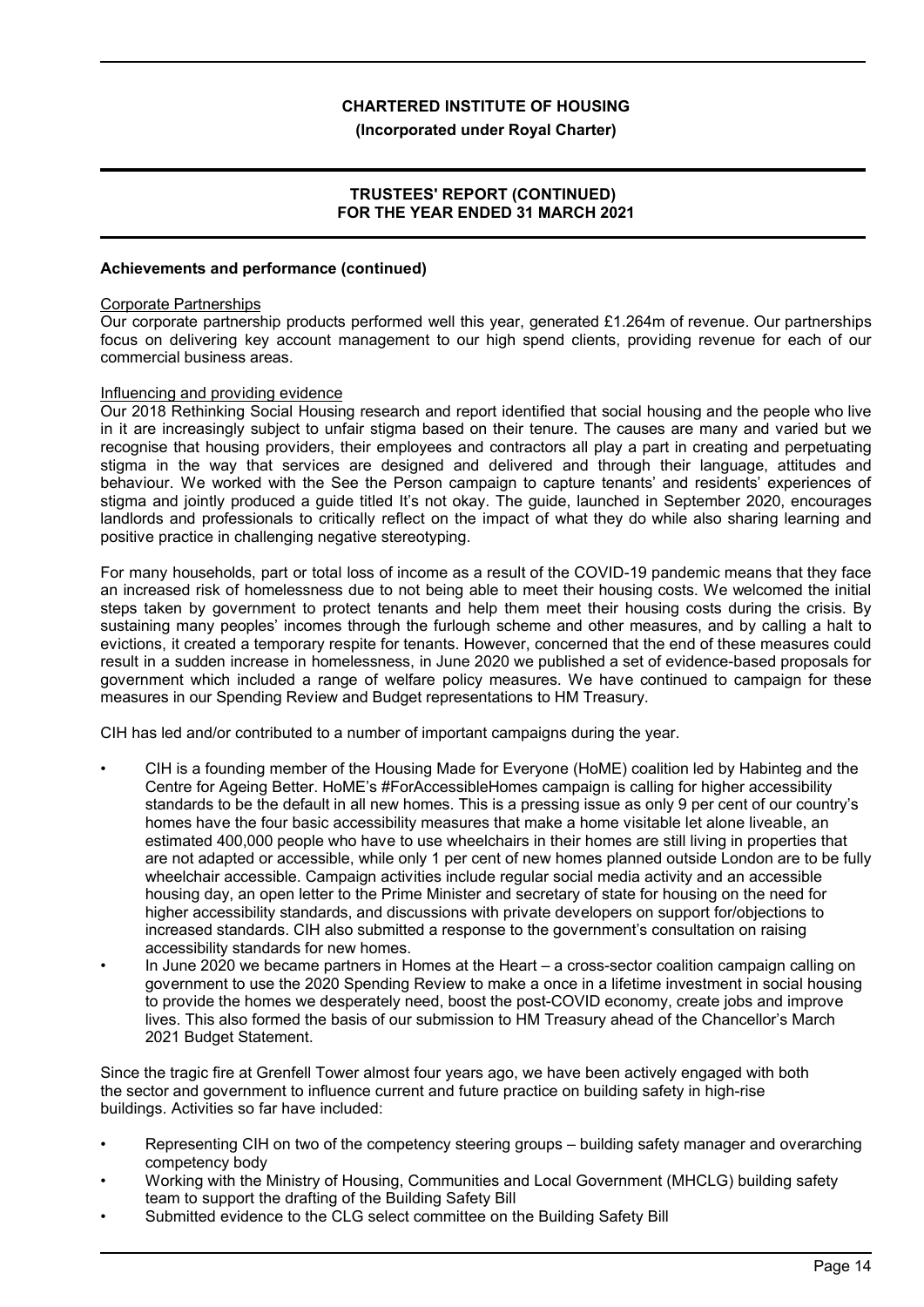# **(Incorporated under Royal Charter)**

# **TRUSTEES' REPORT (CONTINUED) FOR THE YEAR ENDED 31 MARCH 2021**

## **Achievements and performance (continued)**

- Spoken at a range of internal and external event to raise awareness of the new statutory and regulatory regime being introduced through the Fire Safety Act and the Building Safety Bill
- Creating a range of products and services (including a one-day virtual event) to support members to understand forthcoming changes and act now to ensure that building in scope are safe
- Developing a range of fire safety webinar and seminar programmes.

#### CIH Scotland

Over the last year we have worked closely with housing professionals across all tenures to amplify the power of their experience and expertise. This has included publishing research on Scotland's affordable housing need between 2021-26 with partners at Shelter Scotland and SFHA calling for 53,000 affordable homes over the next five years; chairing a Scottish Government Working Group on improving housing outcomes for victims of domestic abuse and publishing a report; co-chairing a new National Dementia Forum to improve links between housing, health and social care services and ensure people with dementia are supported to live well in their homes; publishing a manifesto for the 2021 Scottish Parliamentary elections and reporting on the future of housing education in Scotland setting out how colleges, universities and learning centres can work more collaboratively to improve learner access to education.

We have made the case to elected members and decision makers about the case for investing in housing by giving oral evidence to two parliamentary committees on both the Scottish Budget and Domestic Abuse (Protection) Act; Convening Scottish Housing Day on behalf of the sector, including a keynote event and a report on the case for more social housing; submitting 14 consultation responses to the Scottish Government and Scottish Parliament and sitting as a member of the COVID-19 local authority resilience group and social housing resilience group.

Finally, across 2020/21 we delivered a series of conferences and exhibitions, policy symposiums and member including the annual CIH Scotland Housing Festival - it remains firmly established as Scotland's premier housing event and took place as a virtual event for the first time in March 2021. Our set piece young professionals' event, The Big Conversation, brought together new and emerging figures from Scotland and beyond seeking the big answers to the major issues on career progression in the sector. We shared best practice and knowledge through our series of member webinars and briefings and our 2021 good practice compendium featuring all shortlisted entries from the 2021 Scotland Housing Awards. And we launched our Housing Leader Exchange- bring together expertise from inside and outside the sector on the challenges of being a leader in Scotland.

#### CIH Northern Ireland

We published 'Rethinking social housing Northern Ireland – the next steps' setting out our key asks for policy change moving beyond covid. The report was launched on social media achieving more than 20,000 views / impressions and almost 1,000 engagements. We discussed the report with five MLAs, the communities minister, finance minister, infrastructure minister and the Committee for Communities.

We ran a joint campaign with three local organisations calling for a specific housing outcome in the draft programme for government, to prioritise housing policy development and funding. The campaign received public support from ministers and four political parties, and it was discussed in the NI Assembly. The campaign is ongoing.

We published results of CIH public opinion polling in Northern Ireland, which highlighted stigma as a barrier to delivery of future homes. This is a key issue for which members have sought our influencing.

We ensured integration of NI in the Homes at the Heart campaign with four NI organisations submitting content. A key local ask was funding prioritisation in light of increasing covid costs; the grant budget was subsequently reviewed and increased.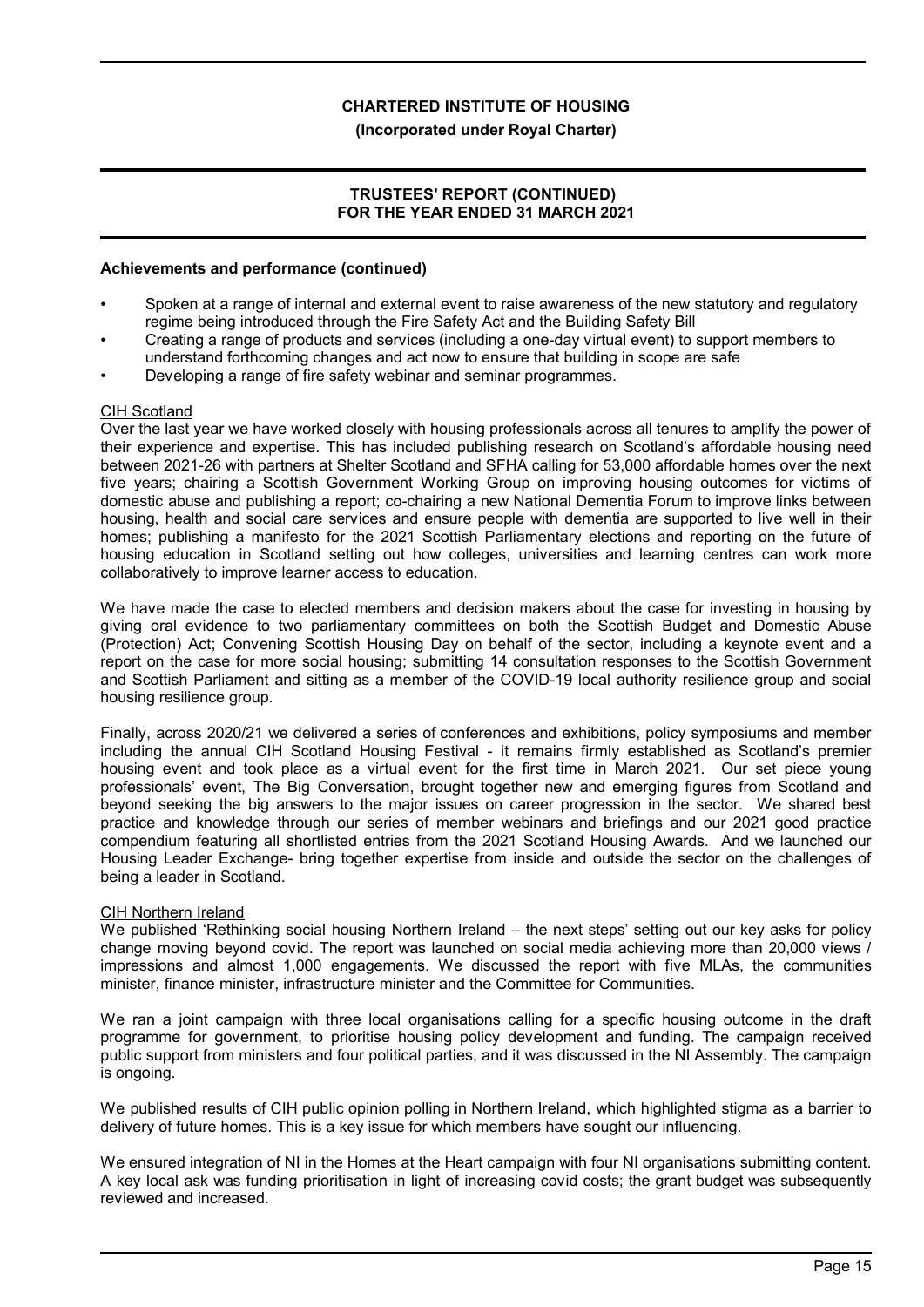## **(Incorporated under Royal Charter)**

# **TRUSTEES' REPORT (CONTINUED) FOR THE YEAR ENDED 31 MARCH 2021**

## **Achievements and performance (continued)**

We achieved 21 mentions in the regional press and national trade press, including BBC Newsline, BBC, Belfast Telegraph, Irish News and Inside Housing. This included coverage of NI aspects of the UK Housing Review. We published 13 blogs/media releases.

We submitted two consultation responses. The Department for Communities proceeded with two of our recommendations from previous work, to explore a new intermediate housing tenure for Northern Ireland, and to change the proposed definition of affordable housing for planning purposes, ensuring social housing continues to be afforded appropriate weight.

We ran nine policy webinars – 407 bookings were received with a median of 30 per webinar, while delegate fees and sponsorship resulted in a surplus of £1,860. Much of the content was repurposed from the Northern Ireland regional conference that was cancelled due to covid, ensuring members could still avail of the programme.

We secured funding from the Department for Communities for development costs to make our online Level 2 landlord qualification suitable for the Northern Ireland market. We worked with the Housing Academy to develop and submit the proposal.

The Department for the Economy approved the development of a new apprenticeship framework for level 3 housing practice. This is the result of our work establishing a sector task and finish group to review existing qualifications and demonstrate demand for a new framework, following the closure of the Ulster University housing management degree. The group has 11 employers.

# CIH Cymru **Back Housing /Cefnogi Tai 2021**

As political parties campaigned ahead of the Senedd election on 6 May 2021, we worked with members to help inform and amplify the voices of housing professionals by:

- Launching our Back Housing / Cefnogi Tai 2021 manifesto
- Meeting with political representatives shaping each party's respective commitments
- Providing briefing sessions for candidates from each main political party on our manifesto and wider housing-related issues creating a digital engagement pack for Welsh members to use when engaging prospective candidates locally.

# **Back the Bill campaign**

To elevate the impact of our call around a right to adequate housing in Wales, we have worked to co-produce a campaign alongside Tai Pawb and Shelter Cymru aimed at realising the right in practice – 'Back the Bill'. The campaign is centred around draft legislation that would pave the way for a right to adequate housing to be enshrined in Welsh law. Three political parties included incorporation of the Right as their number one commitment in the housing sections of their manifestos ahead of the Senedd elections.

# **Capturing public feeling**

To aid our influencing work we commissioned public opinion polling which found that 77 per cent of people in Wales would support in principle, a right to adequate housing. The survey also revealed housing was seen as a prominent issue by the Welsh public, with a majority (83 per cent) believing the Government should provide housing at a decent standard for everyone.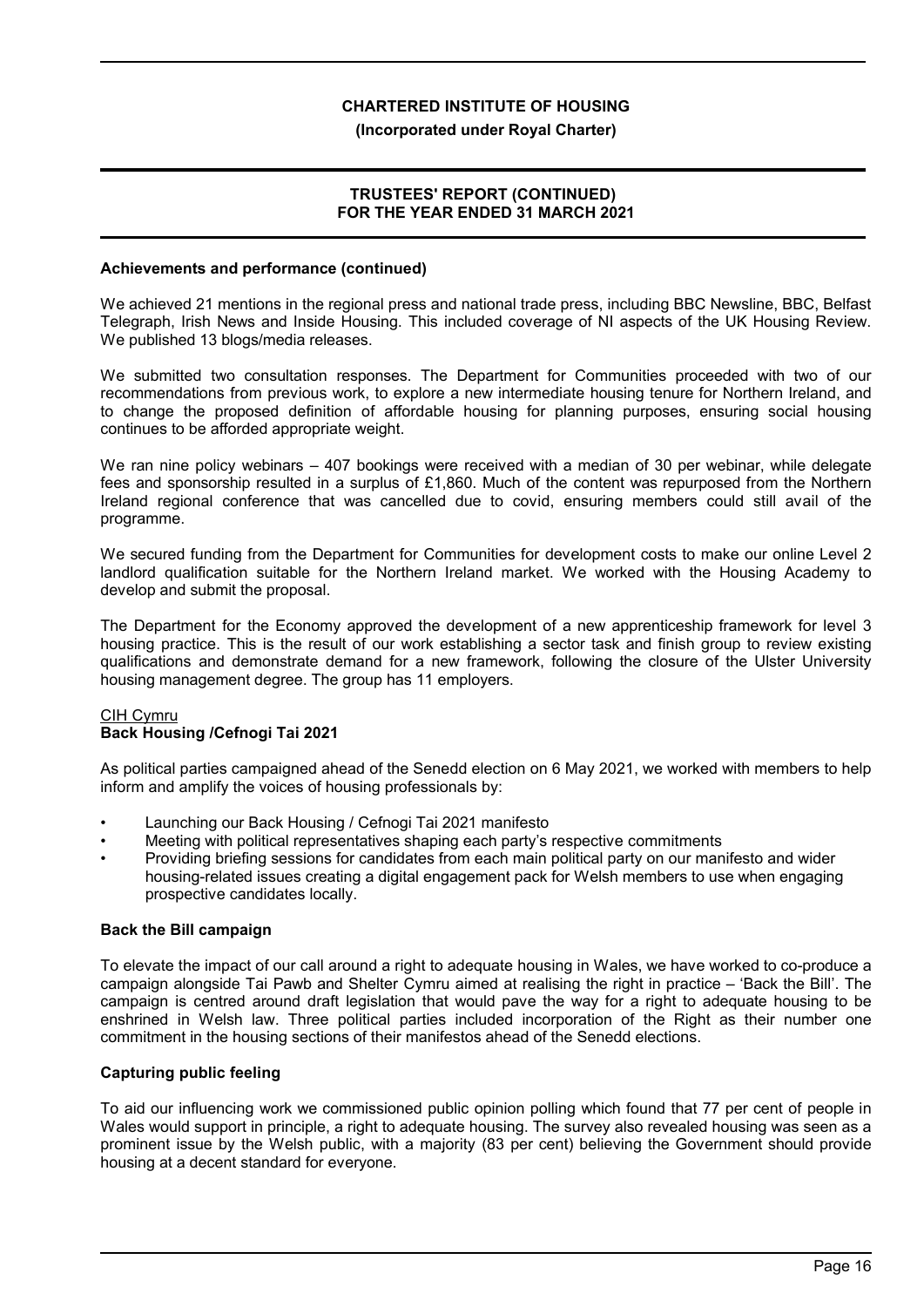# **(Incorporated under Royal Charter)**

# **TRUSTEES' REPORT (CONTINUED) FOR THE YEAR ENDED 31 MARCH 2021**

## **Achievements and performance (continued)**

## **Shaping the Welsh housing policy landscape**

Alongside our work linked to the election and the pandemic we've been busy contributing the views of housing professionals to help shape the housing policy landscape by:

- Responding to Welsh Government consultation and Senedd inquiries, including views on making Wales more age-friendly, how the Well-being of Future Generations Act has impacted the sector, and future considerations for addressing fuel poverty.
- Working in collaboration to raise the profile of housing issues for example we collaborated on a response on the future of housing standards with Public Health Wales, emphasising the link between housing quality and people's well-being.
- Providing opportunities to professionals to directly engage decision-makers for example we held a number of roundtables for members with expertise in building safety to help inform and shape thinking on the new building safety white paper.

# **Tyfu Tai Cymru Project**

Through our Tyfu Tai Cymru research project (supported by grant-funding form the Oak Foundation) we have refocussed our resources to focus more on the issues facing our members in Wales This has included undertaking work surveying local authority housing professionals, unearthing the views on how the pandemic has impacted working conditions and housing delivery. And commissioning our largest piece of research to date looking at the role of housing advice during the hospital discharge process with a view to improving the consistency and awareness of the role housing does and can play in keeping people well at home and protecting vital capacity in the NHS.

We were also in the middle of producing research focussing on social housing allocations when the pandemic hit. This piece of work was paused and re-focussed to ensure its recommendations reflected on the COVID-19 context. We're continuing to work closely with Welsh Government over the findings of this report to shape how access to social housing can be made as fair and transparent as possible for anyone wishing to access it in Wales.

# Media coverage

We continued to identify and exploit high profile broadcast, online and print media opportunities for CIH messages, including our research, policy positions and campaigns, learning role and the benefits of membership.

We were featured in a range of media and channels, maximising our use of social media to share news and key messages to our members and the wider housing community. In comparison to financial year 19/20, in 20/21 we had a very successful year on Twitter especially. Our followers grew +1,633 to 35, 982; we saw an increase in interactions which jumped +4,173 to 10,641 and we had more traffic coming to us for news and content, increasing to 15,741 from 3,693 the previous year. This shows that we're having a positive effect on social media, driving traffic to our website for our events, briefings, blogs and training. Throughout the year, we wrote a number of comment pieces for Inside Housing, sharing our policy views and organisational opinion on a range of key housing announcements, such as: the Prime Minister's 'build back better' speech in June 2020; the release of the Social Housing White Paper in November 2020; and the changes to rough sleeping legislation in December 2020. In addition, we also provided statements on government announcements, changes in housing policy and breaking news.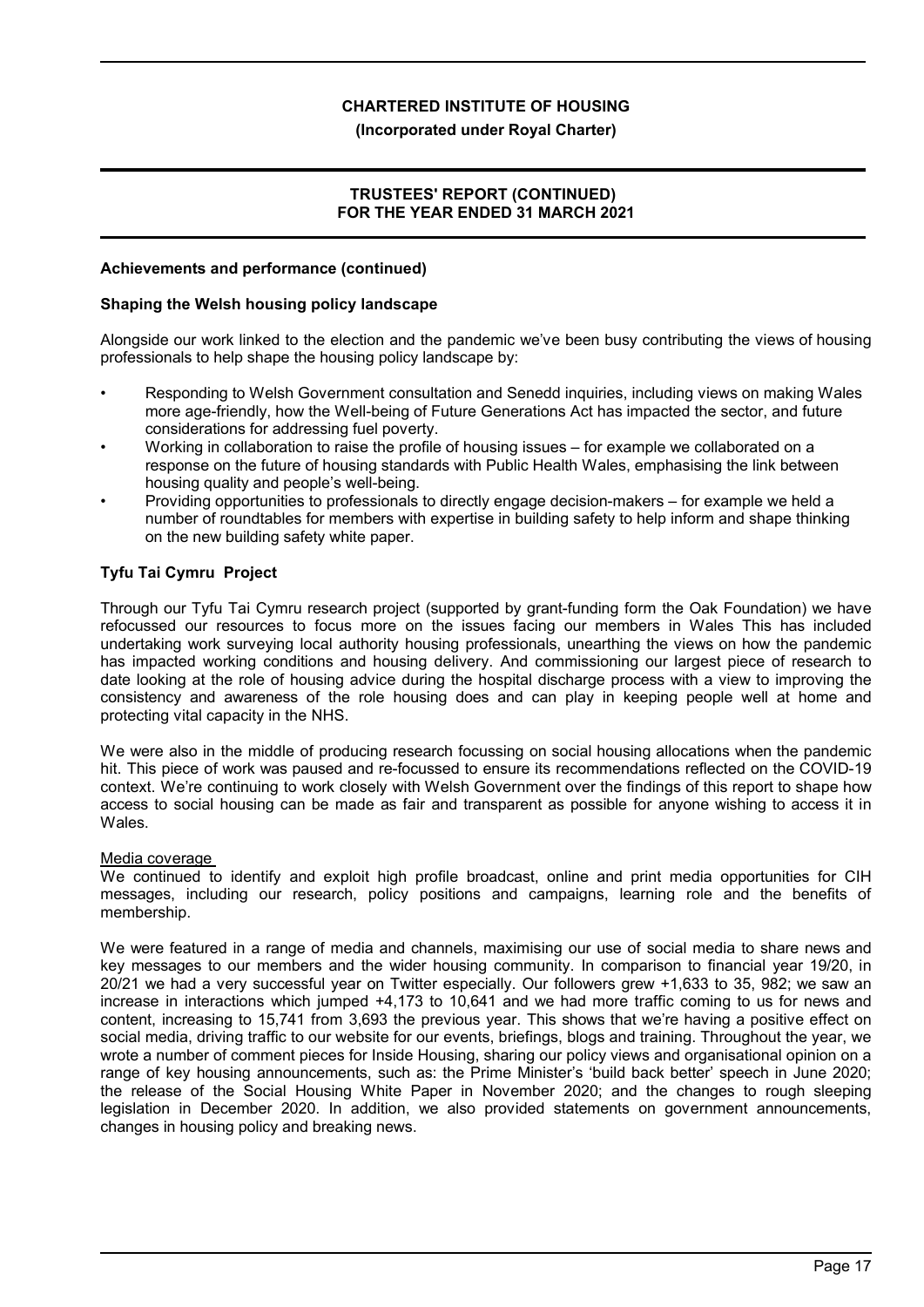## **(Incorporated under Royal Charter)**

# **TRUSTEES' REPORT (CONTINUED) FOR THE YEAR ENDED 31 MARCH 2021**

## **Achievements and performance (continued)**

In September 2020 at the Virtual Housing Festival, we released our collaboration with ITN Productions focusing on the future of housing. The series featured the work of around 10 housing associations and local authorities. Alongside this, ITN put together a news item on our presidential campaign, Shine a Light which feature our president, Aileen Evans, plus some heartfelt case studies. We have decided to take a break from our partnership with ITN for 2021 due to the effects of the pandemic. We will resume in 2022 with a new film.

#### **b. Investment strategy and performance**

The Trustees' investment powers are set out within CIH's charter and byelaws. Accordingly, Trustees engage and instruct Charles Stanley & Company Limited ("Charles Stanley") and Barclays Bank to manage the investment portfolio. Both managers act within CIH's investment policy and, in addition, use an independent screening and monitoring agency which ensures that the requirements of the CIH Socially and Environmentally Responsible Investment Policy are upheld. Charles Stanley is instructed to follow an approach that is consistent with sustainable investment.

Not only must our investments offer sound potential return, but the companies should conduct themselves in a way that is both socially and environmentally responsible. We favour selection of those companies with ethical business practices that promote desirable goals such as sustainable development and mitigating climate change. Our investment objective is to maintain the real value of assets and protect the capital base whilst providing a rising level of investment income.

The portfolio made a total gain of £379k in the year, reversing the prior losses of £208k and, in addition, produced investment income of £64k, which was slightly down on the prior year of £73k. Our portfolio spans a wider range of asset classes than Equity and Bonds and seeks to generate return from a variety of sources. Our portfolio is reviewed continuously to ensure it remains within market indicators.

# **Financial Review**

In addition to CIH's own activities these accounts include the licence fee received from HouseMark Limited, an associate company offering benchmarking and sector improvement services and business intelligence.

# **a. Financial position**

The trading environment for the Charity during the pandemic was very difficult for events, conferences and Learning, although membership subscriptions and fees increased by 5.4% from the prior year with strong retention rates of existing members. We continued to build on our business to business relationships with corporate partnerships entering their fourth year. The overall consolidated Net Income surplus before revaluations of £215k is testament to prudent financial management, and this is the second successive year such a surplus has been achieved. The main one-off impacts on our financial position at 31 March 2021 were a revaluation loss in the pension liability arising from the defined benefit pension scheme of £265k and a revaluation loss on the former offices in Coventry ( Octavia House) of £25k.

The net expenditure on charitable activities was £6,661k for the year, which represents a reduction of £1,663k compared to the prior year.

As a result of the above, the balance sheet shows a net liability position of £403k which is an improvement on the prior year of £305k.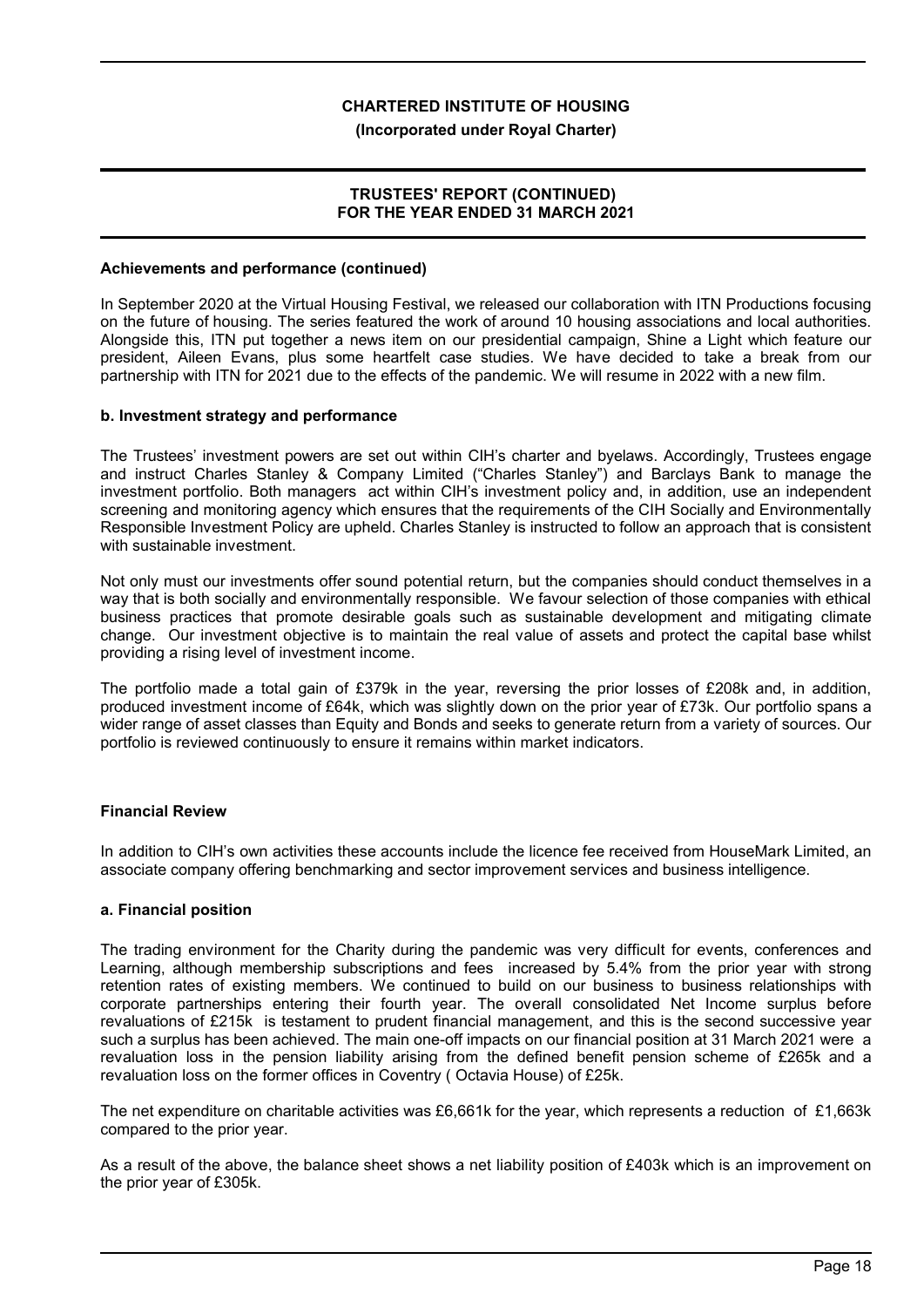# **(Incorporated under Royal Charter)**

# **TRUSTEES' REPORT (CONTINUED) FOR THE YEAR ENDED 31 MARCH 2021**

By the year end, incoming resources were £6,876k with investment in charitable activities at £6,275k, directly supporting delivery of our services to members and the housing sector.

Our associate company HouseMark Limited, a joint venture with the National Housing Federation, accounted for a return in respect of it's licence fee of £240k for the year.

# **b. Reserves and designated funds**

CIH holds financial reserves to be applied to future activities in a number of categories:

- Unrestricted funds (excluding the pensions reserve) of £3,893k are available to be applied, at the discretion of the Trustees, to any of CIH's charitable purposes.
- Restricted funds (£56k) available to be applied to the specific purpose(s) intended by the donor. The main long-term restricted fund is the David Butler Bursary Fund which provides financial support for people wishing to pursue a career in housing and at the end of the year was £52k. Other Restricted reserves relate to Grants received, with expenditure yet to be incurred.
- Pension deficit reserve (£4.352m) is a negative reserve, arising from the recognition of the long tail liability on the defined benefit pension fund, more detail of which appears below. The trustees have expressed an intention to establish a designated reserve in unreserved funds in the future to build up the resources to meet the long-term pension liability. The ability to set aside such funds is dependent upon CIH generating surpluses which then become available.

CIH's assets are predominantly unrestricted and Trustees actively manage the proportion that is freely available as reserves. It is the intention of the Trustees to hold sufficient reserves to enable expenditure to be reduced in a managed fashion, should the need arise, avoiding the need to halt work abruptly. The Trustees have agreed that free reserves should normally be nine months of such essential expenditure. At 31 March 2021 this is estimated to be £5.0m

At 31 March 2021 the level of net assets is £3,949k, excluding the long-term pension liability, of which 5.2% (£200k) is cash and 53.8% is freely available being investment funds. In addition, the level of free reserves as at 31 March 2021 is £2,871k, which includes investment property of £1,925k. The Trustees have approved a new 3-year financial plan, in which the Institute returns to positive annual cashflow and therefore consider the reserve position above to be adequate in this period of transition.

This is, however, subject to the level of pension contributions remaining at levels that enable the Charity to fund the deficit over the longer-term, and the Trustees have concluded negotiations with the LPFA pension fund to this effect. Details of the pension scheme can be found in the notes to the financial statements. The next pension triennial review is underway and we expect the outcome in March 2022.The movements on these funds are detailed in the notes to the accounts.

The trustees have also agreed the following principles for the prioritisation of annual surpluses as they are accrued in future years:

- The business must have the resources (both people and infrastructure related) needed to maximise cash generation from the existing market and for opportunities to grow sustainably. This is critical to producing future ongoing profitability in a competitive world.
- Any additional future cash surpluses after priority 1 above should be invested to build up cash or liquid investments of 9 months operating costs so that future services to members can be continued for the short-term in even the most demanding financial environment. This implies free reserves of at least £3m and approximately £5m of either cash or liquid investments if all other valuations remain unchanged.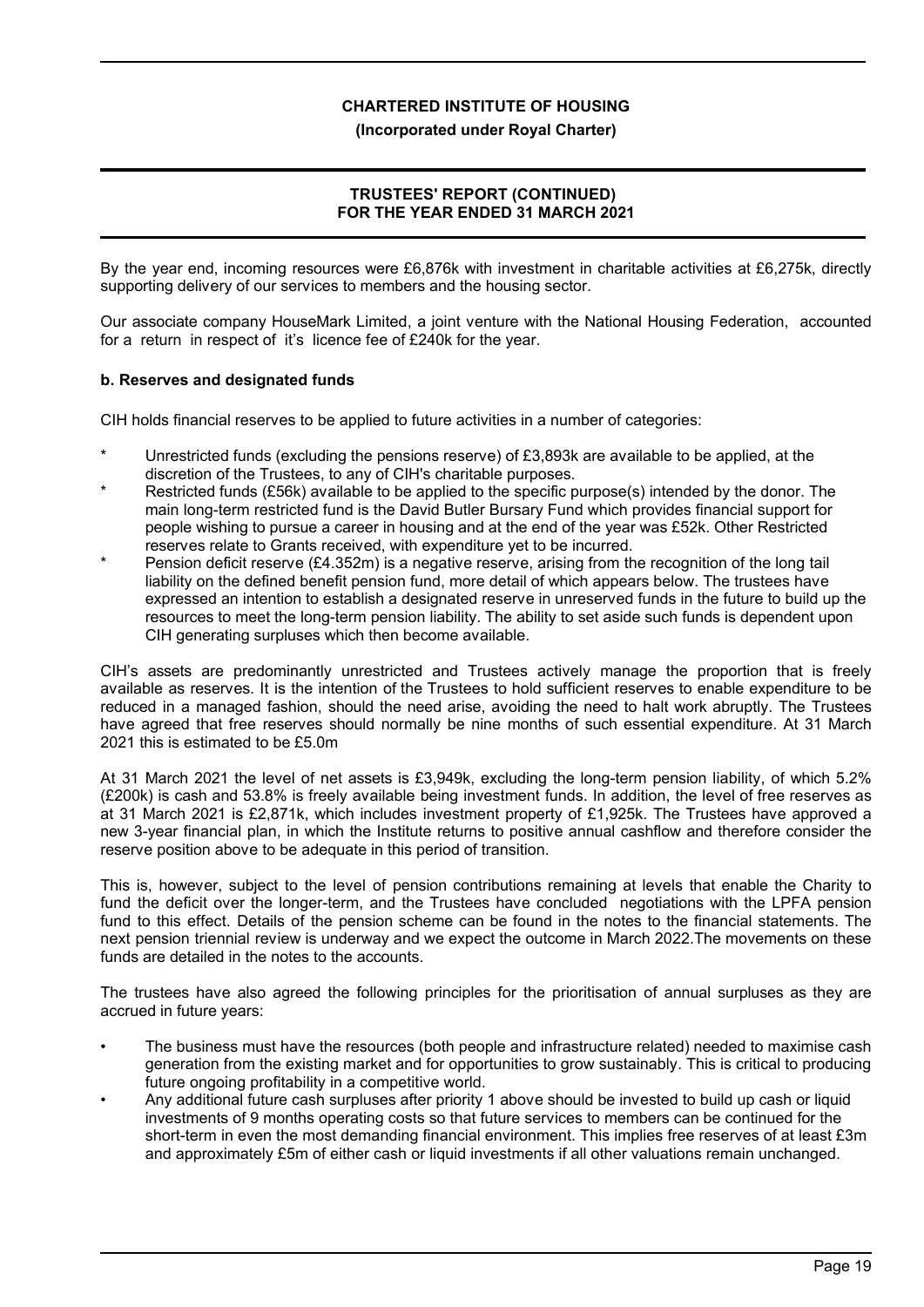## **(Incorporated under Royal Charter)**

# **TRUSTEES' REPORT (CONTINUED) FOR THE YEAR ENDED 31 MARCH 2021**

#### **c. Going concern**

Chartered Institute of Housing has net assets excluding pension scheme liabilities of £3,949k (2020: £3,762k) at the balance sheet date. We have re-budgeted taking into account the impacts of the COVID 19 pandemic and have reduced expenditure to broadly match the expected reduced income. We expect income streams to recover in following years and we are looking at ways to supplement this with new products and more general cost savings. The currently approved three-year business plan included a return to positive cash-flows, and the implementation and outcomes of the plan will be vigorously monitored. The board have reviewed future cash projections, and have been assured that the impacts of Covid 19 can be contained with minimal net impact. Thereafter, the cash position reverts to a more favourable picture, and the board take comfort that further savings opportunities are available should the need arise.

CIH's negotiations with LPFA about future contribution rates for its final salary pension scheme members and the level of contributions towards the past pensions deficit were successfully concluded in the previous financial year, which mitigated a significant historic risk. As part of these discussions CIH closed the scheme to new and existing members and agreed in principle to the deficit management agreement proposed by the LPFA which will see CIH pay increased contributions in future years and grant a level of security on certain assets held by the charity.

The Directors consider the following to be the key risks to be considered in assessing going concern:

- the impact of reduced membership during the renewal in January 2022
- the impact of closing physical events and conferences due to the pandemic
- revenue reductions in Learning, training and Education incomes if investment in personal development reduces significantly
- an inability to reduce costs should any or all of the above occur.

Having reviewed stress testing on the ability to mitigate income reduction, the favourable liquidity position, the management reporting framework including the identification of opportunities not included in forecasts, the opportunity to secure additional funding should the need arise, the initial improved performance against the approved budget, the more general risk management framework and the process of regularly reviewing financial performance, the Directors believe that material uncertainties can be mitigated and/or managed appropriately and on this basis CIH's Governing Board confirms the CIH's going concern status.

# **d. Future plans**

A new three-year corporate plan was approved by the trustees on 31 March 2021, with the following four key aims:

- Be a successful, sustainable and well-respected organisation
- Be a first choice, member driven organisation, responsive to the profession
- Provide relevant, current professional development for a world class housing profession
- Be the leading voice for the housing profession across the UK

This plan includes actions necessary to bring the Institute back into positive net worth.

CIH has managed to reduce the negative impact of the pandemic through provision of effective IT systems and hardware to enable working from home and through quickly responding to moving our education and training products online. The biggest area negatively impacted has been our events and we are constantly reviewing how we can continue to provide value to our members in this area.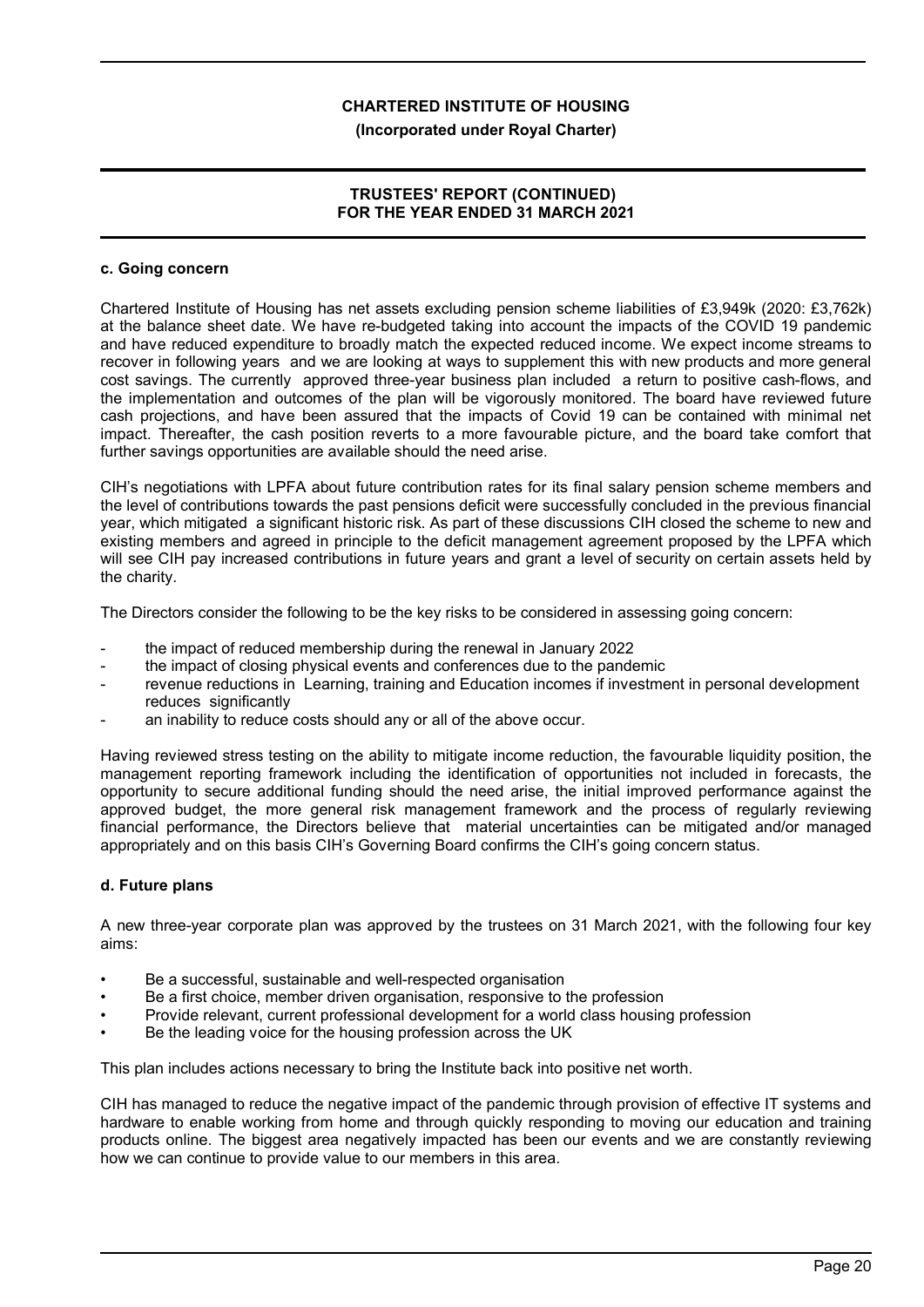# **(Incorporated under Royal Charter)**

# **TRUSTEES' REPORT (CONTINUED) FOR THE YEAR ENDED 31 MARCH 2021**

We therefore remain ambitious in our plans as we move into the new financial year. Our priorities for 2021/22 are:

- Further improve our membership offer and grow membership numbers by 10 per cent
- Increase lobbying and policy activity
- Increase training, apprenticeships and education by between three per cent and 10 per cent
- Reduce reliance on income from third parties and deliver a surplus of £150k.

# **Disclosure of information to auditors**

Each of the persons who are Trustees at the time when this Trustees' report is approved has confirmed that:

- so far as that Trustee is aware, there is no relevant audit information of which the charitable group's auditors are unaware, and
- that Trustee has taken all the steps that ought to have been taken as a Trustee in order to be aware of any relevant audit information and to establish that the charitable group's auditors are aware of that information.

# **Auditors**

The auditors, Crowe U.K. LLP, have indicated their willingness to continue in office. The designated Trustees will propose a motion reappointing the auditors at a meeting of the Trustees.

Approved by order of the members of the board of Trustees and signed on their behalf by:

Howley dere \_\_\_\_\_\_\_\_\_\_\_\_\_\_\_\_\_\_\_\_\_\_\_\_\_\_\_

**Geraldine Howley** (Chair of Trustees) Date: 27 October 2021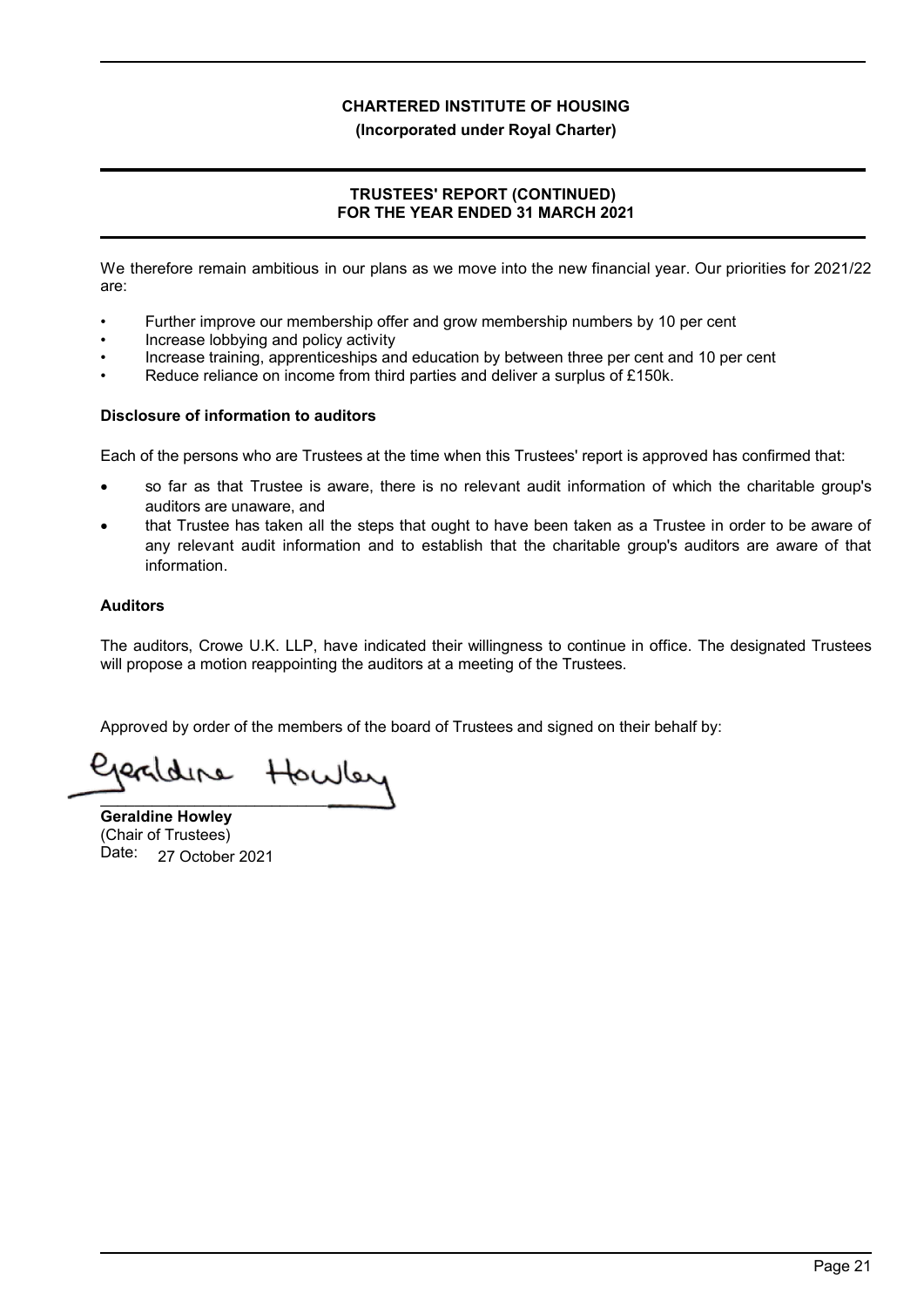# **INDEPENDENT AUDITORS' REPORT TO THE MEMBERS OF CHARTERED INSTITUTE OF HOUSING**

# **Opinion**

We have audited the financial statements of Chartered Institute of Housing (the 'parent charity') and its subsidiaries (the 'group') for the year ended 31 March 2021 which comprise the Consolidated statement of financial activities, the Consolidated balance sheet, the Charity balance sheet, the Consolidated statement of cash flows and the related notes, including a summary of significant accounting policies. The financial reporting framework that has been applied in their preparation is applicable law and United Kingdom Accounting Standards, including Financial Reporting Standard 102 'The Financial Reporting Standard applicable in the UK and Republic of Ireland' (United Kingdom Generally Accepted Accounting Practice).

The financial statements have been prepared in accordance with Accounting and Reporting by Charities preparing their accounts in accordance with the Financial Reporting Standards applicable in the UK and Republic of Ireland (FRS 102) in preference to the Accounting and Reporting by Charities: Statement of Recommended Practice issued on 1 April 2005 which is referred to in the extant regulations but has been withdrawn.

This has been done in order for the accounts to provide a true and fair view in accordance with the Generally Accepted Accounting Practice effective for reporting periods beginning on or after 1 January 2015.

In our opinion the financial statements:

- give a true and fair view of the state of the Group's and of the parent charity's affairs as at 31 March 2021 and of the Group's incoming resources and application of resources, including its income and expenditure for the year then ended;
- have been properly prepared in accordance with United Kingdom Generally Accepted Accounting Practice; and
- have been prepared in accordance with the requirements of the Charities Act 2011, the Charities and Trustee Investment (Scotland) Act 2005 and regulations 6 and 8 of the Charities Accounts (Scotland) Regulations 2006.

# **Basis for opinion**

We conducted our audit in accordance with International Standards on Auditing (UK) (ISAs (UK)) and applicable law. Our responsibilities under those standards are further described in the Auditors' responsibilities for the audit of the financial statements section of our report. We are independent of the Group in accordance with the ethical requirements that are relevant to our audit of the financial statements in the United Kingdom, including the Financial Reporting Council's Ethical Standard, and we have fulfilled our other ethical responsibilities in accordance with these requirements. We believe that the audit evidence we have obtained is sufficient and appropriate to provide a basis for our opinion.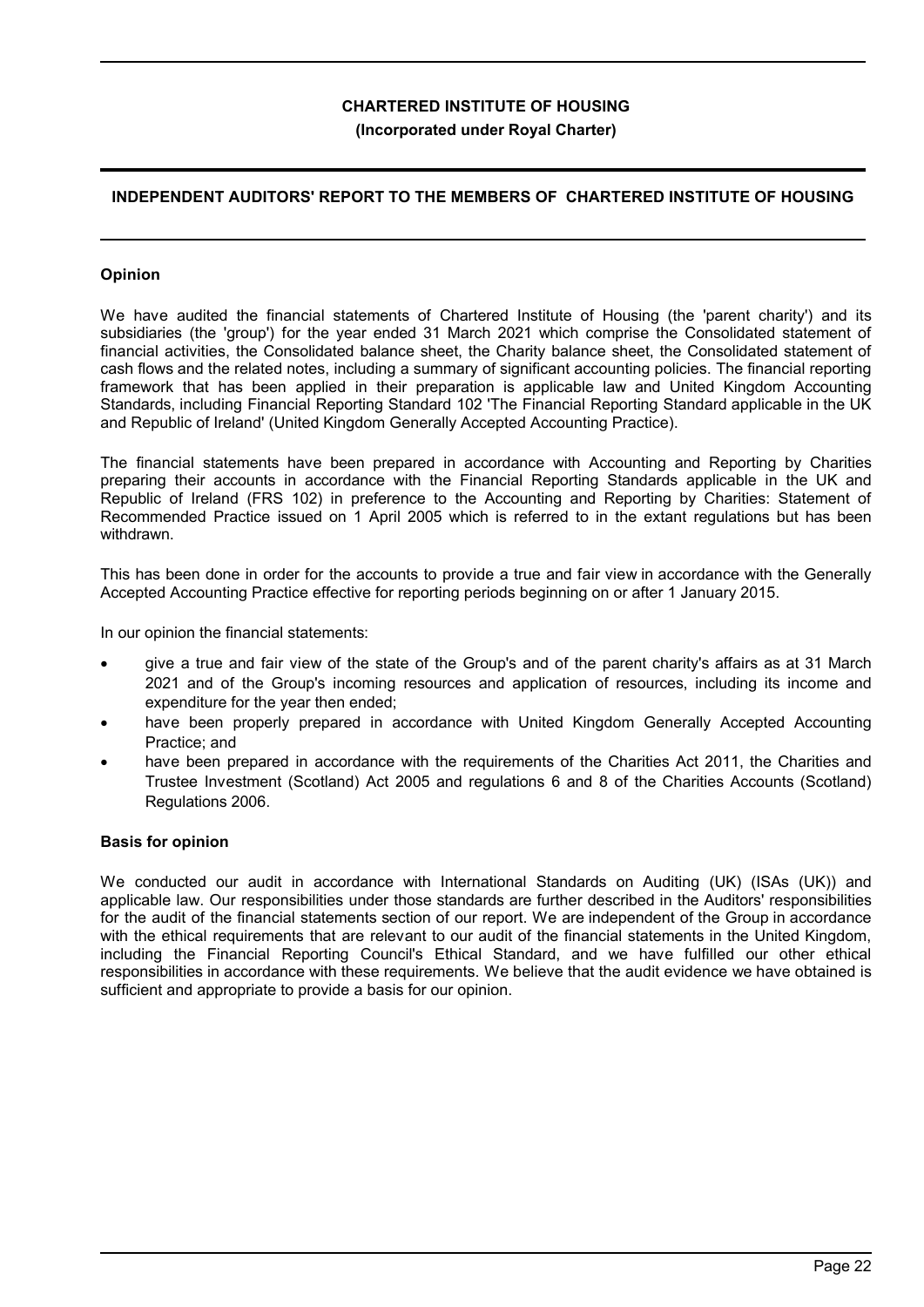# **INDEPENDENT AUDITORS' REPORT TO THE MEMBERS OF CHARTERED INSTITUTE OF HOUSING (CONTINUED)**

#### **Conclusions relating to going concern**

In auditing the financial statements, we have concluded that the Trustees' use of the going concern basis of accounting in the preparation of the financial statements is appropriate.

Based on the work we have performed, we have not identified any material uncertainties relating to events or conditions that, individually or collectively, may cast significant doubt on the Group's or the parent charity's ability to continue as a going concern for a period of at least twelve months from when the financial statements are authorised for issue.

Our responsibilities and the responsibilities of the Trustees with respect to going concern are described in the relevant sections of this report.

## **Other information**

The Trustees are responsible for the other information. The other information comprises the information included in the Annual report, other than the financial statements and our Auditors' report thereon. Our opinion on the financial statements does not cover the other information and we do not express any form of assurance conclusion thereon.

In connection with our audit of the financial statements, our responsibility is to read the other information and, in doing so, consider whether the other information is materially inconsistent with the financial statements or our knowledge obtained in the audit or otherwise appears to be materially misstated. If we identify such material inconsistencies or apparent material misstatements, we are required to determine whether there is a material misstatement in the financial statements or a material misstatement of the other information. If, based on the work we have performed, we conclude that there is a material misstatement of this other information, we are required to report that fact.

We have nothing to report in this regard.

#### **Matters on which we are required to report by exception**

We have nothing to report in respect of the following matters where the Charities (Accounts and Reports) Regulations 2008 and the Charities Accounts (Scotland) Regulations 2006 (as amended) requires us to report to you if, in our opinion:

- the information given in the Trustees' report is inconsistent in any material respect with the financial statements; or
- the parent charity has not kept sufficient and proper accounting records; or
- the parent charity financial statements are not in agreement with the accounting records and returns; or
- we have not received all the information and explanations we require for our audit.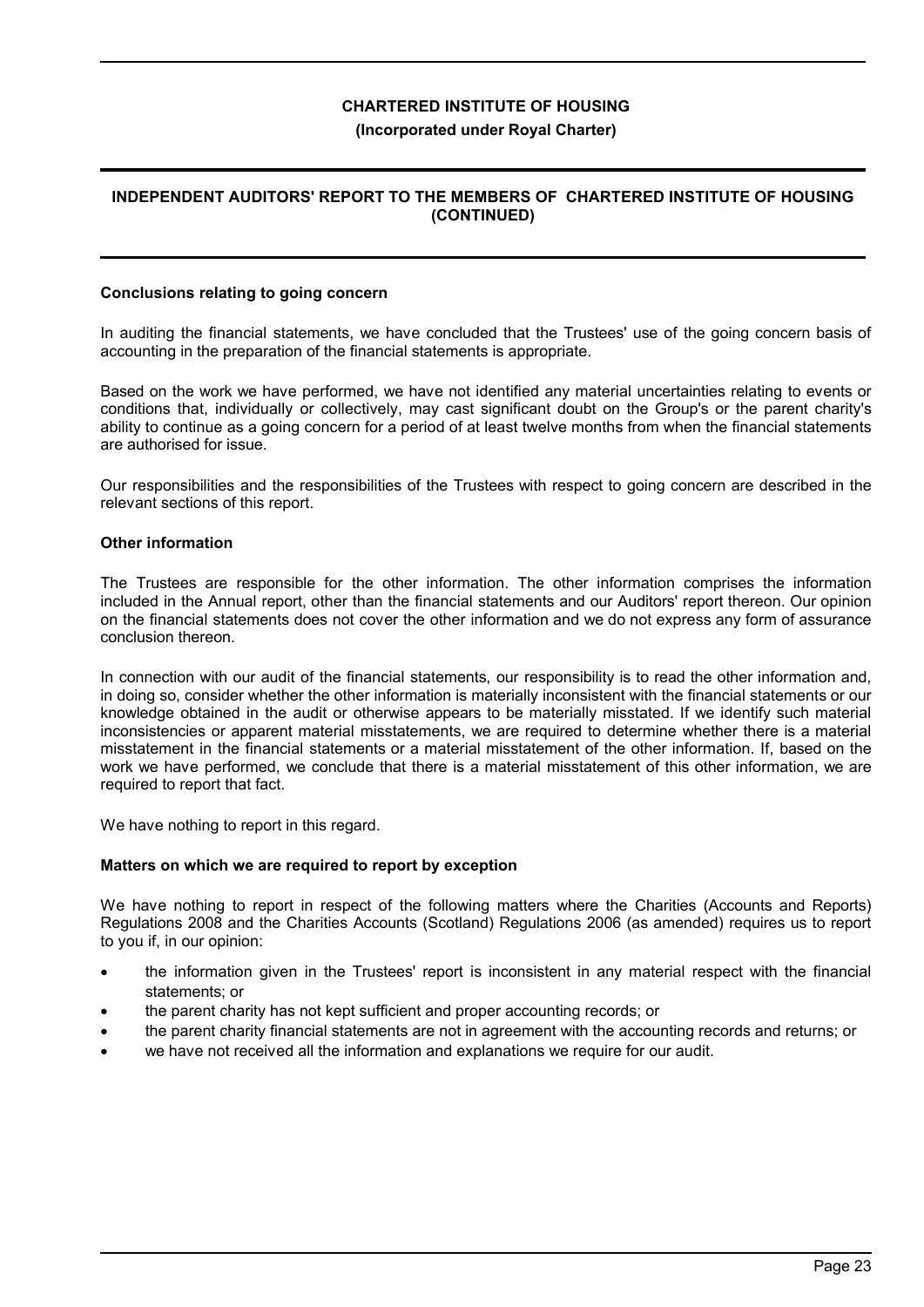# **INDEPENDENT AUDITORS' REPORT TO THE MEMBERS OF CHARTERED INSTITUTE OF HOUSING (CONTINUED)**

#### **Responsibilities of trustees**

As explained more fully in the Trustees' responsibilities statement, the Trustees are responsible for the preparation of the financial statements which give a true and fair view, and for such internal control as the Trustees determine is necessary to enable the preparation of financial statements that are free from material misstatement, whether due to fraud or error.

In preparing the financial statements, the Trustees are responsible for assessing the Group's and the parent charity's ability to continue as a going concern, disclosing, as applicable, matters related to going concern and using the going concern basis of accounting unless the Trustees either intend to liquidate the Group or the parent charity or to cease operations, or have no realistic alternative but to do so.

#### **Auditors' responsibilities for the audit of the financial statements**

We have been appointed as auditor under section 151 of the Charities Act 2011 and section 44(1)(c) of the Charities and Trustee Investment (Scotland) Act 2005 and report in accordance with the Act and relevant regulations made or having effect thereunder.

Our objectives are to obtain reasonable assurance about whether the financial statements as a whole are free from material misstatement, whether due to fraud or error, and to issue an Auditors' report that includes our opinion. Reasonable assurance is a high level of assurance, but is not a guarantee that an audit conducted in accordance with ISAs (UK) will always detect a material misstatement when it exists. Misstatements can arise from fraud or error and are considered material if, individually or in the aggregate, they could reasonably be expected to influence the economic decisions of users taken on the basis of these financial statements.

Irregularities, including fraud, are instances of non-compliance with laws and regulations. We design procedures in line with our responsibilities, outlined above, to detect material misstatements in respect of irregularities, including fraud. The extent to which our procedures are capable of detecting irregularities, including fraud is detailed below:

We obtained an understanding of the legal and regulatory frameworks within which the company operates, focusing on those laws and regulations that have a direct effect on the determination of material amounts and disclosures in the financial statements. The laws and regulations we considered in this context were the Companies Act 2006 and Taxation legislation.

We identified the greatest risk of material impact on the financial statements from irregularities, including fraud, to be the override of controls by management. Our audit procedures to respond to these risks included enquiries of management about their own identification and assessment of the risks of irregularities, sample testing on the posting of journals, designing audit procedures over income and reviewing accounting estimates for biases.

Owing to the inherent limitations of an audit, there is an unavoidable risk that we may not have detected some material misstatements in the financial statements, even though we have properly planned and performed our audit in accordance with auditing standards. We are not responsible for preventing non-compliance and cannot be expected to detect non-compliance with all laws and regulations.

These inherent limitations are particularly significant in the case of misstatement resulting from fraud as this may involve sophisticated schemes designed to avoid detection, including deliberate failure to record transactions, collusion or the provision of intentional misrepresentations.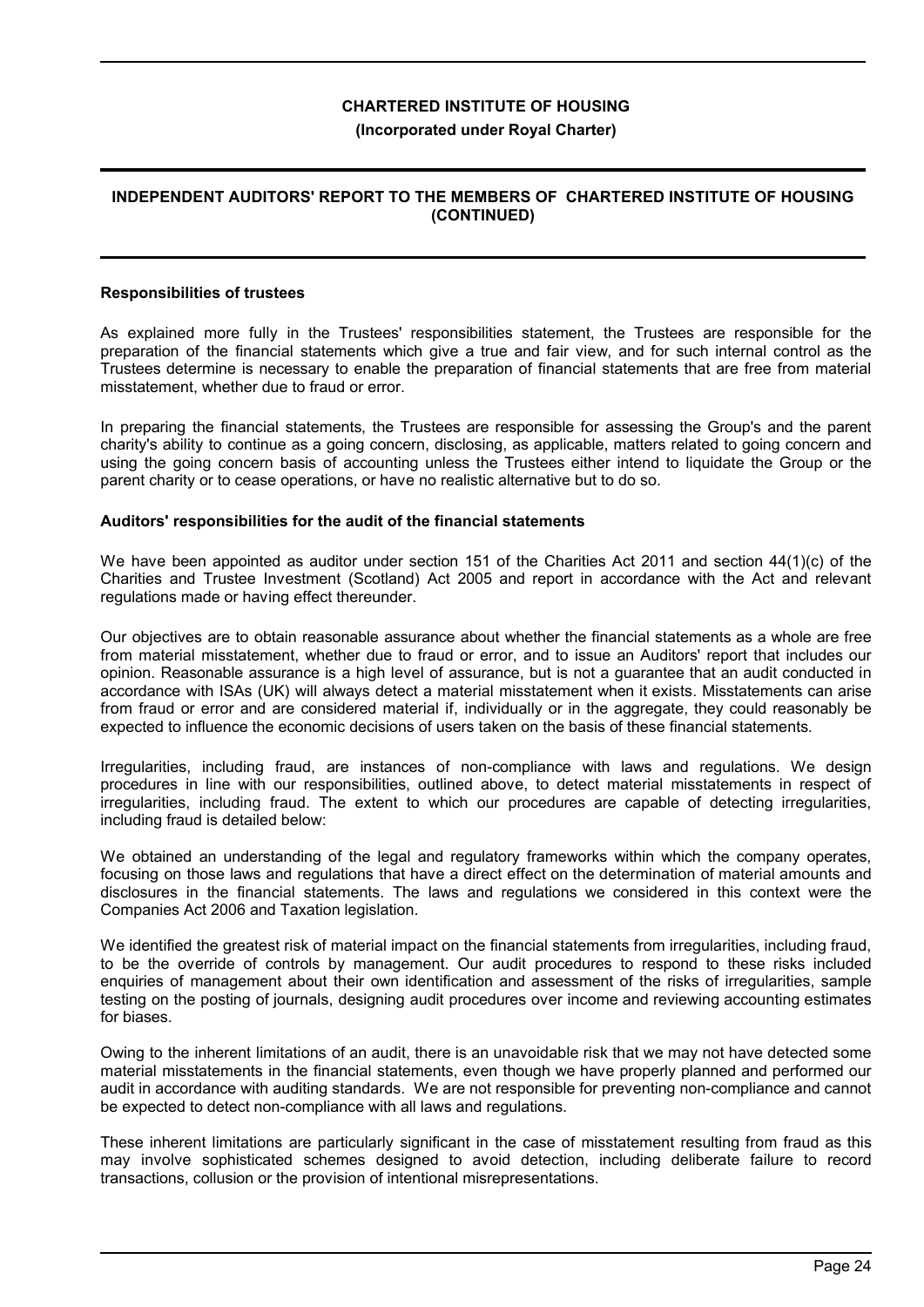# **INDEPENDENT AUDITORS' REPORT TO THE MEMBERS OF CHARTERED INSTITUTE OF HOUSING (CONTINUED)**

A further description of our responsibilities for the audit of the financial statements is located on the Financial Reporting Council's website at: www.frc.org.uk/auditorsresponsibilities. This description forms part of our Auditors' report.

#### **Use of our report**

This report is made solely to the charity's trustees, as a body, in accordance with Part 4 of the Charities (Accounts and Reports) Regulations 2008 and regulation 10 of the Charities Accounts (Scotland) Regulations 2006. Our audit work has been undertaken so that we might state to the charity's trustees those matters we are required to state to them in an Auditors' report and for no other purpose. To the fullest extent permitted by law, we do not accept or assume responsibility to anyone other than the charity and its trustees, as a body, for our audit work, for this report, or for the opinions we have formed.

Crowle UK LLP

**Crowe U.K. LLP** Statutory Auditor Black Country House Rounds Green Road **Oldbury** West Midlands B69 2DG

Date: 25 January 2022

Crowe U.K. LLP are eligible to act as auditors in terms of section 1212 of the Companies Act 2006.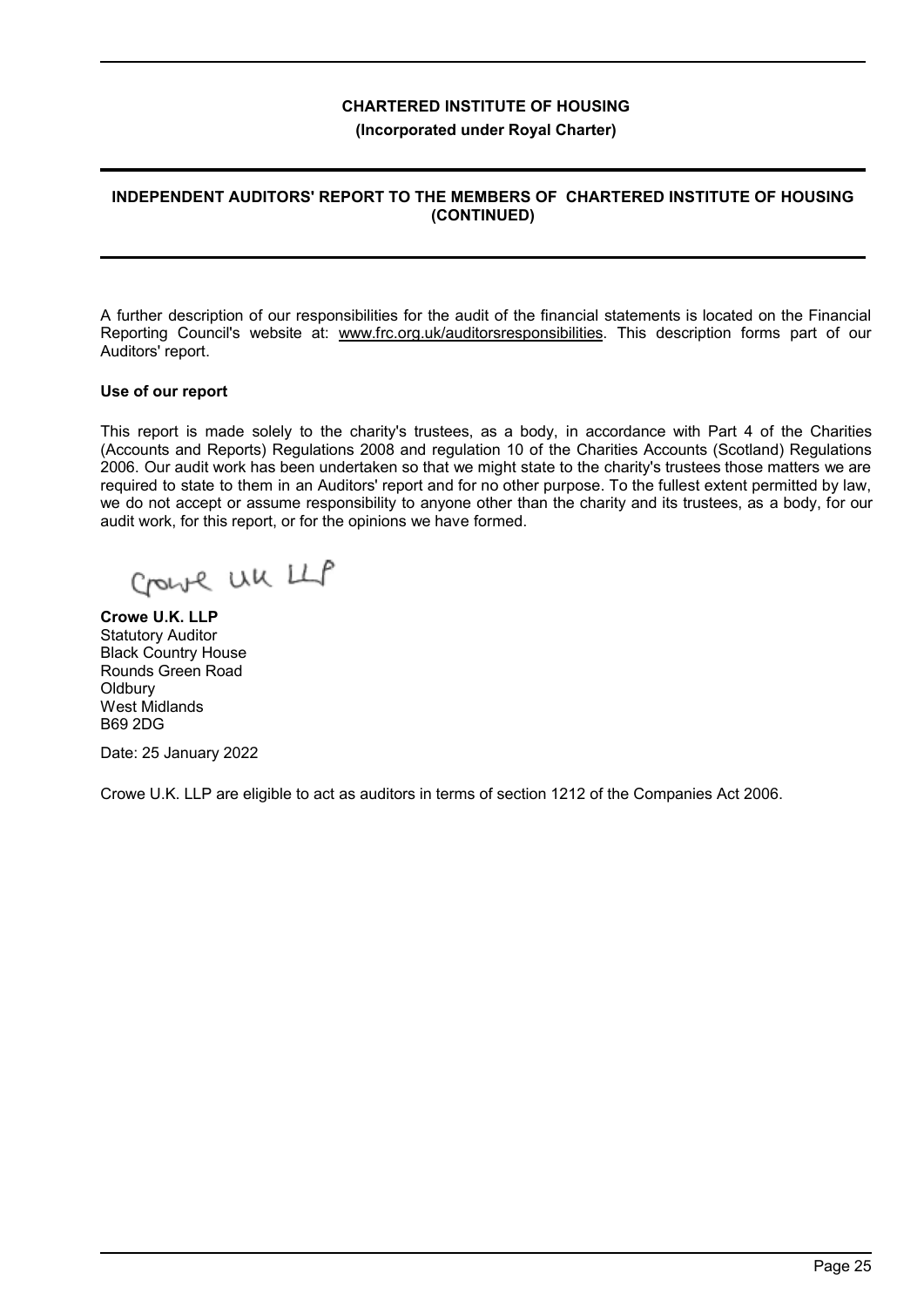**(Incorporated under Royal Charter)**

|                                                                                      | <b>Note</b>             | <b>Unrestricted</b><br>funds<br>2021<br>£000 | <b>Restricted</b><br>funds<br>2021<br>£000 | Total<br>funds<br>2021<br>£000 | Total<br>funds<br>2020<br>£000 |
|--------------------------------------------------------------------------------------|-------------------------|----------------------------------------------|--------------------------------------------|--------------------------------|--------------------------------|
| Income from:                                                                         |                         |                                              |                                            |                                |                                |
| Donations and legacies                                                               | $\overline{\mathbf{4}}$ | 222                                          | 142                                        | 364                            | 196                            |
| Charitable activities                                                                | 5                       | 6,234                                        | 41                                         | 6,275                          | 8,064                          |
| Investments                                                                          | 6                       | 195                                          |                                            | 195                            | 73                             |
| Other income                                                                         | $\overline{7}$          | 42                                           |                                            | 42                             | 232                            |
| <b>Total income</b>                                                                  |                         | 6,693                                        | 183                                        | 6,876                          | 8,565                          |
| <b>Expenditure on:</b>                                                               |                         |                                              |                                            |                                |                                |
| Charitable activities                                                                | 8                       | 6,386                                        | 274                                        | 6,660                          | 8,324                          |
| <b>Total expenditure</b>                                                             |                         | 6,386                                        | 274                                        | 6,660                          | 8,324                          |
| Net income/(expenditure) before net<br>gains/(losses) on investments                 |                         | 307                                          | (91)                                       | 216                            | 241                            |
| Net gains/(losses) on investments                                                    |                         | 379                                          |                                            | 379                            | (208)                          |
| Net movement in funds before other<br>recognised gains/(losses)                      |                         | 686                                          | (91)                                       | 595                            | 33                             |
| Other recognised gains/(losses):<br>(Losses)/gains on revaluation of fixed<br>assets |                         | (25)                                         |                                            | (25)                           | 300                            |
| Actuarial (losses)/gains on defined<br>benefit pension schemes                       | 29                      | (265)                                        |                                            | (265)                          | 1,006                          |
| Net movement in funds                                                                |                         | 396                                          | (91)                                       | 305                            | 1,339                          |
|                                                                                      |                         |                                              |                                            |                                |                                |
| <b>Reconciliation of funds:</b>                                                      |                         | (855)                                        | 147                                        | (708)                          | (2,047)                        |
| Total funds brought forward<br>Net movement in funds                                 |                         | 396                                          | (91)                                       | 305                            | 1,339                          |
| <b>Total funds carried forward</b>                                                   |                         | (459)                                        | 56                                         | (403)                          | (708)                          |

## **CONSOLIDATED STATEMENT OF FINANCIAL ACTIVITIES FOR THE YEAR ENDED 31 MARCH 2021**

The Consolidated statement of financial activities includes all gains and losses recognised in the year.

The notes on pages 32 to 60 form part of these financial statements.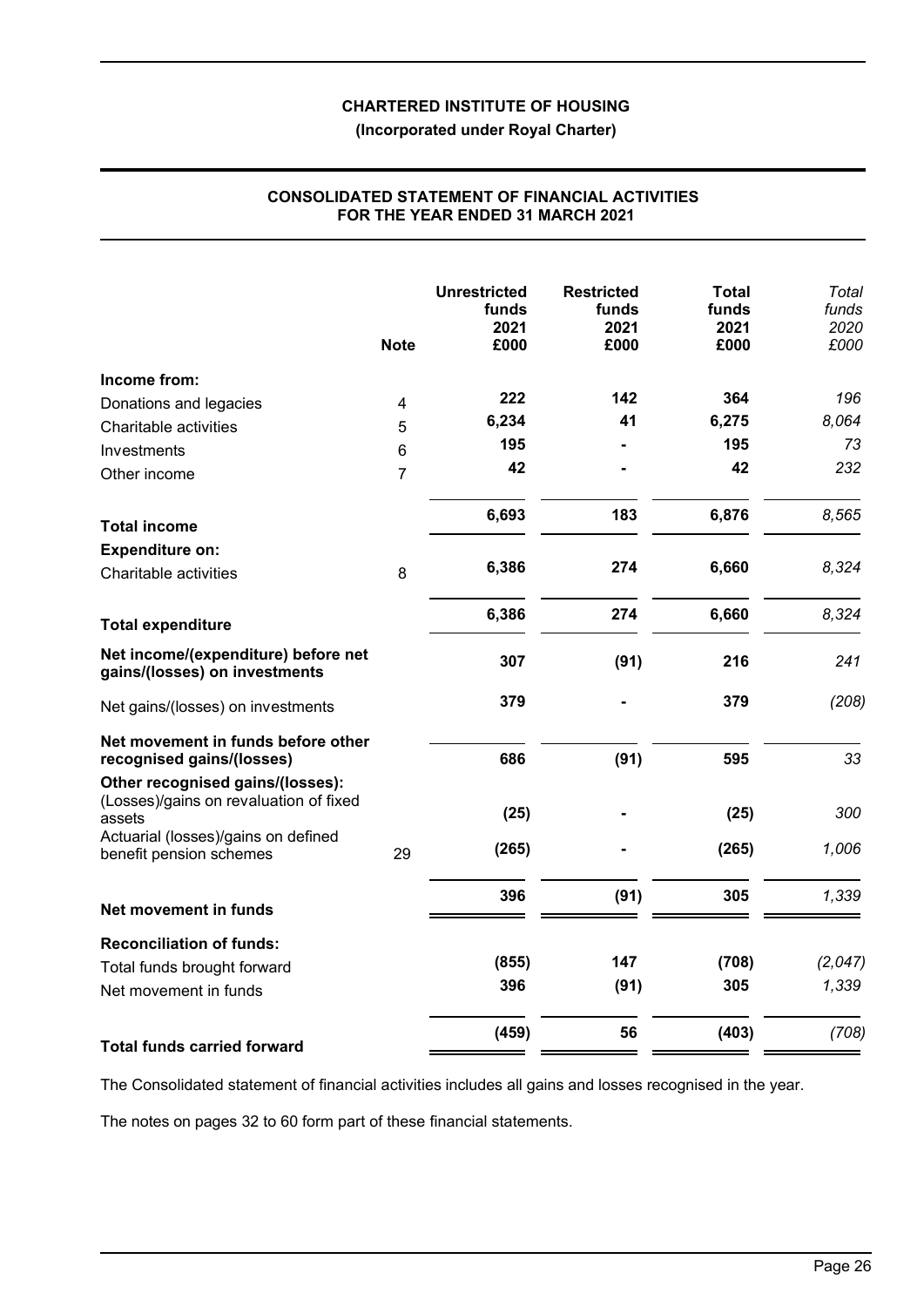**(Incorporated under Royal Charter)**

|                                                   | <b>Note</b> |          | 2021<br>£000 |          | 2020<br>£000 |
|---------------------------------------------------|-------------|----------|--------------|----------|--------------|
| <b>Fixed assets</b>                               |             |          |              |          |              |
| Intangible assets                                 | 14          |          | 360          |          | 209          |
| Tangible assets                                   | 15          |          | 662          |          | 755          |
| Investments                                       | 17          |          | 2,103        |          | 2,082        |
| Investment property                               | 16          |          | 1,925        |          | 1,950        |
|                                                   |             |          | 5,050        |          | 4,996        |
| <b>Current assets</b>                             |             |          |              |          |              |
| <b>Debtors</b>                                    | 18          | 1,467    |              | 1,541    |              |
| Cash at bank and in hand                          |             | 280      |              | 324      |              |
|                                                   |             | 1,747    |              | 1,865    |              |
| Creditors: amounts falling due within one<br>year | 19          | (2,836)  |              | (3,091)  |              |
| <b>Net current liabilities</b>                    |             |          | (1,089)      |          | (1, 226)     |
| <b>Total assets less current liabilities</b>      |             |          | 3,961        |          | 3,770        |
| Provisions for liabilities                        |             |          | (12)         |          | (8)          |
| Net assets excluding pension liability            |             |          | 3,949        |          | 3,762        |
| Defined benefit pension scheme liability          | 29          |          | (4, 352)     |          | (4, 470)     |
| <b>Total net assets</b>                           |             |          | (403)        |          | (708)        |
| <b>Charity funds</b>                              |             |          |              |          |              |
| <b>Restricted funds</b>                           | 22          |          | 56           |          | 147          |
| Unrestricted funds:                               |             |          |              |          |              |
| Unrestricted funds excluding pension asset        | 22          | 3,893    |              | 3,615    |              |
| Pension reserve                                   | 22          | (4, 352) |              | (4, 470) |              |
| Total unrestricted funds                          | 22          |          | (459)        |          | (855)        |
| <b>Total funds</b>                                |             |          | (403)        |          | (708)        |
|                                                   |             |          |              |          |              |

# **CONSOLIDATED BALANCE SHEET AS AT 31 MARCH 2021**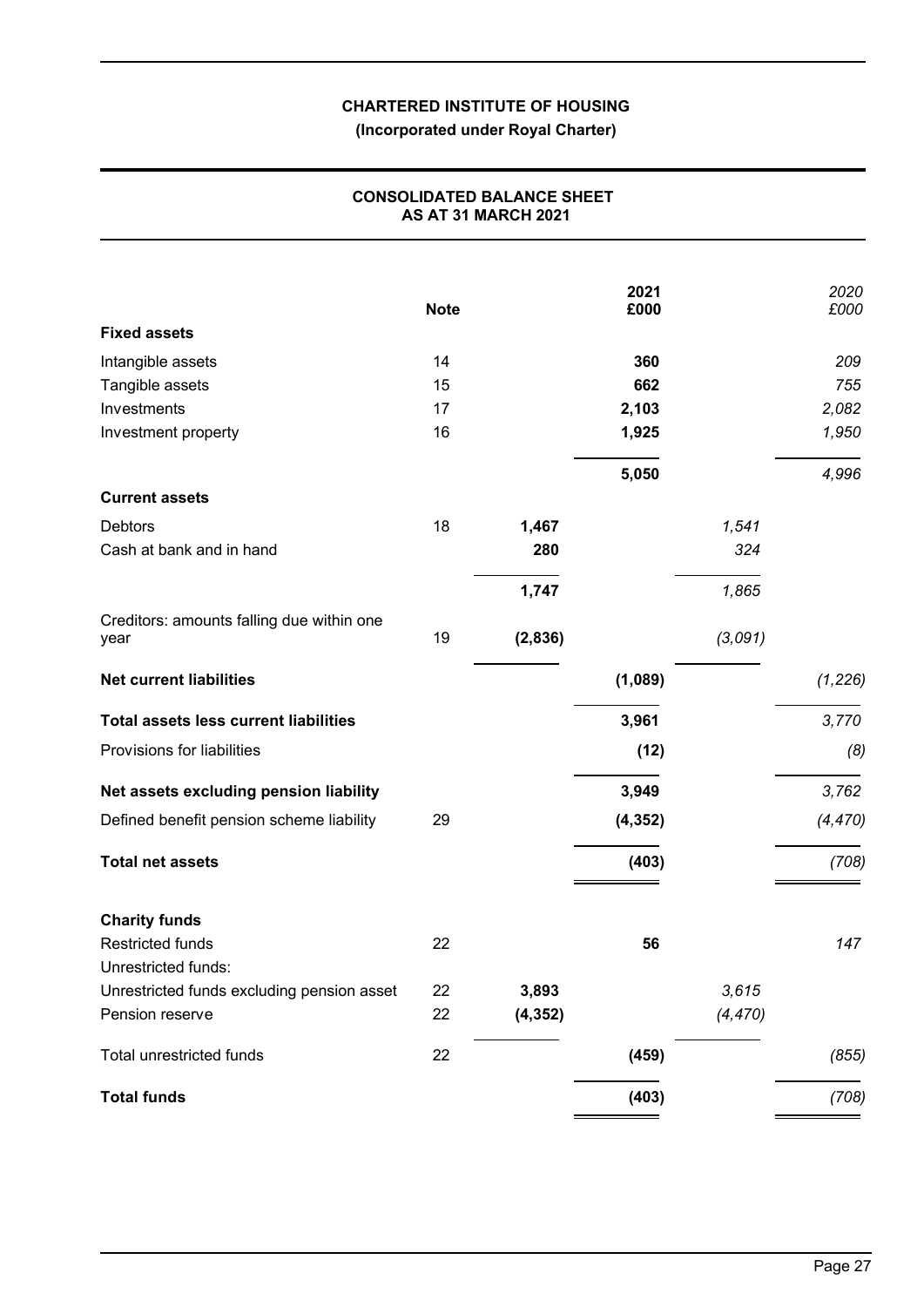# **CONSOLIDATED BALANCE SHEET (CONTINUED) AS AT 31 MARCH 2021**

The financial statements were approved and authorised for issue by the Trustees and signed on their behalf by:

Howley Gerdane

**Geraldine Howley** (Chair of Trustees) Date: 27 October 2021

The notes on pages 32 to 60 form part of these financial statements.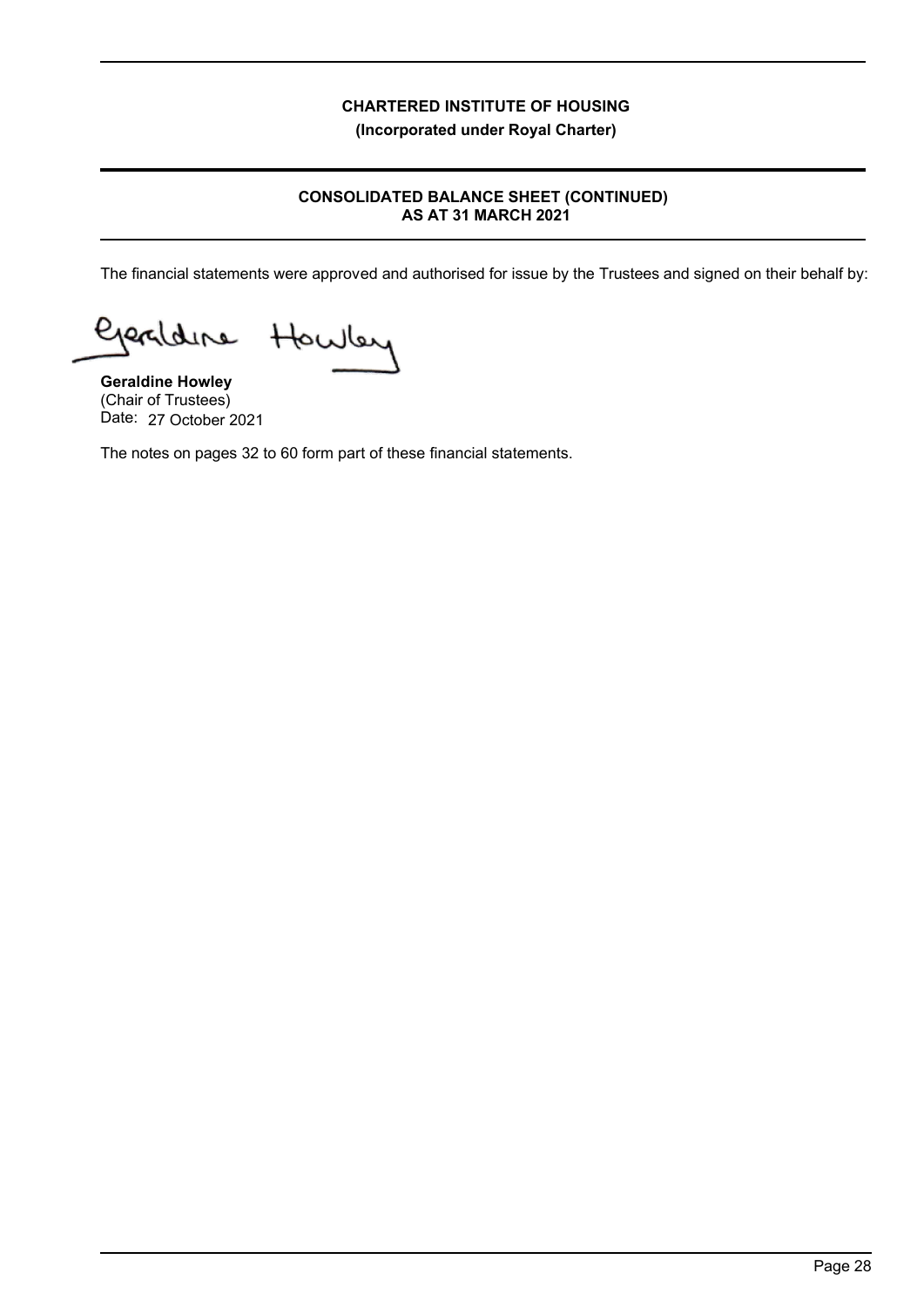# **(Incorporated under Royal Charter)**

# **CHARITY BALANCE SHEET AS AT 31 MARCH 2021**

|                                                   |             |          | 2021     |          | 2020     |
|---------------------------------------------------|-------------|----------|----------|----------|----------|
|                                                   | <b>Note</b> |          | £000     |          | £000     |
| <b>Fixed assets</b>                               |             |          |          |          |          |
| Intangible assets                                 | 14          |          | 360      |          | 209      |
| Tangible assets                                   | 15          |          | 662      |          | 755      |
| Investments                                       | 17          |          | 2,103    |          | 2,082    |
| Investment property                               | 16          |          | 1,925    |          | 1,950    |
|                                                   |             |          | 5,050    |          | 4,996    |
| <b>Current assets</b>                             |             |          |          |          |          |
| <b>Debtors</b>                                    | 18          | 1,493    |          | 1,541    |          |
| Cash at bank and in hand                          |             | 207      |          | 324      |          |
|                                                   |             | 1,700    |          | 1,865    |          |
| Creditors: amounts falling due within one<br>year | 19          | (2,831)  |          | (3,091)  |          |
|                                                   |             |          |          |          |          |
| <b>Net current liabilities</b>                    |             |          | (1, 131) |          | (1, 226) |
| <b>Total assets less current liabilities</b>      |             |          | 3,919    |          | 3,770    |
| Provisions for liabilities                        |             |          | (12)     |          | (8)      |
| Net assets excluding pension liability            |             |          | 3,907    |          | 3,762    |
| Defined benefit pension scheme liability          | 29          |          | (4, 352) |          | (4, 470) |
| <b>Total net assets</b>                           |             |          | (445)    |          | (708)    |
| <b>Charity funds</b>                              |             |          |          |          |          |
| Restricted funds                                  | 22          |          | 56       |          | 147      |
| Unrestricted funds                                |             |          |          |          |          |
| Unrestricted funds excluding pension              |             |          |          |          |          |
| liability                                         | 22          | 4,030    |          | 3,615    |          |
| Pension reserve                                   | 22          | (4, 352) |          | (4, 470) |          |
| Total unrestricted funds                          | 22          |          | (501)    |          | (855)    |
| <b>Total funds</b>                                |             |          | (445)    |          | (708)    |
|                                                   |             |          |          |          |          |

The charity's net movement in funds for the year was *£*263 *(2020 - £1,339)*.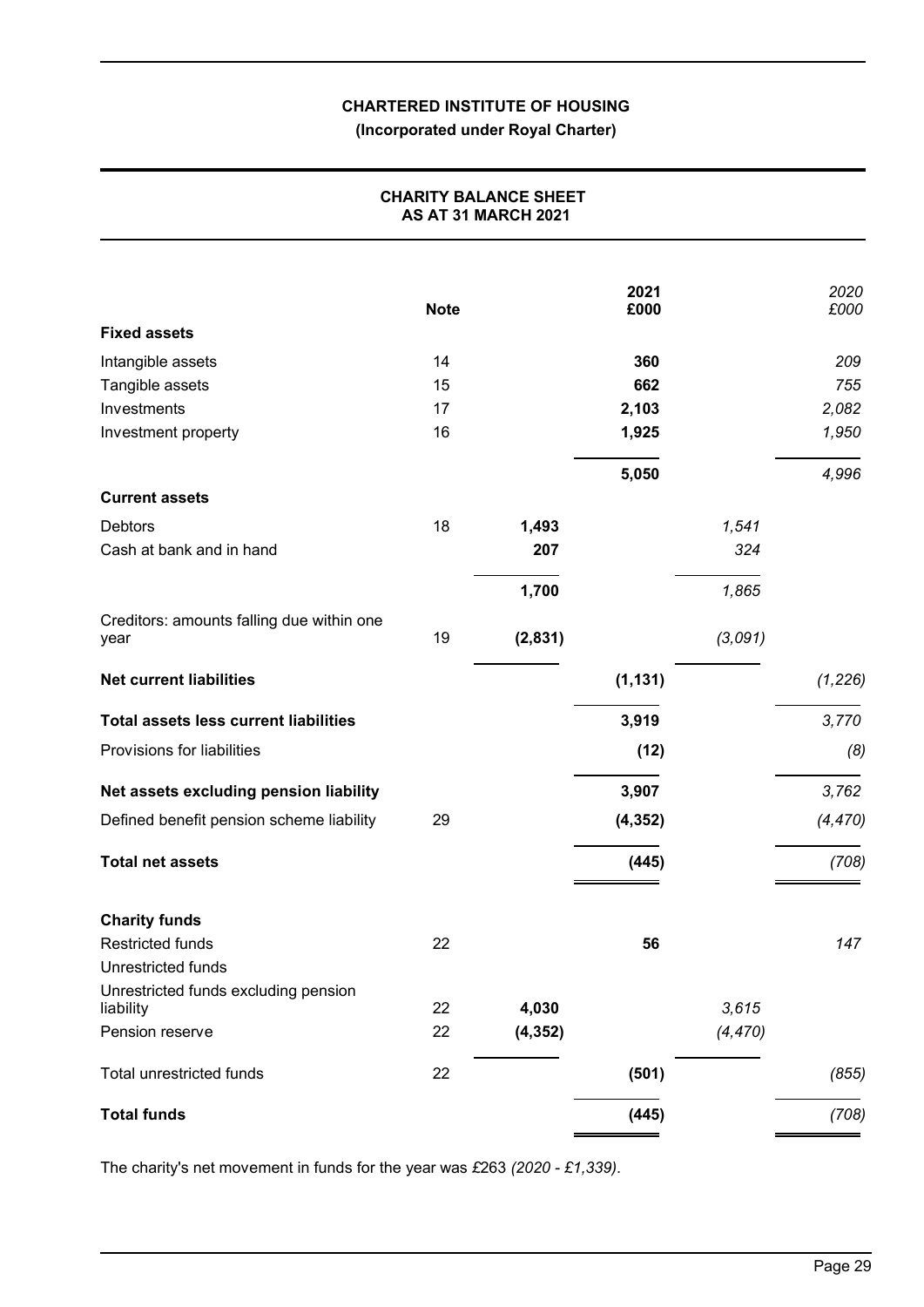# **CHARITY BALANCE SHEET (CONTINUED) AS AT 31 MARCH 2021**

The financial statements were approved and authorised for issue by the Trustees and signed on their behalf by:

Geraldine Howley

**Geraldine Howley** (Chair of Trustees) Date: 27 October 2021

The notes on pages 32 to 60 form part of these financial statements.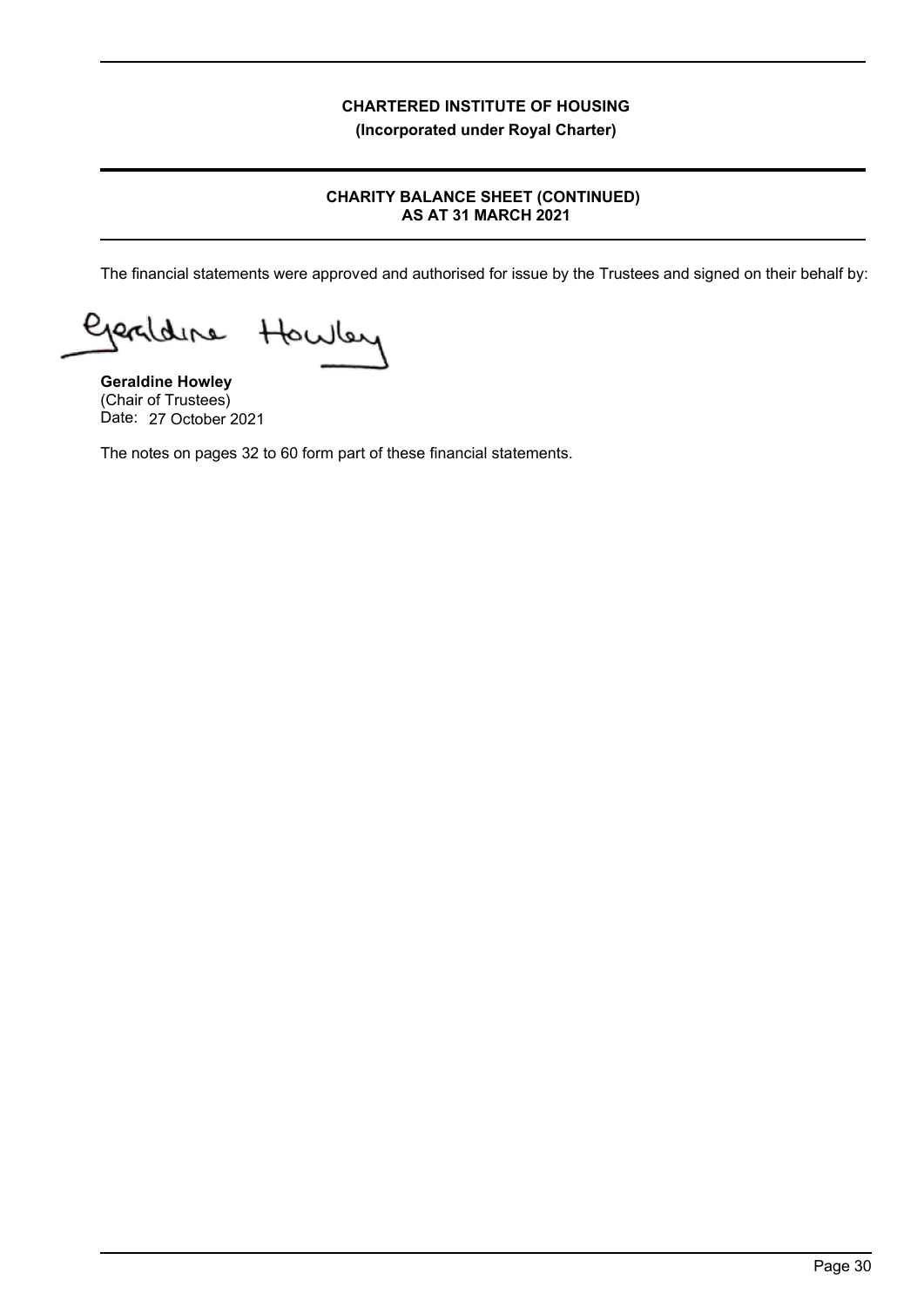**(Incorporated under Royal Charter)**

# **CONSOLIDATED STATEMENT OF CASH FLOWS FOR THE YEAR ENDED 31 MARCH 2021**

|                                                        | 2021<br>£000 | 2020<br>£000 |
|--------------------------------------------------------|--------------|--------------|
| Cash flows from operating activities                   |              |              |
| Net cash used in operating activities                  | (402)        | (453)        |
| Cash flows from investing activities                   |              |              |
| Dividends, interests and rents from investments        | 195          | 73           |
| Proceeds from the sale of tangible fixed assets        |              | 123          |
| Purchase of intangible assets                          | (175)        |              |
| Purchase of tangible fixed assets                      | (5)          | (431)        |
| Proceeds from sale of investments                      | 230          | 1,239        |
| Purchase of investments                                | (36)         | (1, 410)     |
| Movement on cash held for reinvestment                 | 149          |              |
| Net cash provided by/(used in) investing activities    | 358          | (406)        |
| Change in cash and cash equivalents in the year        | (44)         | (859)        |
| Cash and cash equivalents at the beginning of the year | 324          | 1,183        |
| Cash and cash equivalents at the end of the year       | 280          | 324          |

The notes on pages 32 to 60 form part of these financial statements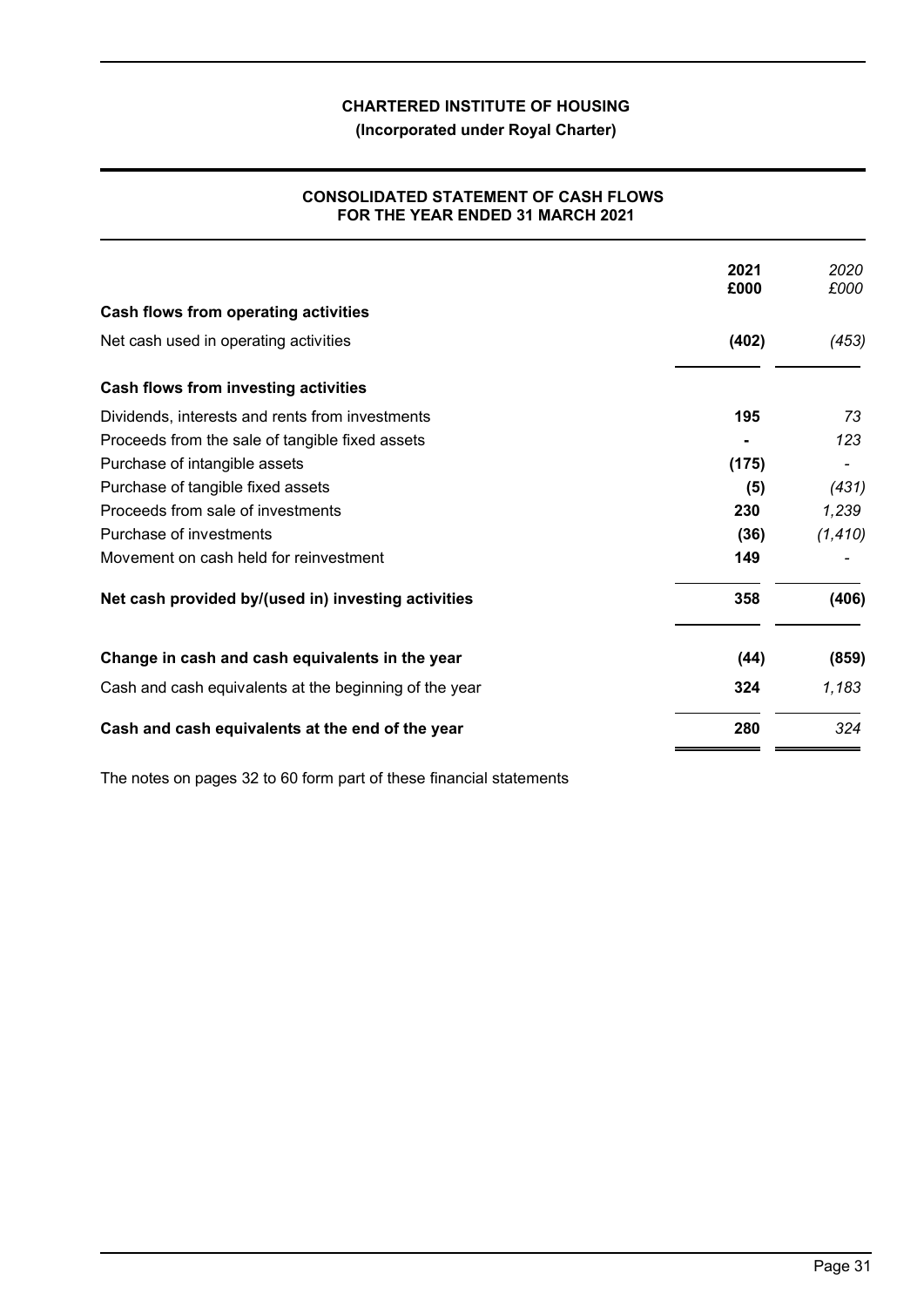# **NOTES TO THE FINANCIAL STATEMENTS FOR THE YEAR ENDED 31 MARCH 2021**

## **1. General information**

Chartered Institute of Housing (CIH) was incorporated in the United Kingdom under Royal Charter on 25 June 1984 and has no share capital. CIH is registered as a charity with the Charity Commission England and Wales (registered no. 244067) and the Office of the Scottish Charity Regulator (registered no. SCO40324).

The registered and principal office is Chartered Institute of Housing, Octavia House, Westwood Way, Coventry, CV4 8JP.

#### **2. Accounting policies**

#### **2.1 Basis of preparation of financial statements**

The financial statements have been prepared in accordance with the Charities SORP (FRS 102) - Accounting and Reporting by Charities: Statement of Recommended Practice applicable to charities preparing their accounts in accordance with the Financial Reporting Standard applicable in the UK and Republic of Ireland (FRS 102) (effective 1 January 2015), the Financial Reporting Standard applicable in the UK and Republic of Ireland (FRS 102), the Charities Act 2011, the Charities and Trustee Investment (Scotland) Act 2005 and the Charities Accounts (Scotland) Regulations 2006 (as amended).

Chartered Institute of Housing meets the definition of a public benefit entity under FRS 102. Assets and liabilities are initially recognised at historical cost or transaction value unless otherwise stated in the relevant accounting policy.

The Consolidated statement of financial activities (SOFA) and Consolidated balance sheet consolidate the financial statements of the Group and its subsidiary undertaking. The results of the subsidiary are consolidated on a line by line basis.

The Group has taken advantage of the exemption allowed under section 408 of the Companies Act 2006 and has not presented its own statement of financial activities in these financial statements.

#### **2.2 Going concern**

The Trustees consider they have sufficient reserves and cash to continue operating on a going concern basis for the foreseeable future.

As stated in the Trustee's Report, Trustees believe there are no material uncertainties that call into doubt the charity's ability to continue as a going concern and the accounts have therefore been prepared on the basis that the charity is a going concern. In light of the current climate in relation to the COVID-19 pandemic the Trustees have reviewed the charity's finances. In the short term cash holdings are sufficient to ensure adequate cashflow for the foreseeable future. In the medium to long term plans for, and the structure of, Chartered Institute of Housing remain extant and will continue to be reviewed regularly.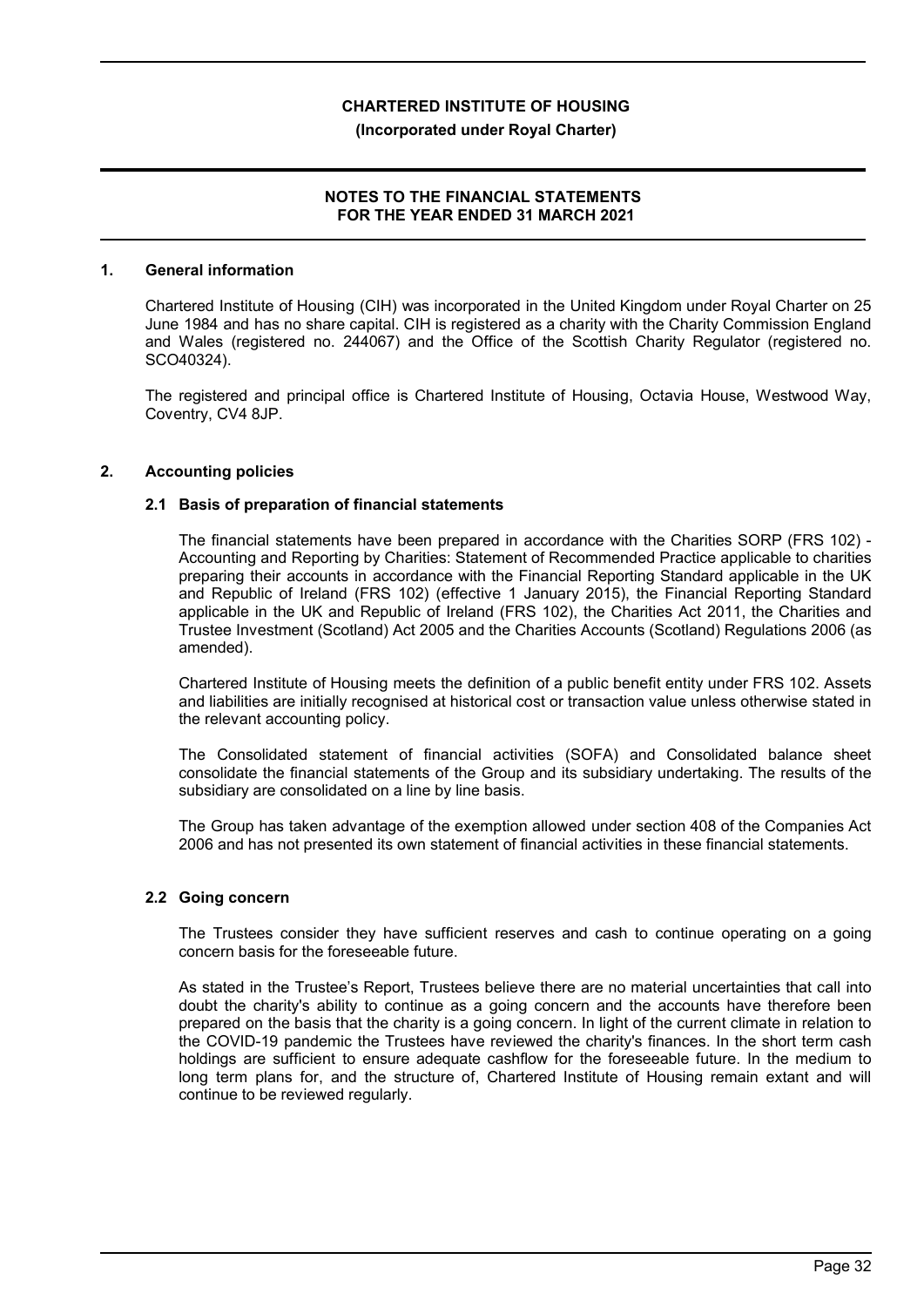## **(Incorporated under Royal Charter)**

# **NOTES TO THE FINANCIAL STATEMENTS FOR THE YEAR ENDED 31 MARCH 2021**

## **2. Accounting policies (continued)**

#### **2.3 Income**

All income is recognised once the charity has entitlement to the income, it is probable that the income will be received and the amount of income receivable can be measured reliably.

Income is represented by subscriptions, training/education courses, conferences, rental income, investment income, grants and amounts receivable for services provided excluding VAT.

For subscriptions, entitlement is taken at the date on which the subscription starts and the income is recognised over the life of the subscription.

For training/education courses and conferences, entitlement is taken on the date on which the service is provided, being the date the conference/course takes place.

The grants received during the year are performance related grants in nature. They have therefore been recognised in the Statement of financial activities in line with entitlement triggered by achievement of the performance conditions over the grant period.

### **2.4 Expenditure**

Expenditure is recognised once there is a legal or constructive obligation to transfer economic benefit to a third party, it is probable that a transfer of economic benefits will be required in settlement and the amount of the obligation can be measured reliably.

Expenditure is classified by activity. The costs of each activity are made up of the total of direct costs and shared costs, including support costs involved in undertaking each activity. Direct costs attributable to a single activity are allocated directly to that activity. Shared costs which contribute to more than one activity and support costs which are not attributable to a single activity are apportioned between those activities on a basis consistent with the use of resources. Central staff costs are allocated on the basis of time spent, and depreciation charges allocated on the portion of the asset's use.

Support costs are those costs incurred directly in support of expenditure on the objects of the charity and include project management carried out at Headquarters.

Charitable activities and governance costs are costs incurred on the charity's educational operations, including support costs and costs relating to the governance of the charity apportioned to charitable activities.

### **2.5 Government grants**

Government grants relating to tangible fixed assets are treated as deferred income and released to the Consolidated statement of financial activities over the expected useful lives of the assets concerned. Other grants are credited to the Consolidated statement of financial activities as the related expenditure is incurred.

#### **2.6 Intangible assets and amortisation**

Intangible assets are stated at cost, less amortisation. Development costs were included within the initial cost capitalised based on the considerations made by Trustees of the future economic benefit and enhancement of services received from the asset.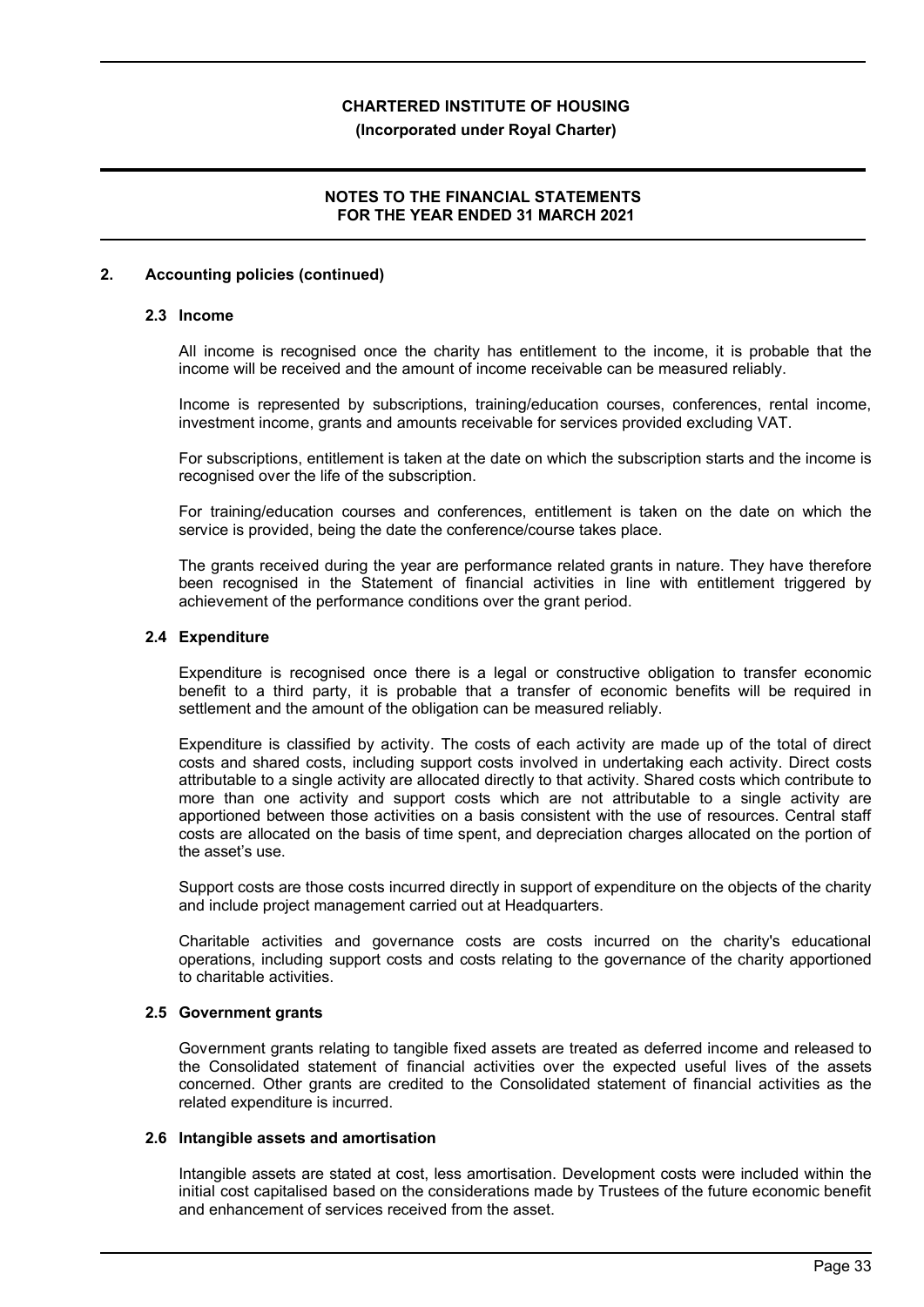#### **(Incorporated under Royal Charter)**

## **NOTES TO THE FINANCIAL STATEMENTS FOR THE YEAR ENDED 31 MARCH 2021**

#### **2. Accounting policies (continued)**

#### **2.6 Intangible assets and amortisation (continued)**

Amortisation is provided on intangible assets at rates calculated to write off the cost of each asset on a straight-line basis over its expected useful life.

The estimated useful lives are as follows:

Amortisation is provided on the following basis:

| CRM and website         | - over the useful economic life of the asset (6 years) |
|-------------------------|--------------------------------------------------------|
| Other projects/software | - 20% - 33.3% straight line                            |

Assets in the course of development are not amortised until the project has completed and the asset is in use.

#### **2.7 Tangible fixed assets and depreciation**

A review for impairment of a fixed asset is carried out if events or changes in circumstances indicate that the carrying value of any fixed asset may not be recoverable. Shortfalls between the carrying value of fixed assets and their recoverable amounts are recognised as impairments. Impairment losses are recognised in the Statement of financial activities

Tangible fixed assets are carried at cost or valuation net of depreciation and any provision for impairment. Depreciation is provided at rates calculated to write off the cost or valuation of fixed assets, less their estimated residual value, over their expected useful lives on the following bases:

| Leasehold land<br>Long leasehold buildings                                                         | - over the period of the lease<br>- over the period of the lease up to maximum of<br>50 years |
|----------------------------------------------------------------------------------------------------|-----------------------------------------------------------------------------------------------|
| Short leasehold improvements - over the period of the lease<br>Equipment, fixtures and<br>vehicles | $-20\%$ of $cost$                                                                             |

The Institute's long leasehold property is valued on the basis of open market value for existing use by an external valuer at least once every five years and in the interim by the Trustees on the same basis.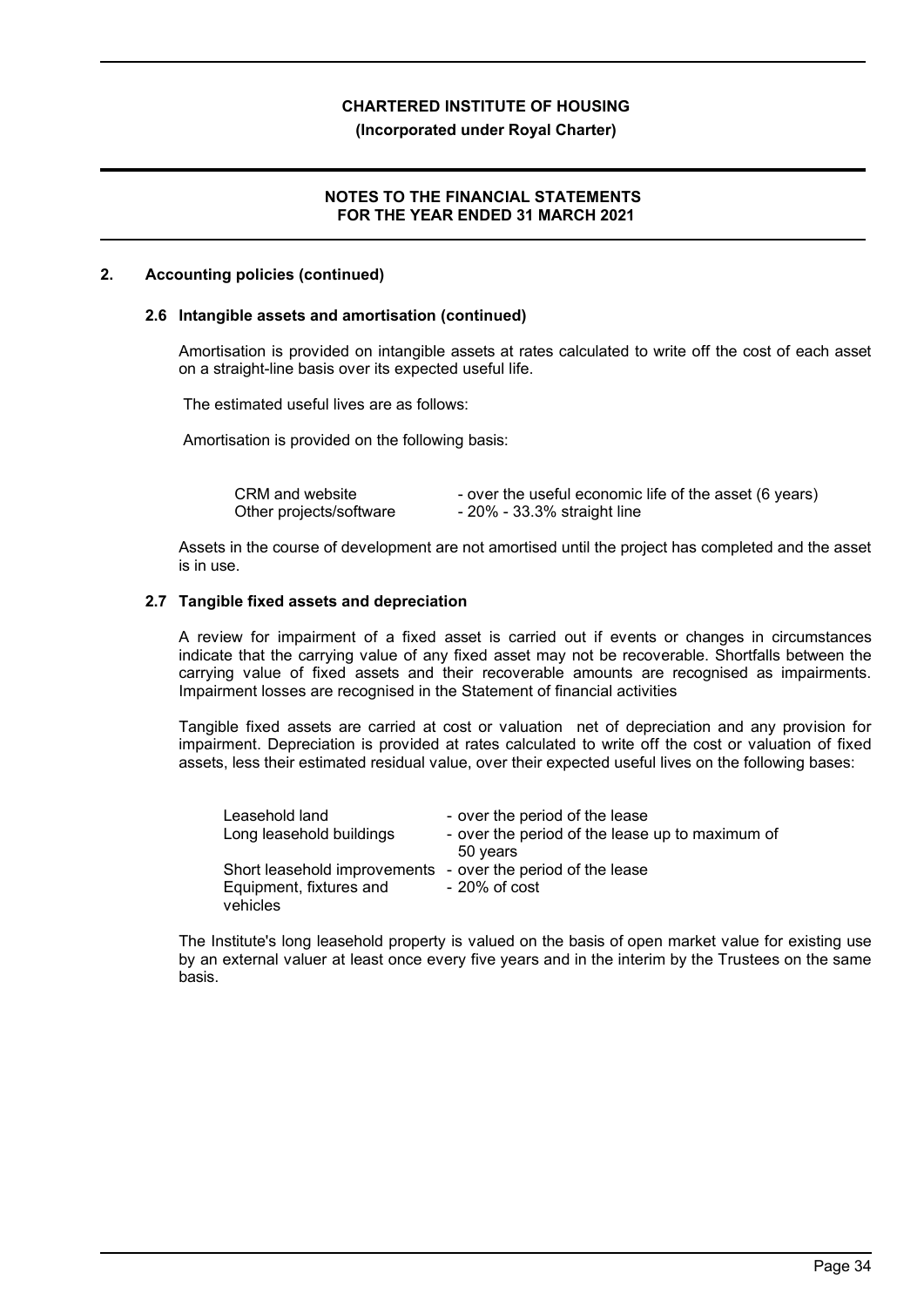#### **(Incorporated under Royal Charter)**

# **NOTES TO THE FINANCIAL STATEMENTS FOR THE YEAR ENDED 31 MARCH 2021**

## **2. Accounting policies (continued)**

#### **2.8 Investments**

Quoted investments are stated at market value in the Balance sheet.

Total unrealised and realised gains and losses arising on investment assets are disclosed within the Statement of Financial Activities. The gain or loss is calculated with regard to the market value at the beginning of the year, or its cost if purchased during the year.

Investments in subsidiaries are stated at cost less impairment.

The joint ventures are stated at cost within the charity accounts less any accumulated impairment losses where necessary.

All other unlisted investments are measured initially at a cost and subsequently measured at fair value unless the fair value cannot be measured reliably in which case they are measured at cost less impairment.

Investment properties for which a fair value can be measured reliably, are revewied annually, with any changes recognised in the Statement of Financial Activities.

# **2.9 Debtors**

Trade and other debtors are recognised at the settlement amount after any trade discount offered. Prepayments are valued at the amount prepaid.

# **2.10 Creditors**

Creditors and provisions are recognised when there is an obligation at the Balance sheet date as a result of a past event that will probably result in a transfer of funds to a third party, and the amount of the settlement can be estimated reliably.

The dilapdations provision relates to the London office which is held under an operating lease and is an area of significant estimation/judgement. For more details see Note 1.16.

Provisions are made where an event has taken place that gives the Charity a legal and constructive obligation that probably requires settlement by transfer of economic benefit, and a reliable estimate can be made of the amount of the obligation.

Provisions are charged as an expense to the Statement of Financial Activities in the year that the Charity becomes aware of the obligation, and are measured at the best estimate at the Balance Sheet date of the expenditure required to settle the obligation, taking into account relevant risks and uncertainties. When payments are eventually made, they are charged to the provision carried in the Balance Sheet.

#### **2.11 Financial instruments**

The Group only has financial assets and financial liabilities of a kind that qualify as basic financial instruments. Basic financial instruments are initially recognised at transaction value and subsequently measured at their settlement value.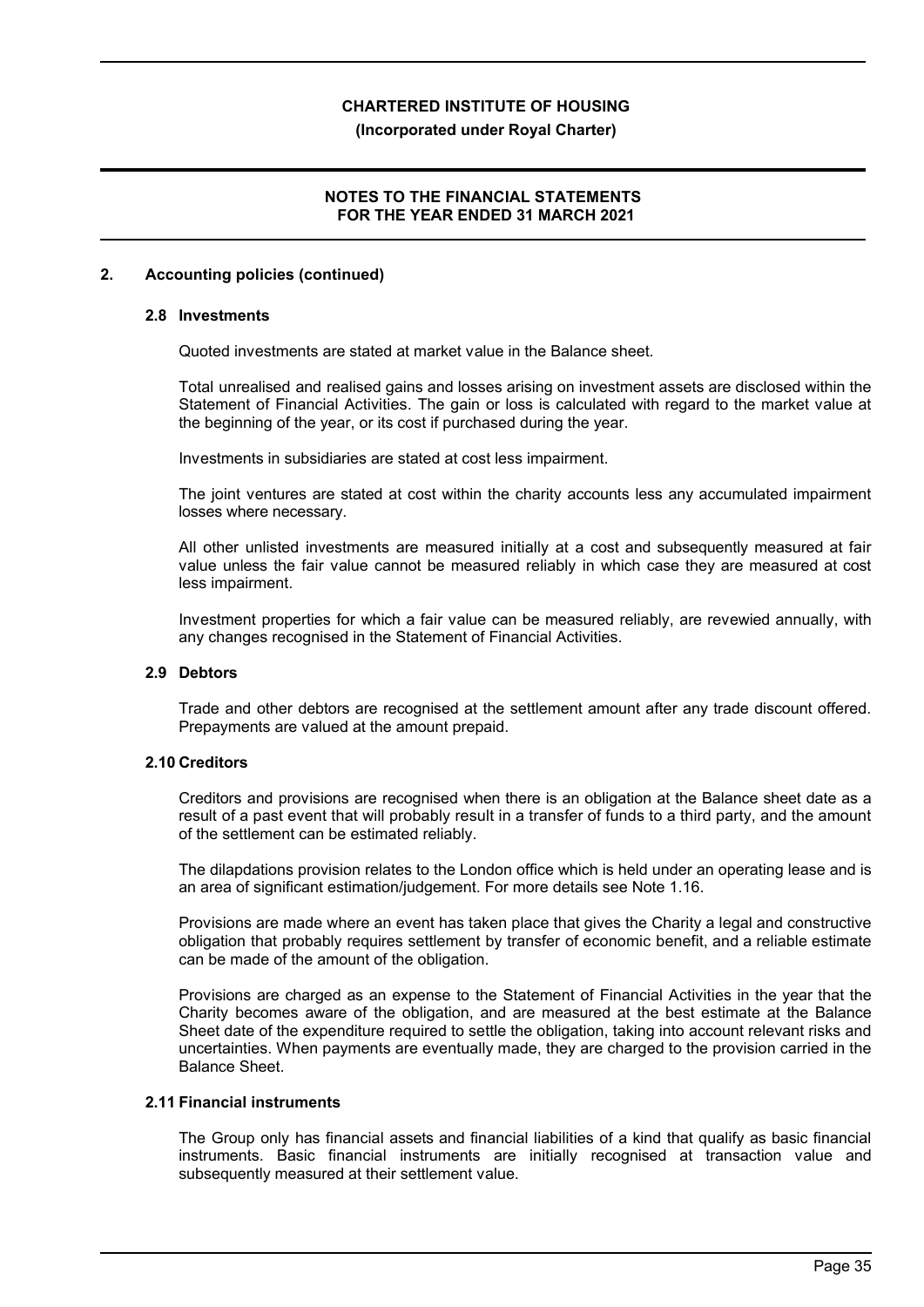#### **(Incorporated under Royal Charter)**

# **NOTES TO THE FINANCIAL STATEMENTS FOR THE YEAR ENDED 31 MARCH 2021**

## **2. Accounting policies (continued)**

# **2.12 Pensions**

Retirement benefits to employees are funded by contributions from both the charity and employees, administered through two schemes, one a stakeholder scheme and the other a defined benefit scheme.

The defined benefit scheme is a multi-employer scheme held with the London Pensions Fund Authority (LPFA). The charity's share of the underlying assets and liabilities in the LPFA scheme have been identified and the requirements of S.28, Employee Benefits, within FRS 102, have been followed.

The charity also operates a defined contribution pension scheme. Contributions are charged to the Statement of Financial Activities as they become payable in accordance with the rules of the scheme.

#### **2.13 Operating leases**

Rentals paid under operating leases are charged to the Consolidated statement of financial activities on a straight line basis over the lease term.

## **2.14 Fund accounting**

General funds are unrestricted funds which are available for use at the discretion of the Trustees in furtherance of the general objectives of the Group and which have not been designated for other purposes.

Designated funds comprise unrestricted funds that have been set aside by the Trustees for particular purposes. The aim and use of each designated fund is set out in the notes to the financial statements.

Restricted funds are funds which are to be used in accordance with specific restrictions imposed by donors or which have been raised by the Group for particular purposes. The costs of raising and administering such funds are charged against the specific fund. The aim and use of each restricted fund is set out in the notes to the financial statements.

Investment income, gains and losses are allocated to the appropriate fund.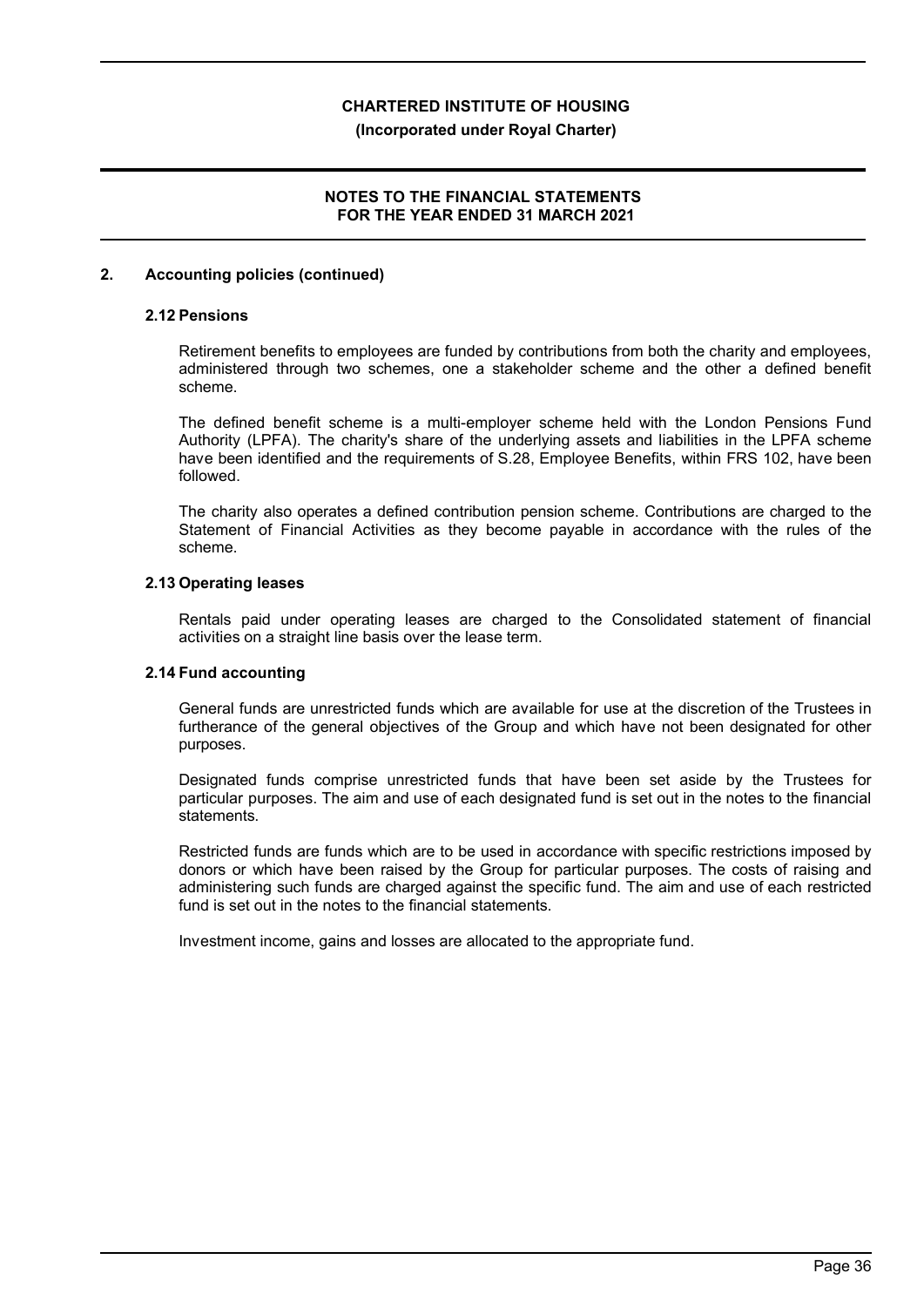## **(Incorporated under Royal Charter)**

# **NOTES TO THE FINANCIAL STATEMENTS FOR THE YEAR ENDED 31 MARCH 2021**

#### **3. Critical accounting estimates and areas of judgement**

Preparation of the financial statements requires management to make significant judgements and estimates. Estimates and judgements are continually evaluated and are based on historical experience and other factors, including expectations of future events that are believed to be reasonable under the circumstances.

Critical accounting estimates and assumptions:

#### **Useful economic lives of intangible and tangible assets**

The annual amortisation and depreciation charges for the intangible and tangible assets are sensitive to changes in the estimated useful economic lives and residual values of the assets. The useful economic lives and residual values are amended when necessary to reflect current estimates, based on technological advancement, future investments, economic utilisation and the physical condition of the assets. See Notes 13 and 14 for the carrying amount of the intangible and tangible assets and Notes 2.6 and 2.7 for the useful lives for each class of asset.

#### **Dilapidation provision**

As part of the Charity's property leasing arrangements there is an obligation to maintain the state of the properties as generally set in the dilapidations provision of a lease. As a result of alterations taking place at the properties, a dilapidation provision had been recognised over the period of the lease with the costs being charged to the Statement of Financial Activities.

#### **Defined benefit pension scheme**

The present value of the defined benefit liability depends on a number of factors that are determined on an actuarial basis using a variety of assumptions. The assumptions used in determining the net cost or income for pensions include the discount rate, life expectancy, salary increases and asset valuation. Any changes in these assumptions, which are disclosed in note 29, will impact the carrying amount of the pension liability.

# **4. Income from donations and legacies**

|                                                      | <b>Unrestricted</b><br>funds<br>2021<br>£000 | <b>Restricted</b><br>funds<br>2021<br>£000 | <b>Total</b><br>funds<br>2021<br>£000 |
|------------------------------------------------------|----------------------------------------------|--------------------------------------------|---------------------------------------|
| Donations                                            | $\blacksquare$                               | $\blacksquare$                             |                                       |
| Grants                                               |                                              | 142                                        | 142                                   |
| Government grants - Coronavirus Job Retention Scheme | 222                                          | $\overline{\phantom{a}}$                   | 222                                   |
|                                                      | 222                                          | 142                                        | 364                                   |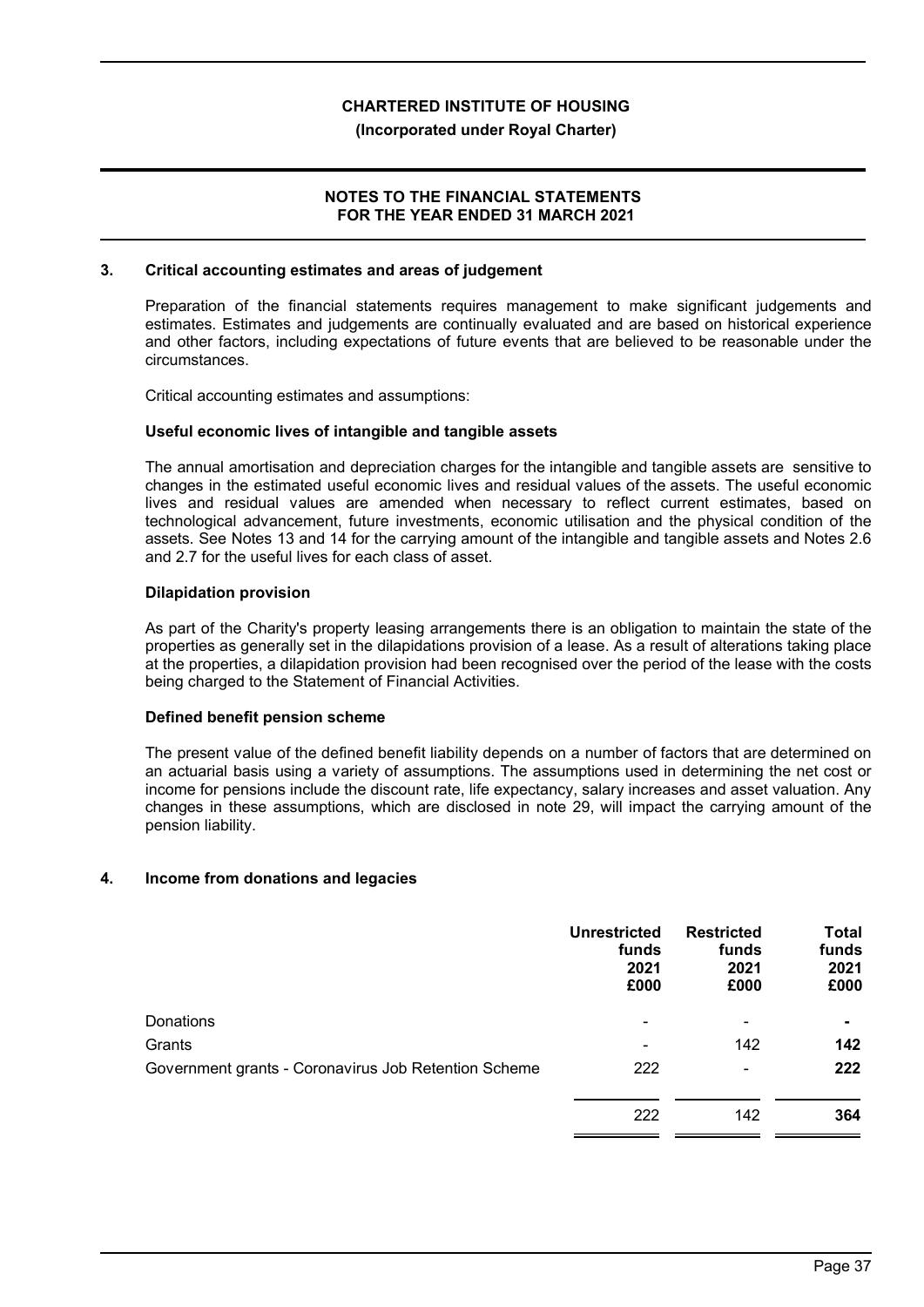# **(Incorporated under Royal Charter)**

# **NOTES TO THE FINANCIAL STATEMENTS FOR THE YEAR ENDED 31 MARCH 2021**

# **4. Income from donations and legacies (continued)**

|           | <b>Unrestricted</b><br>funds<br>2020<br>£000 | Restricted<br>funds<br>2020<br>£000 | Total<br>funds<br>2020<br>£000 |
|-----------|----------------------------------------------|-------------------------------------|--------------------------------|
| Donations | 25                                           | $\overline{\phantom{a}}$            | 25                             |
| Grants    | $\overline{\phantom{a}}$                     | 171                                 | 171                            |
|           | 25                                           | 171                                 | 196                            |

# **5. Income from charitable activities**

|                          | <b>Unrestricted</b><br>funds<br>2021<br>£000 | <b>Restricted</b><br>funds<br>2021<br>£000 | <b>Total</b><br>funds<br>2021<br>£000 |
|--------------------------|----------------------------------------------|--------------------------------------------|---------------------------------------|
| Subscription and fees    | 2,271                                        | -                                          | 2,271                                 |
| <b>Publications</b>      | 11                                           | 41                                         | 52                                    |
| Education                | 599                                          | $\blacksquare$                             | 599                                   |
| Corporate partnership    | 525                                          | $\overline{\phantom{0}}$                   | 525                                   |
| Professional practice    | 240                                          | $\equiv$                                   | 240                                   |
| Training and conferences | 2,588                                        | -                                          | 2,588                                 |
| <b>Total 2021</b>        | 6,234                                        | 41                                         | 6,275                                 |

| Unrestricted | Restricted                   | Total |
|--------------|------------------------------|-------|
| funds        | funds                        | funds |
| 2020         | 2020                         | 2020  |
| £000         | £000                         | £000  |
| 2,045        | -                            | 2,045 |
| 3            | $\qquad \qquad \blacksquare$ | 3     |
| 3,066        | $\overline{\phantom{0}}$     | 3,066 |
| 330          | $\overline{\phantom{0}}$     | 330   |
| 231          |                              | 231   |
| 2,389        |                              | 2,389 |
| 8,064        |                              | 8,064 |
|              |                              |       |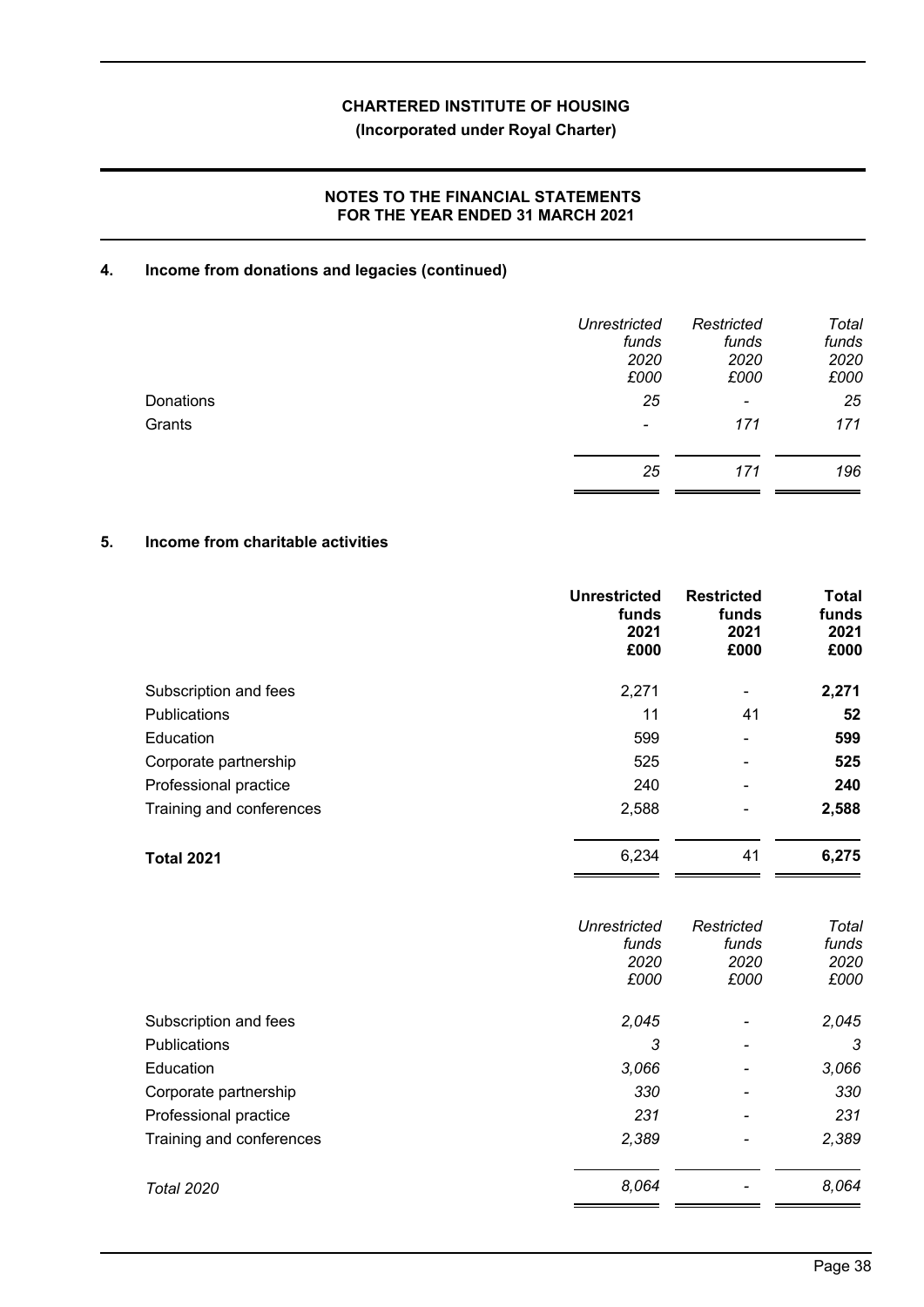# **(Incorporated under Royal Charter)**

# **NOTES TO THE FINANCIAL STATEMENTS FOR THE YEAR ENDED 31 MARCH 2021**

# **6. Investment income**

|                   | <b>Unrestricted</b><br>funds<br>2021<br>£000 | <b>Total</b><br>funds<br>2021<br>£000 |
|-------------------|----------------------------------------------|---------------------------------------|
| Rental income     | 131                                          | 131                                   |
| Investment income | 64                                           | 64                                    |
|                   | 195                                          | 195                                   |
|                   | <b>Unrestricted</b><br>funds<br>2020<br>£000 | Total<br>funds<br>2020<br>£000        |
| Investment income | 73                                           | 73                                    |

# **7. Other incoming resources**

|                                 | <b>Unrestricted</b><br>funds<br>2021<br>£000 | <b>Total</b><br>funds<br>2021<br>£000 |
|---------------------------------|----------------------------------------------|---------------------------------------|
| Other income                    | 42                                           | 42                                    |
|                                 | <b>Unrestricted</b><br>funds<br>2020<br>£000 | Total<br>funds<br>2020<br>£000        |
| Property income<br>Other income | 58<br>174                                    | 58<br>174                             |
|                                 | 232                                          | 232                                   |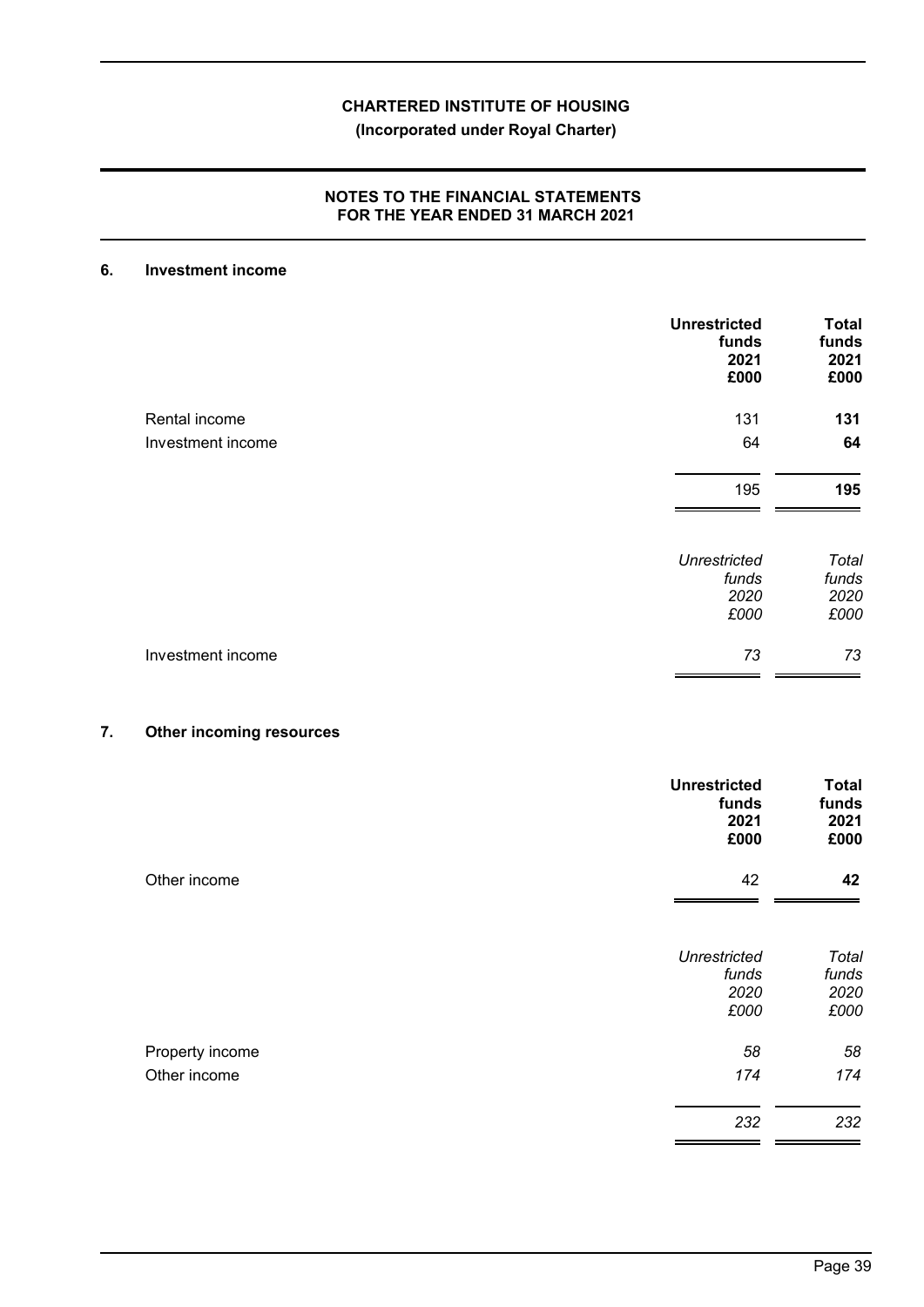# **(Incorporated under Royal Charter)**

# **NOTES TO THE FINANCIAL STATEMENTS FOR THE YEAR ENDED 31 MARCH 2021**

# **8. Analysis of expenditure on charitable activities**

# **Summary by fund type**

|                                  | <b>Unrestricted</b><br>funds<br>2021<br>£000 | <b>Restricted</b><br>funds<br>2021<br>£000 | <b>Total</b><br>funds<br>2021<br>£000 |
|----------------------------------|----------------------------------------------|--------------------------------------------|---------------------------------------|
| Subscription and fees            | 810                                          | $\overline{\phantom{0}}$                   | 810                                   |
| Publications and guides          | -                                            | 77                                         | 77                                    |
| Education                        | 404                                          | $\blacksquare$                             | 404                                   |
| Training and conferences         | 1,675                                        |                                            | 1,675                                 |
| Regional costs                   | 1,007                                        |                                            | 1,007                                 |
| Support salaries and staff costs | 918                                          | 81                                         | 999                                   |
| Legal and audit fees             | 198                                          |                                            | 198                                   |
| Past service pension costs       | 499                                          |                                            | 499                                   |
| Other                            | 875                                          | 116                                        | 991                                   |
|                                  | 6,386                                        | 274                                        | 6,660                                 |

|                                  | Unrestricted<br>funds<br>2020<br>£000 | Restricted<br>funds<br>2020<br>£000 | Total<br>funds<br>2020<br>£000 |
|----------------------------------|---------------------------------------|-------------------------------------|--------------------------------|
| Subscription and fees            | 42                                    | $\qquad \qquad$                     | 42                             |
| Publications and guides          | 35                                    |                                     | 35                             |
| Education                        | 2,881                                 | $\overline{\phantom{a}}$            | 2,881                          |
| Professional practice            | 557                                   | $\overline{\phantom{a}}$            | 557                            |
| Training and conferences         | 2,881                                 | 84                                  | 2,965                          |
| Regional costs                   | 449                                   | $\overline{\phantom{a}}$            | 449                            |
| Support salaries and staff costs | 703                                   |                                     | 703                            |
| Legal and audit fees             | 162                                   |                                     | 162                            |
| Past service pension costs       | 385                                   |                                     | 385                            |
| Other                            | 145                                   |                                     | 145                            |
|                                  | 8,240                                 | 84                                  | 8,324                          |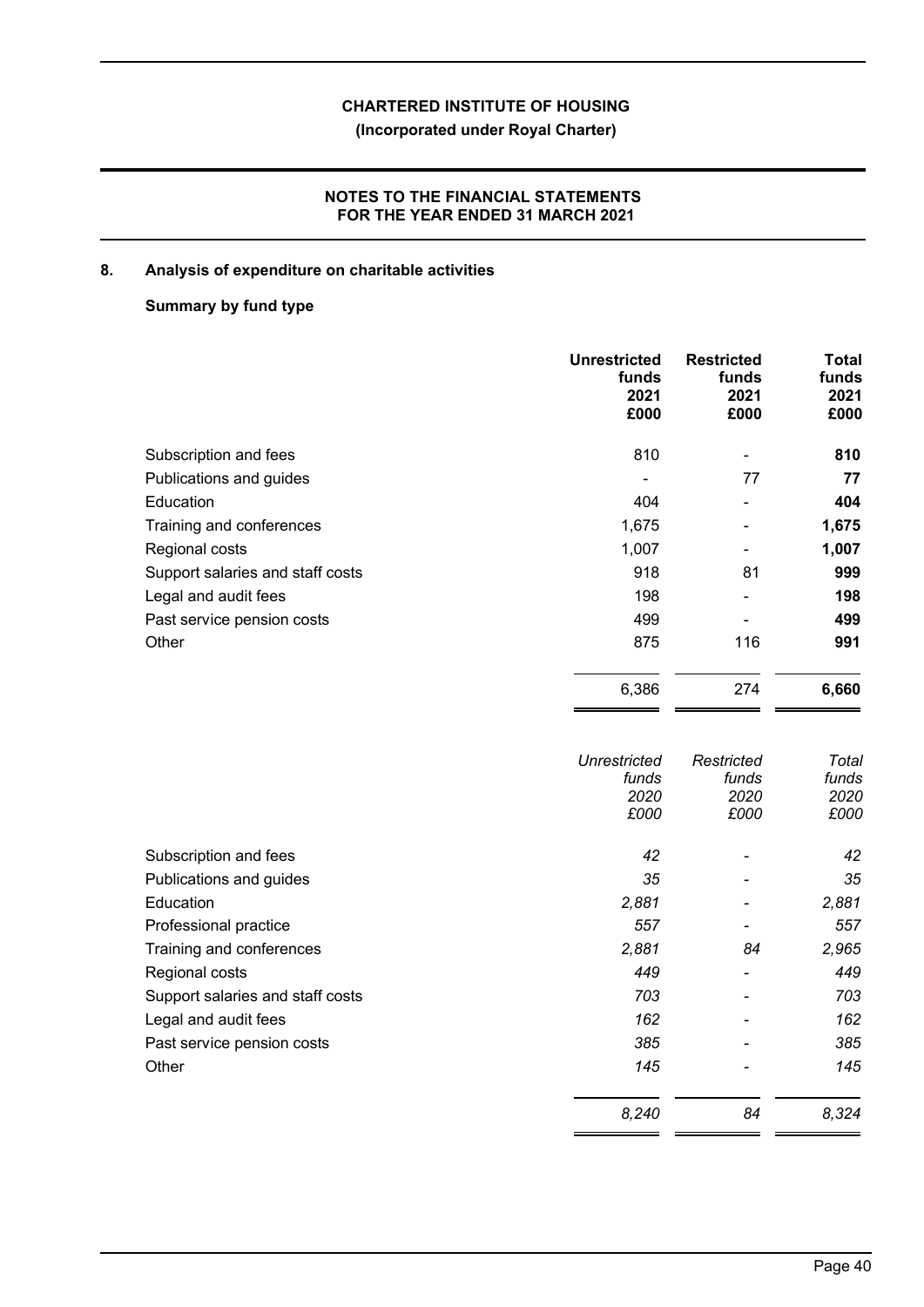# **(Incorporated under Royal Charter)**

# **NOTES TO THE FINANCIAL STATEMENTS FOR THE YEAR ENDED 31 MARCH 2021**

# **9. Analysis of expenditure by activities**

|                                | <b>Activities</b><br>undertaken<br>directly<br>2021<br>£000 | <b>Support</b><br>costs<br>2021<br>£000 | Total<br>funds<br>2021<br>£000 |
|--------------------------------|-------------------------------------------------------------|-----------------------------------------|--------------------------------|
| Subscription and fees          | 810                                                         |                                         | 810                            |
| Publications and guides        | 77                                                          |                                         | 77                             |
| Education                      | 404                                                         |                                         | 404                            |
| Training and conferences       | 1,675                                                       |                                         | 1,675                          |
| Regional costs                 | 1,007                                                       |                                         | 1,007                          |
| Support salaries & staff costs | $\blacksquare$                                              | 999                                     | 999                            |
| Legal and audit fees           | $\blacksquare$                                              | 198                                     | 198                            |
| Past service pension costs     |                                                             | 499                                     | 499                            |
| Other                          |                                                             | 991                                     | 991                            |
|                                | 3,973                                                       | 2,687                                   | 6,660                          |

|                                | <b>Activities</b><br>undertaken<br>directly<br>2020<br>£000 | Support<br>costs<br>2020<br>£000 | Total<br>funds<br>2020<br>£000 |
|--------------------------------|-------------------------------------------------------------|----------------------------------|--------------------------------|
| Subscription and fees          | 42                                                          |                                  | 42                             |
| Publications and guides        | 35                                                          |                                  | 35                             |
| Education                      | 2,881                                                       |                                  | 2,881                          |
| Professional practice          | 557                                                         | $\overline{\phantom{a}}$         | 557                            |
| Training and conferences       | 2,965                                                       |                                  | 2,965                          |
| Regional costs                 | 449                                                         |                                  | 449                            |
| Support salaries & staff costs |                                                             | 703                              | 703                            |
| Legal and audit fees           |                                                             | 162                              | 162                            |
| Past service pension costs     |                                                             | 385                              | 385                            |
| Other                          |                                                             | 145                              | 145                            |
|                                | 6,929                                                       | 1,395                            | 8,324                          |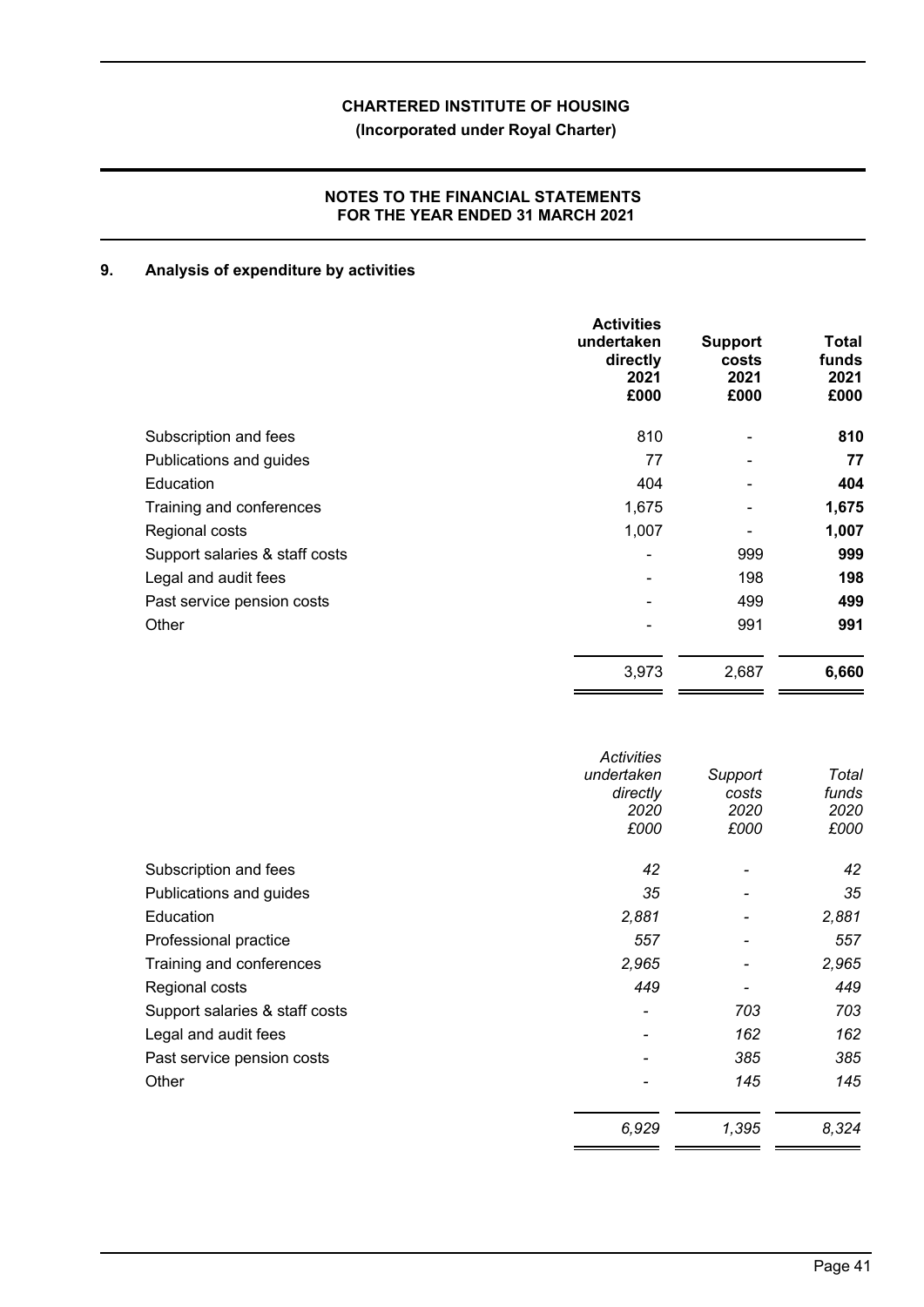**(Incorporated under Royal Charter)**

# **NOTES TO THE FINANCIAL STATEMENTS FOR THE YEAR ENDED 31 MARCH 2021**

# **10. Auditors' remuneration**

|                                                                                         | 2021<br>£000 | 2020<br>£000 |
|-----------------------------------------------------------------------------------------|--------------|--------------|
| Fees payable to the charity's auditor for the audit of the charity's annual<br>accounts | 19           | 19           |
| Fees payable to the charity's auditor in respect of:                                    |              |              |
| All non-audit services not included above                                               | 3            | 3            |
|                                                                                         |              |              |

# **11. Net income/(expenditure)**

|                                             | 2021<br>£000   | 2020<br>£000 |
|---------------------------------------------|----------------|--------------|
| Depreciation of tangible fixed assets       | 98             | 49           |
| Amortisation of web, CRM and other projects | 24             |              |
| Foreign exchange loss                       | $\blacksquare$ | 1            |
| Operating lease rentals - land and building | 180            | 180          |
|                                             | 302            | 230          |
|                                             |                |              |

# **12. Staff costs**

|                       | Group<br>2021<br>£000 | Group<br>2020<br>£000 | Charity<br>2021<br>£000 | Charity<br>2020<br>£000 |
|-----------------------|-----------------------|-----------------------|-------------------------|-------------------------|
| Wages and salaries    | 3,230                 | 3,204                 | 3,230                   | 3,204                   |
| Social security costs | 300                   | 295                   | 300                     | 295                     |
| Other pension costs   | 159                   | 294                   | 159                     | 294                     |
|                       | 3,689                 | 3.793                 | 3,689                   | 3,793                   |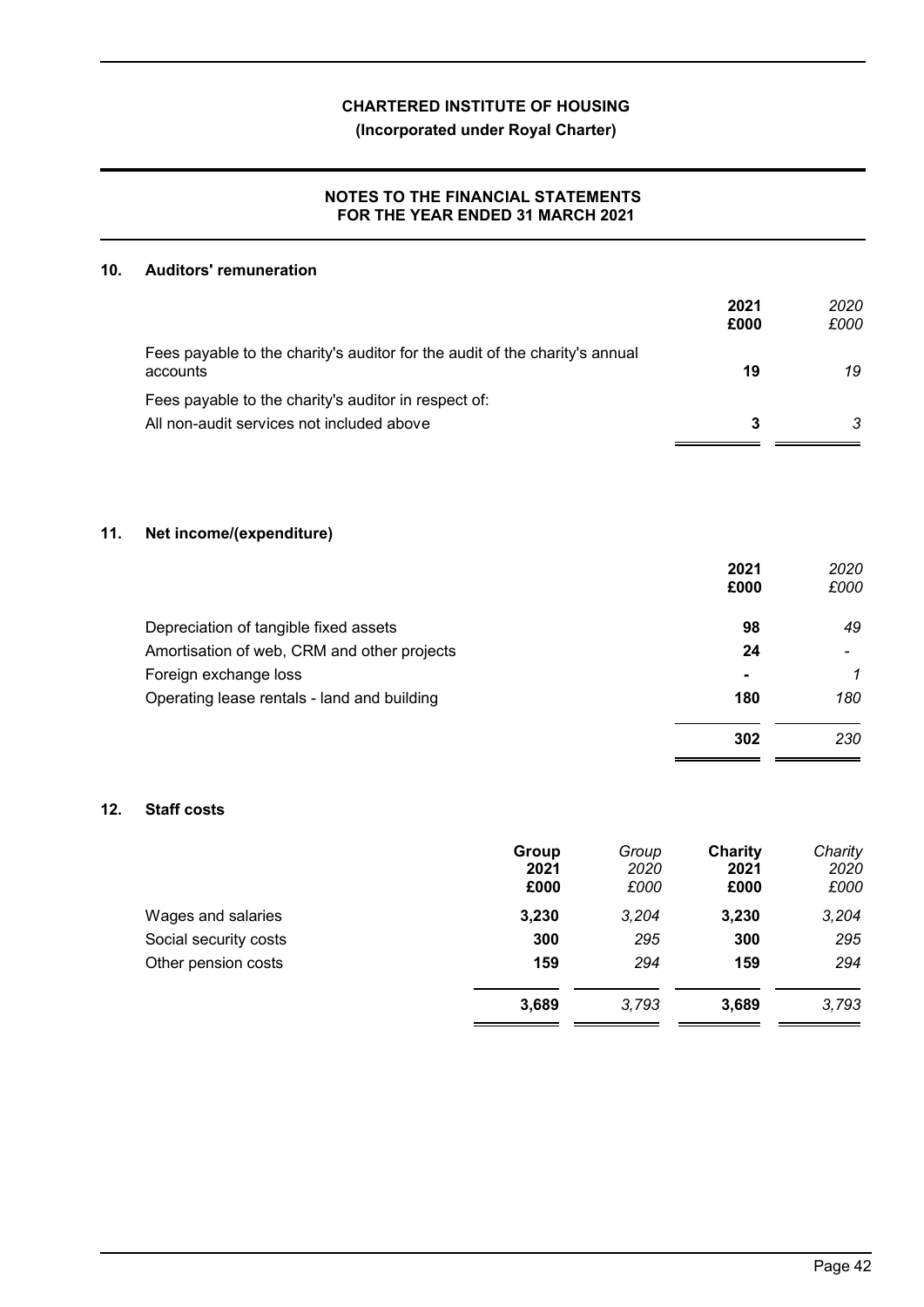# **NOTES TO THE FINANCIAL STATEMENTS FOR THE YEAR ENDED 31 MARCH 2021**

## **12. Staff costs (continued)**

The average number of persons employed by the charity during the year was as follows:

|                                              | Group<br>2021<br>No. | Group<br>2020<br>No. |
|----------------------------------------------|----------------------|----------------------|
| Direct charitable services and support       | 89                   | 83                   |
| Management and administration of the charity | 5                    | 5                    |
|                                              | 94                   | 88                   |

The number of employees whose employee benefits (excluding employer pension costs) exceeded £60,000 was:

|                                 | Group<br>2021<br>No. | Group<br>2020<br>No. |
|---------------------------------|----------------------|----------------------|
| In the band £60,001 - £70,000   |                      |                      |
| In the band £70,001 - £80,000   |                      | 1                    |
| In the band £80,001 - £90,000   | $\blacksquare$       | 1                    |
| In the band £110,001 - £120,000 | $\blacksquare$       |                      |
| In the band £120,001 - £130,000 |                      |                      |

The remuneration (including employers national insurance contributions) of the senior management team for the charity totalled £395k *(2020: £406k)*.

During the period there were redundancy or termination payments made which amounted to £30k *(2020: £19k)*.

# **13. Trustees' remuneration and expenses**

During the year, no Trustees received any remuneration or other benefits *(2020 - £NIL)*.

During the year ended 31 March 2021, expenses totalling *£*38 were reimbursed or paid directly to 1 Trustee *(2020 - £6,016 to 5 Trustees)*. They were incurred for travel and subsistence costs for trustees involved in business meetings and working groups.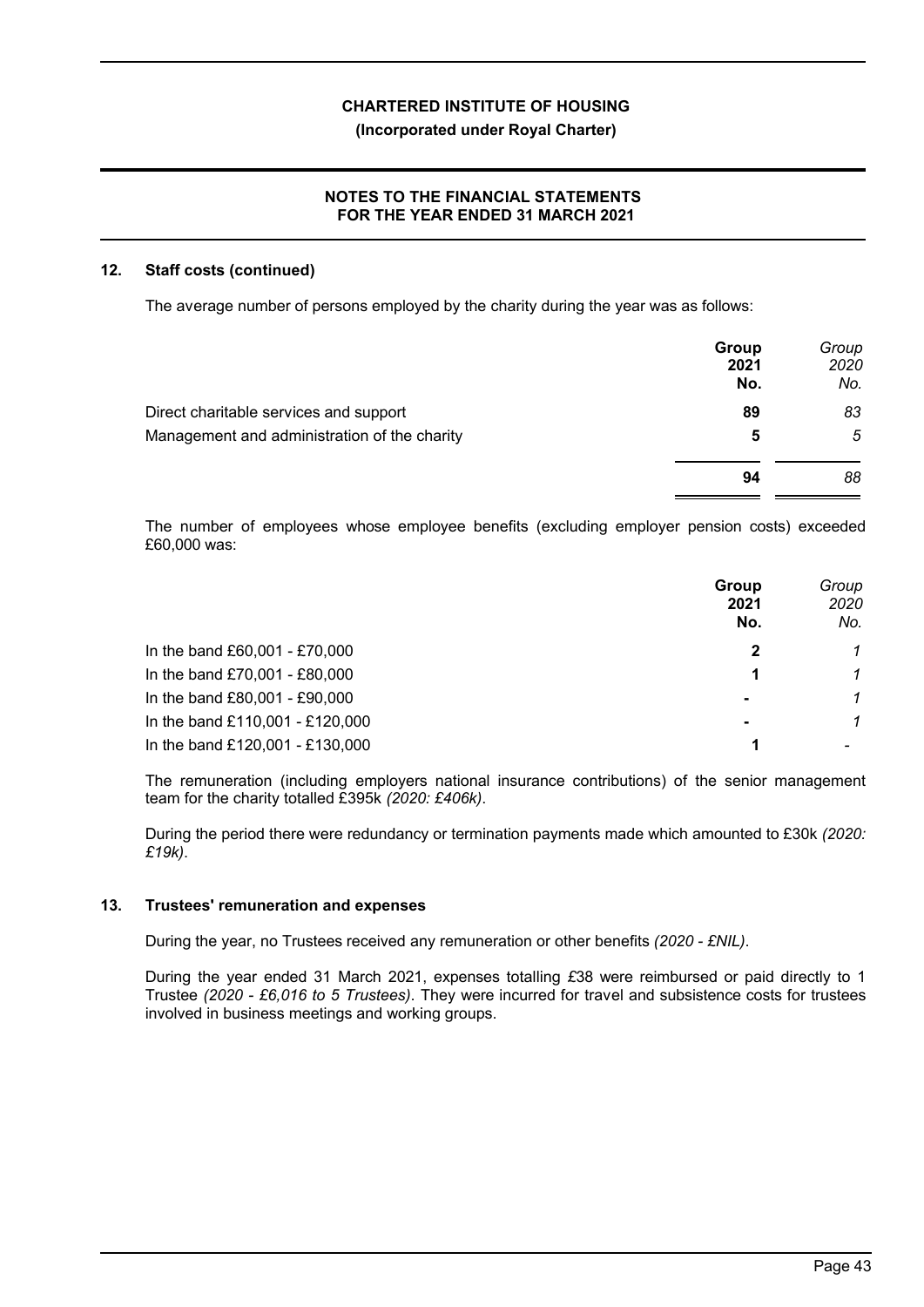**(Incorporated under Royal Charter)**

# **NOTES TO THE FINANCIAL STATEMENTS FOR THE YEAR ENDED 31 MARCH 2021**

# **14. Intangible assets**

**Group and Charity**

|                     | Website,<br><b>CRM</b> and | Assets in the |              |
|---------------------|----------------------------|---------------|--------------|
|                     | other                      | course of     |              |
|                     | projects                   | development   | <b>Total</b> |
|                     | £000                       | £000          | £000         |
| Cost                |                            |               |              |
| At 1 April 2020     | 1,985                      | 209           | 2,194        |
| Additions           | 350                        | 175           | 525          |
| Disposals           | (1,985)                    | (350)         | (2, 335)     |
| At 31 March 2021    | 350                        | 34            | 384          |
| <b>Amortisation</b> |                            |               |              |
| At 1 April 2020     | 1,985                      |               | 1,985        |
| Charge for the year | 24                         |               | 24           |
| At 31 March 2021    | 24                         |               | 24           |
| Net book value      |                            |               |              |
| At 31 March 2021    | 326                        | 34            | 360          |
| At 31 March 2020    |                            | 209           | 209          |
|                     |                            |               |              |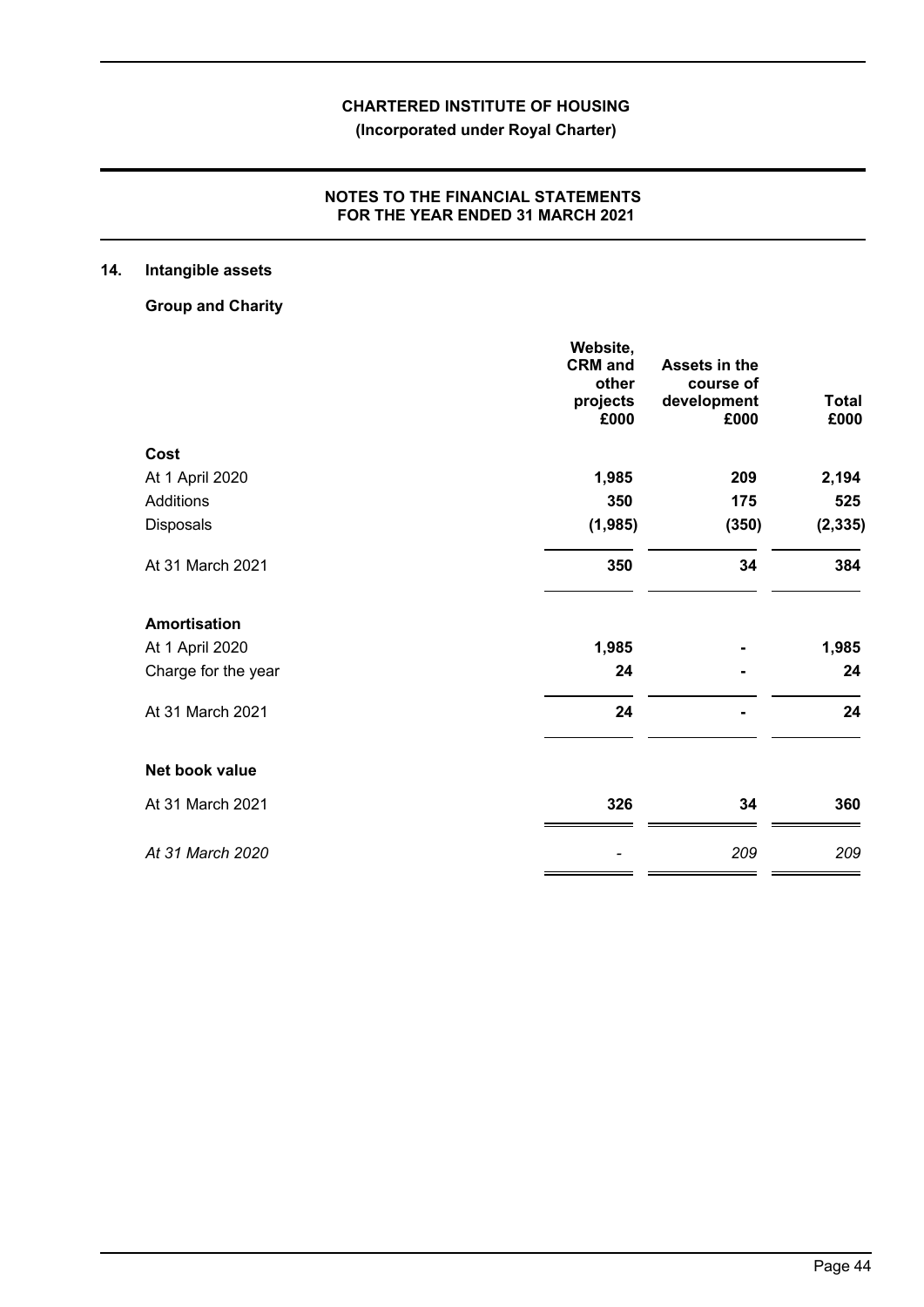**(Incorporated under Royal Charter)**

# **NOTES TO THE FINANCIAL STATEMENTS FOR THE YEAR ENDED 31 MARCH 2021**

# **15. Tangible fixed assets**

**Group and Charity**

|                          | Long      |                                       |                         |              |
|--------------------------|-----------|---------------------------------------|-------------------------|--------------|
|                          | Leasehold | <b>Short</b>                          | Equipment,              |              |
|                          | Land &    | leasehold                             | <b>Fixtures and</b>     | <b>Total</b> |
|                          | £000      | <b>Buildings improvements</b><br>£000 | <b>Vehicles</b><br>£000 | £000         |
| <b>Cost or valuation</b> |           |                                       |                         |              |
| At 1 April 2020          | 425       | 218                                   | 373                     | 1,016        |
| Additions                |           |                                       | 5                       | 5            |
| At 31 March 2021         | 425       | 218                                   | 378                     | 1,021        |
| <b>Depreciation</b>      |           |                                       |                         |              |
| At 1 April 2020          | 20        | 29                                    | 212                     | 261          |
| Charge for the year      | 12        | 45                                    | 41                      | 98           |
| At 31 March 2021         | 32        | 74                                    | 253                     | 359          |
| Net book value           |           |                                       |                         |              |
| At 31 March 2021         | 393       | 144                                   | 125                     | 662          |
| At 31 March 2020         | 405       | 189                                   | 161                     | 755          |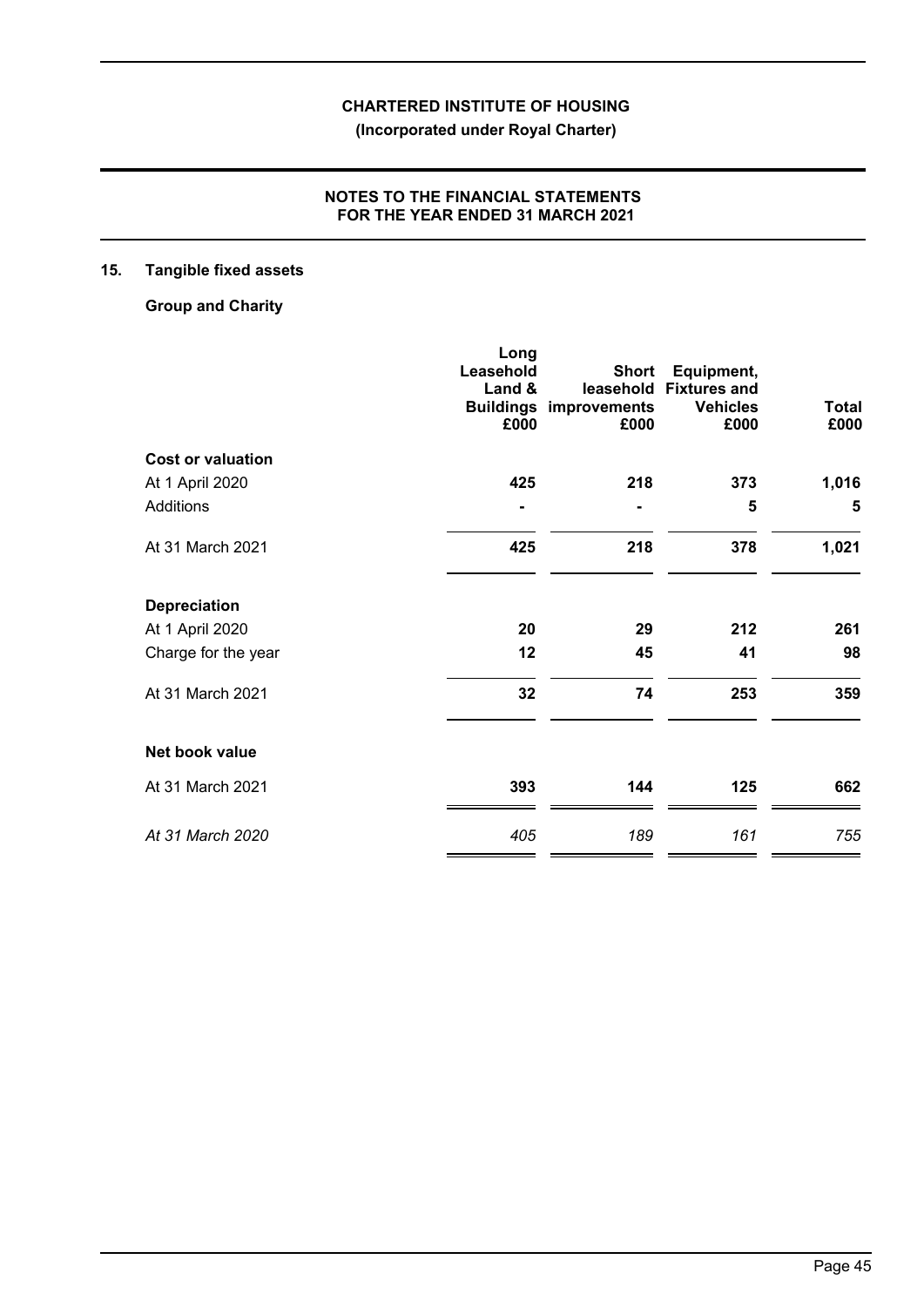**(Incorporated under Royal Charter)**

# **NOTES TO THE FINANCIAL STATEMENTS FOR THE YEAR ENDED 31 MARCH 2021**

# **16. Investment property**

**Group and Charity**

| Freehold<br>investment<br>property<br>£000 |
|--------------------------------------------|
|                                            |
| 1,950                                      |
| (25)                                       |
| 1,925                                      |
|                                            |

Properties held at year end were valued by a RICS registered valuer in 2021.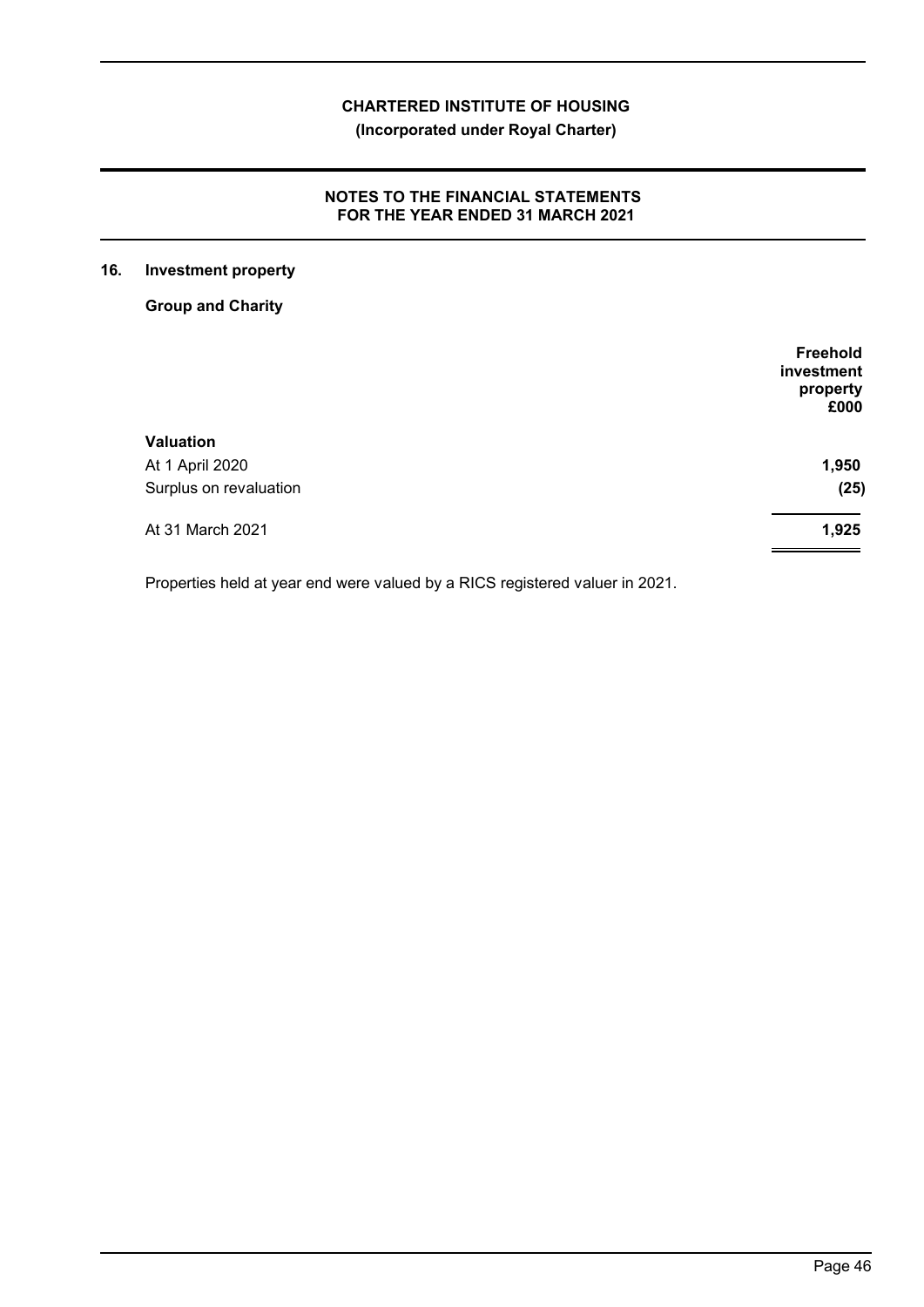**(Incorporated under Royal Charter)**

# **NOTES TO THE FINANCIAL STATEMENTS FOR THE YEAR ENDED 31 MARCH 2021**

# **17. Fixed asset investments**

| <b>Group and charity</b> | <b>Subsidiaries</b><br>£000 | Quoted<br>investments<br>£000 | Loan<br>investment<br>to<br><b>HouseMark</b><br>£000 | Cash on<br>deposit<br>£000 | <b>Total</b><br>£000 |
|--------------------------|-----------------------------|-------------------------------|------------------------------------------------------|----------------------------|----------------------|
| <b>Cost or valuation</b> |                             |                               |                                                      |                            |                      |
| At 1 April 2020          | 56                          | 1,718                         | 126                                                  | 193                        | 2,093                |
| <b>Additions</b>         |                             | 36                            |                                                      | (149)                      | (113)                |
| Disposals                |                             | (230)                         | (1)                                                  |                            | (231)                |
| Revaluations             |                             | 379                           |                                                      |                            | 379                  |
| At 31 March 2021         | 56                          | 1,903                         | 125                                                  | 44                         | 2,128                |
| Impairment               |                             |                               |                                                      |                            |                      |
| At 1 April 2020          | 11                          |                               |                                                      |                            | 11                   |
| Charge for the year      | 16                          |                               |                                                      |                            | 14                   |
| At 31 March 2021         | 27                          |                               |                                                      |                            | 25                   |
| Net book value           |                             |                               |                                                      |                            |                      |
| At 31 March 2021         | 29                          | 1,903                         | 125                                                  | 44                         | 2,103                |
| At 31 March 2020         | 45                          | 1,718                         | 126                                                  | 193                        | 2,082                |
|                          |                             |                               |                                                      |                            |                      |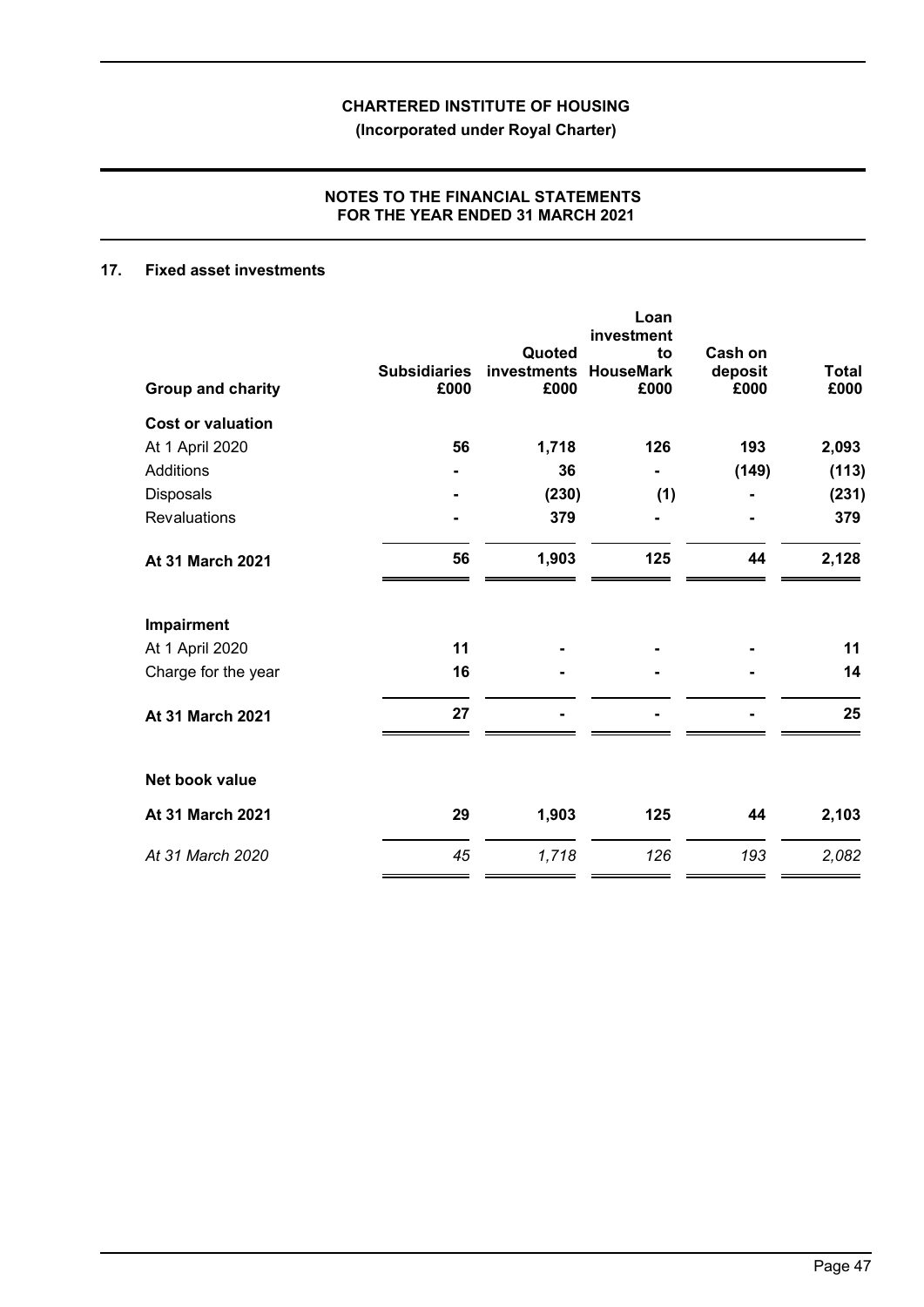**(Incorporated under Royal Charter)**

## **NOTES TO THE FINANCIAL STATEMENTS FOR THE YEAR ENDED 31 MARCH 2021**

#### **17. Fixed asset investments (continued)**

#### **Subsidiaries**

#### CIH Asia International Limited

The institute owns 100% of the issued share capital of CIH Asia International Limited. CIH Asia International Limited was incorporated on 9 November 2017 and has been dormant throughout the period.

#### CIH China

CIH Asia International Limited owns 100% of CIH China (Shenzhen Xuan Yu Information Consulting Co. Ltd) by virtue of the dormant's exercised control of entity. The institute therefore wholly owns this subsidiary. This has been included in the consolidation on the grounds of size of the entity.

#### CIH Canada

The institute owns 100% of the issued share capital of CIH Canada. This has been excluded from consolidation on the grounds of materiality.

#### **Joint Ventures**

#### **HouseMark**

The Institute holds all of the issued A share capital of HouseMark Limited, which provides a knowledge management and benchmarking service. The National Housing Federation holds all of the issued B share capital of the company. The company is treated as a joint venture.

The joint ventures are stated at cost less any accumulated impairment losses where necessary.

# **18. Debtors**

|                                         | Group<br>2021<br>£000 | Group<br>2020<br>£000 | Charity<br>2021<br>£000 | Charity<br>2020<br>£000 |
|-----------------------------------------|-----------------------|-----------------------|-------------------------|-------------------------|
| Trade debtors                           | 902                   | 989                   | 902                     | 989                     |
| Amounts owed by group undertakings      |                       | 39                    | 26                      | 39                      |
| Amounts owed by participating interests | 62                    | 58                    | 62                      | 58                      |
| Other debtors                           | 42                    | 66                    | 42                      | 66                      |
| Prepayments and accrued income          | 461                   | 389                   | 461                     | 389                     |
|                                         | 1,467                 | 1,541                 | 1,493                   | 1,541                   |

Trade debtors are stated after provision for bad debts of £127k *(2020: £124k*).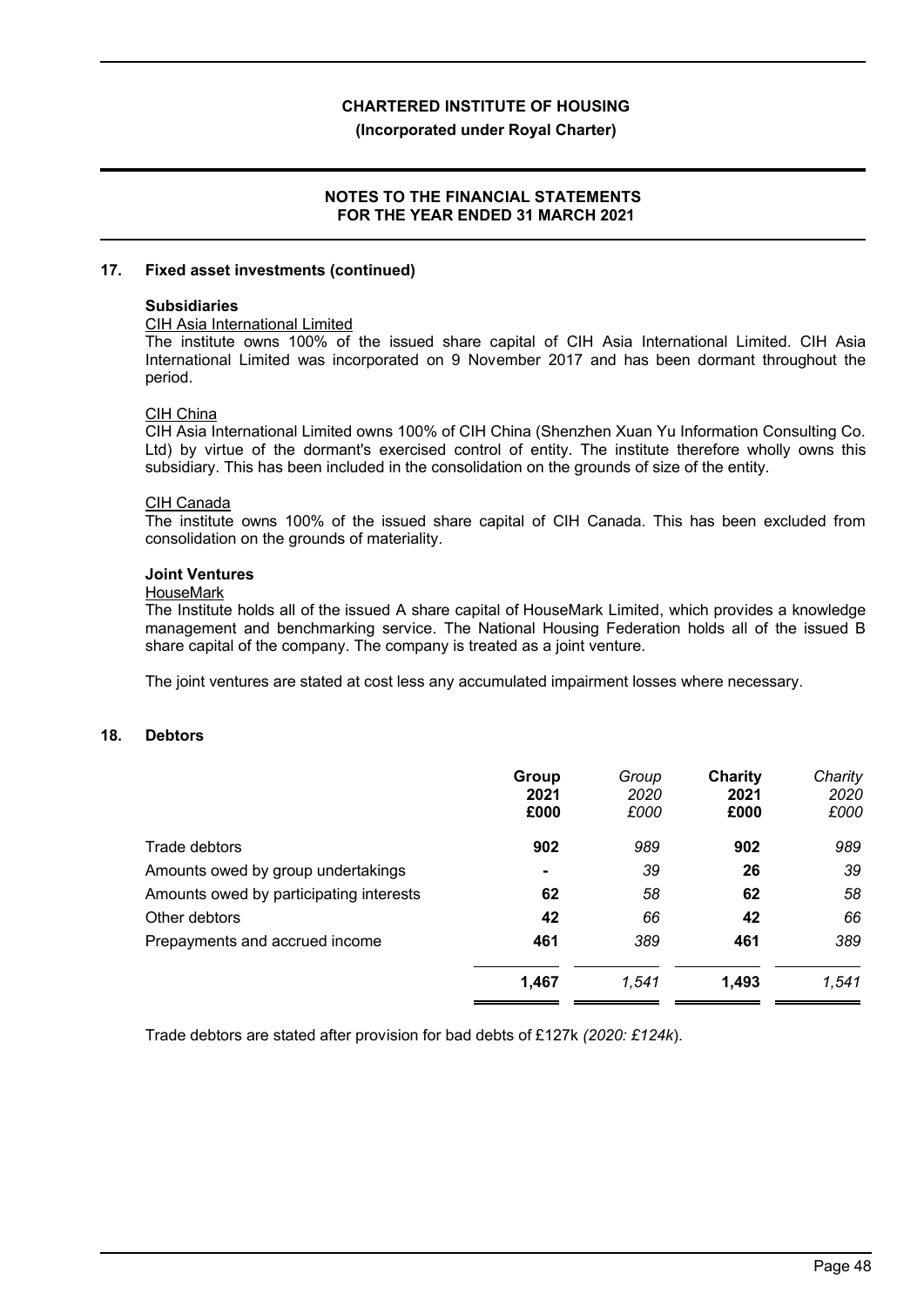# **(Incorporated under Royal Charter)**

# **NOTES TO THE FINANCIAL STATEMENTS FOR THE YEAR ENDED 31 MARCH 2021**

## **19. Creditors: Amounts falling due within one year**

|                                        | Group<br>2021<br>£000 | Group<br>2020<br>£000 | Charity<br>2021<br>£000 | Charity<br>2020<br>£000 |
|----------------------------------------|-----------------------|-----------------------|-------------------------|-------------------------|
| Payments received on account           |                       | 474                   |                         | 474                     |
| Trade creditors                        | 452                   | 394                   | 450                     | 394                     |
| Other taxation and social security     | 156                   | 204                   | 156                     | 204                     |
| Other creditors                        | 94                    | 91                    | 91                      | 91                      |
| Accruals and deferred income           | 2,134                 | 1,928                 | 2,134                   | 1,928                   |
|                                        | 2,836                 | 3,091                 | 2,831                   | 3,091                   |
|                                        | Group                 | Group                 | Charity                 | Charity                 |
|                                        | 2021<br>£000          | 2020<br>£000          | 2021<br>£000            | 2020<br>£000            |
| Deferred income at 1 April 2020        | 1,488                 | 1,430                 | 1,488                   | 1,430                   |
| Resources deferred during the year     | 1,819                 | 1,488                 | 1,819                   | 1,488                   |
| Amounts released from previous periods | (1, 488)              | (1, 430)              | (1,488)                 | (1, 430)                |
|                                        | 1,819                 | 1,488                 | 1,819                   | 1,488                   |

The value of deferred income included above relates to income for future periods beginning on or after 1 April 2021. The deferred income relates to membership fees and income from corporate partnerships for the year 1 April 2021 to 31 March 2022.

# **20. Financial instruments**

|                                                                           | Group<br>2021<br>£000 | Group<br>2020<br>£000 | Charity<br>2021<br>£000 | Charity<br>2020<br>£000 |
|---------------------------------------------------------------------------|-----------------------|-----------------------|-------------------------|-------------------------|
| <b>Financial assets</b>                                                   |                       |                       |                         |                         |
| Financial assets measured at fair value<br>through income and expenditure | 1.903                 | 1.718                 | 1,903                   | 1.718                   |

Financial assets measured at fair value through income and expenditure comprise listed investments.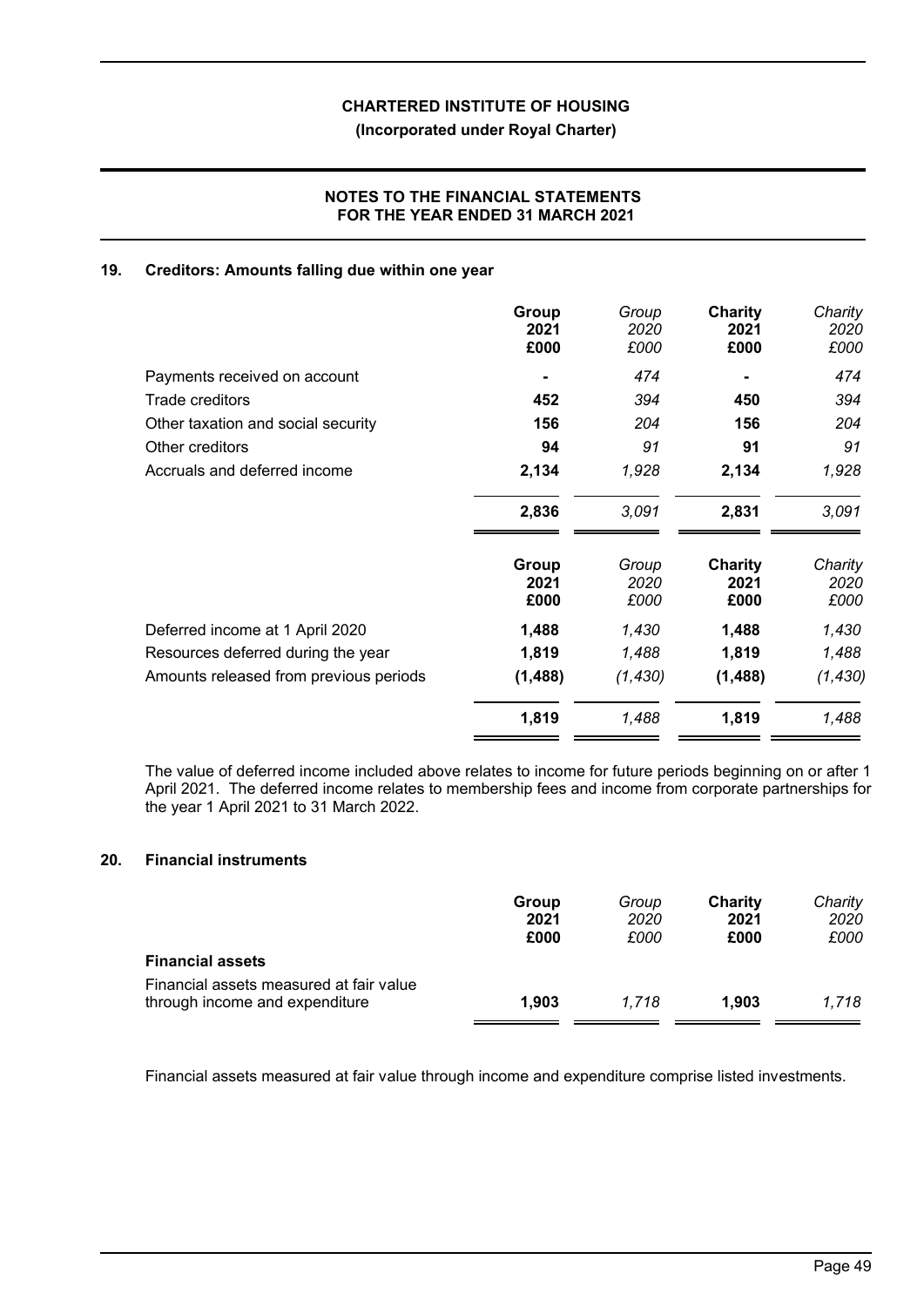# **NOTES TO THE FINANCIAL STATEMENTS FOR THE YEAR ENDED 31 MARCH 2021**

#### **21. Provisions**

**Group and charity**

|                  | <b>Dilapidation</b><br>provision<br>£000 |
|------------------|------------------------------------------|
|                  |                                          |
| At 1 April 2020  | 8                                        |
| <b>Additions</b> | $\overline{\mathbf{4}}$                  |
|                  | 12                                       |
|                  |                                          |

As part of the charity's property leasing arrangements there is an obligation to repair damages which incur during the life of the lease, such as wear and tear. The cost is charged to Statement of financial activities as the obligation arises. The provision is expected to be utilised by 2023 as the leases terminate.

Due to the difficulties in predicting expenditure that will be required on return of a property to the landlord many years into the future, the dilapidations provision is considered a source of significant estimation uncertainty. The provision has been calculated using historical experience of actual expenditure incurred on dilapidations and estimated lease termination dates.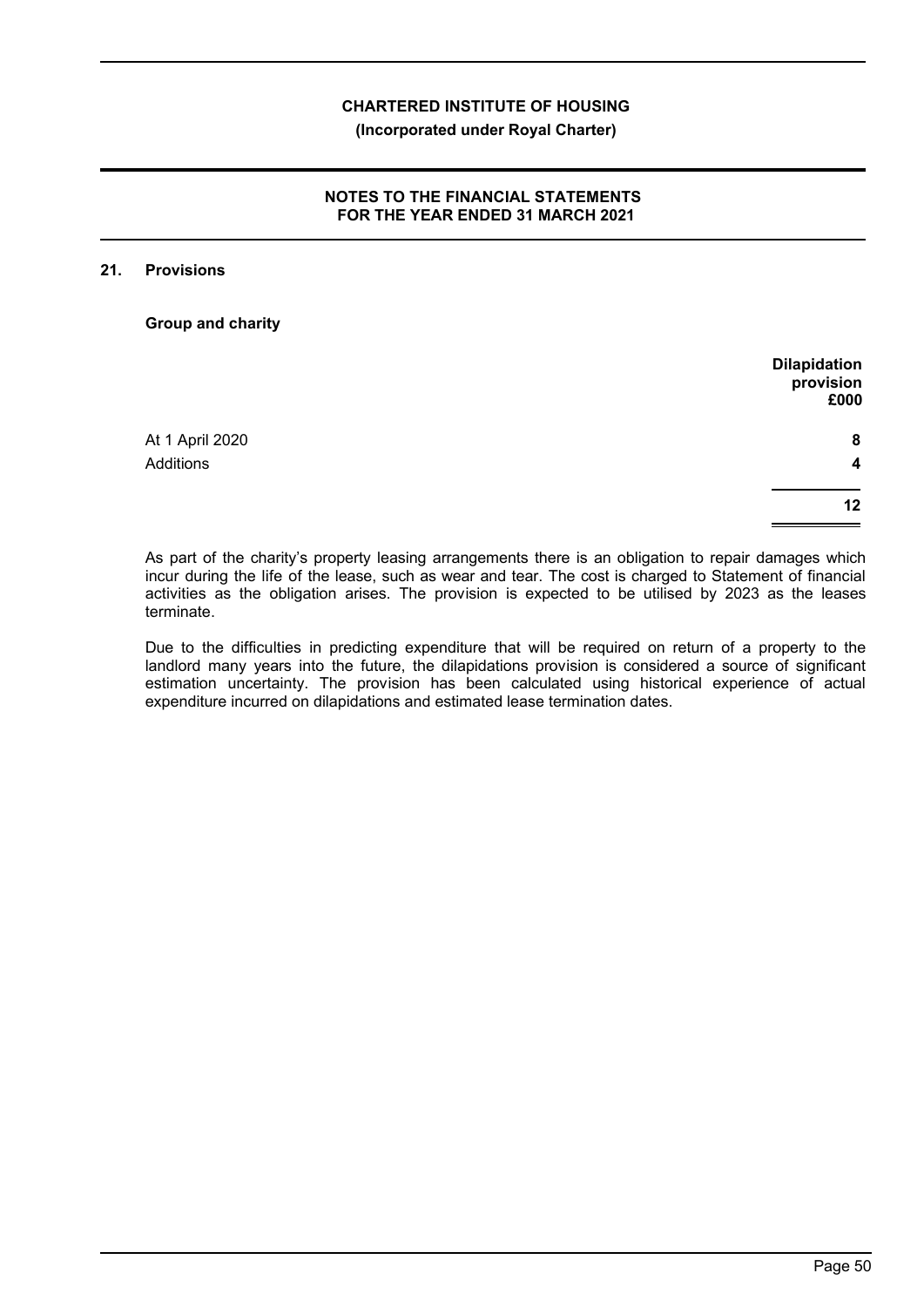**(Incorporated under Royal Charter)**

# **NOTES TO THE FINANCIAL STATEMENTS FOR THE YEAR ENDED 31 MARCH 2021**

# **22. Statement of funds**

# **Statement of funds - current year**

|                                             | <b>Balance at 1</b><br><b>April 2020</b><br>£000 | Income<br>£000 | <b>Expenditure</b><br>£000 | <b>Transfers</b><br>in/out<br>£000 | Gains/<br>(Losses)<br>£000 | <b>Balance</b><br>at 31<br><b>March</b><br>2021<br>£000 |
|---------------------------------------------|--------------------------------------------------|----------------|----------------------------|------------------------------------|----------------------------|---------------------------------------------------------|
| <b>Unrestricted funds</b>                   |                                                  |                |                            |                                    |                            |                                                         |
| <b>General Fund</b>                         | 1,522                                            | 6,693          | (6, 769)                   | 152                                | 379                        | 1,977                                                   |
| Designated research and<br>development fund | 152                                              |                |                            | (152)                              |                            |                                                         |
| Revaluation reserve                         | 1,941                                            |                |                            |                                    | (25)                       | 1,916                                                   |
| Pension reserve                             | (4, 470)                                         |                | 383                        |                                    | (265)                      | (4, 352)                                                |
|                                             | (855)                                            | 6,693          | (6, 386)                   |                                    | 89                         | (459)                                                   |
| <b>Restricted funds</b>                     |                                                  |                |                            |                                    |                            |                                                         |
| Regional fund                               | 1                                                |                |                            |                                    |                            | 1                                                       |
| David Butler bursary                        | 50                                               |                |                            |                                    |                            | 50                                                      |
| Learning to Let                             | 23                                               |                | (23)                       |                                    |                            |                                                         |
| Tri country bursary fund                    | 5                                                |                |                            |                                    |                            | 5                                                       |
| Oak Foundation grant                        | 54                                               | $\mathbf 2$    | (56)                       |                                    |                            |                                                         |
| Wales Govt. (Innov.<br>Housing Programme)   | 14                                               | 110            | (124)                      |                                    |                            |                                                         |
| <b>UK Housing Review</b>                    |                                                  | 41             | (41)                       |                                    |                            |                                                         |
| Wales Govt. (Welsh                          |                                                  |                |                            |                                    |                            |                                                         |
| Housing Quarterly)                          |                                                  | 12             | (12)                       |                                    |                            |                                                         |
| <b>Housing Rights Website</b>               |                                                  | 5              | (5)                        |                                    |                            |                                                         |
| Wales Govt. (Housing<br>Review)             |                                                  | 13             | (13)                       |                                    |                            |                                                         |
|                                             | 147                                              | 183            | (274)                      |                                    |                            | 56                                                      |
| <b>Total of funds</b>                       | (708)                                            | 6,876          | (6,660)                    |                                    | 89                         | (403)                                                   |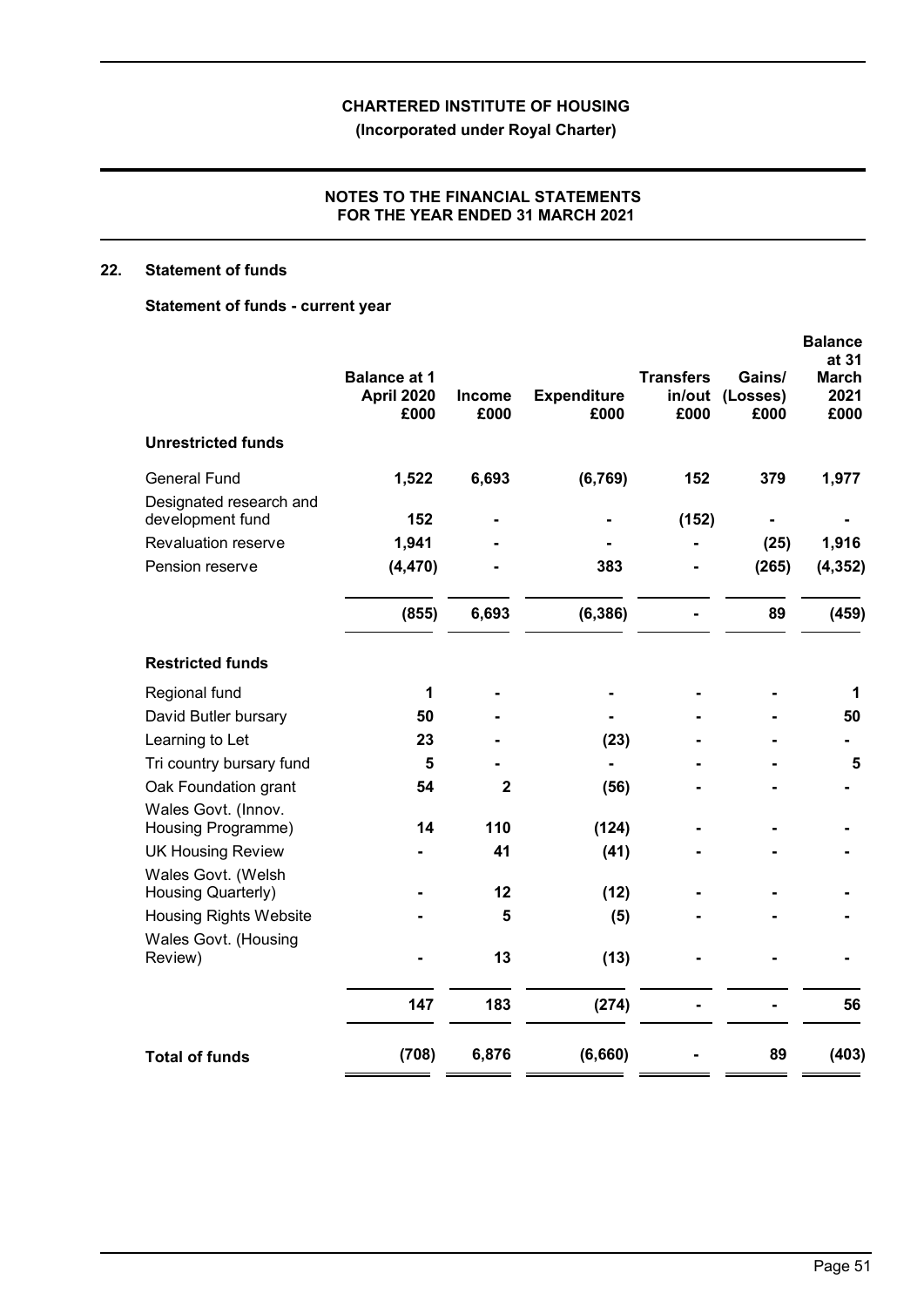# **NOTES TO THE FINANCIAL STATEMENTS FOR THE YEAR ENDED 31 MARCH 2021**

## **22. Statement of funds (continued)**

The Designated research and development fund is being held for future expenditure on implementation of the new IT strategy.

The David Butler Bursary fund is CIH's educational grant scheme to provide financial support for people wishing to pursue a career in housing.

The incoming resources of CIH also include grants made by government departments for specific purposes.

# **Statement of funds - prior year**

|                                             | <b>Balance</b> at<br>1 April 2019<br>£000 | Income<br>£000 | Expenditure<br>£000 | Gains/<br>(Losses)<br>£000 | <b>Balance</b> at<br>31 March<br>2020<br>£000 |
|---------------------------------------------|-------------------------------------------|----------------|---------------------|----------------------------|-----------------------------------------------|
| <b>Unrestricted funds</b>                   |                                           |                |                     |                            |                                               |
| <b>General Fund</b>                         | 1,810                                     | 8,394          | (8, 474)            | (208)                      | 1,522                                         |
| Designated research and<br>development fund | 152                                       |                |                     |                            | 152                                           |
| Revaluation reserve                         | 1,641                                     |                |                     | 300                        | 1,941                                         |
| Pension reserve                             | (5, 710)                                  |                | 234                 | 1,006                      | (4, 470)                                      |
|                                             | (2, 107)                                  | 8,394          | (8, 240)            | 1,098                      | (855)                                         |
| <b>Restricted funds</b>                     |                                           |                |                     |                            |                                               |
| Regional fund                               | 1                                         |                |                     |                            | 1                                             |
| Learning to Let                             |                                           | 23             |                     |                            | 23                                            |
| Tri country bursary fund                    | 5                                         |                |                     |                            | 5                                             |
| David Butler bursary                        | 52                                        |                | (2)                 |                            | 50                                            |
| Oak Foundation grant                        | $\overline{c}$                            | 104            | (52)                |                            | 54                                            |
| Wales Govt. (Innov. Housing<br>Programme)   |                                           | 44             | (30)                |                            | 14                                            |
|                                             | 60                                        | 171            | (84)                |                            | 147                                           |
| <b>Total of funds</b>                       | (2,047)                                   | 8,565          | (8, 324)            | 1,098                      | (708)                                         |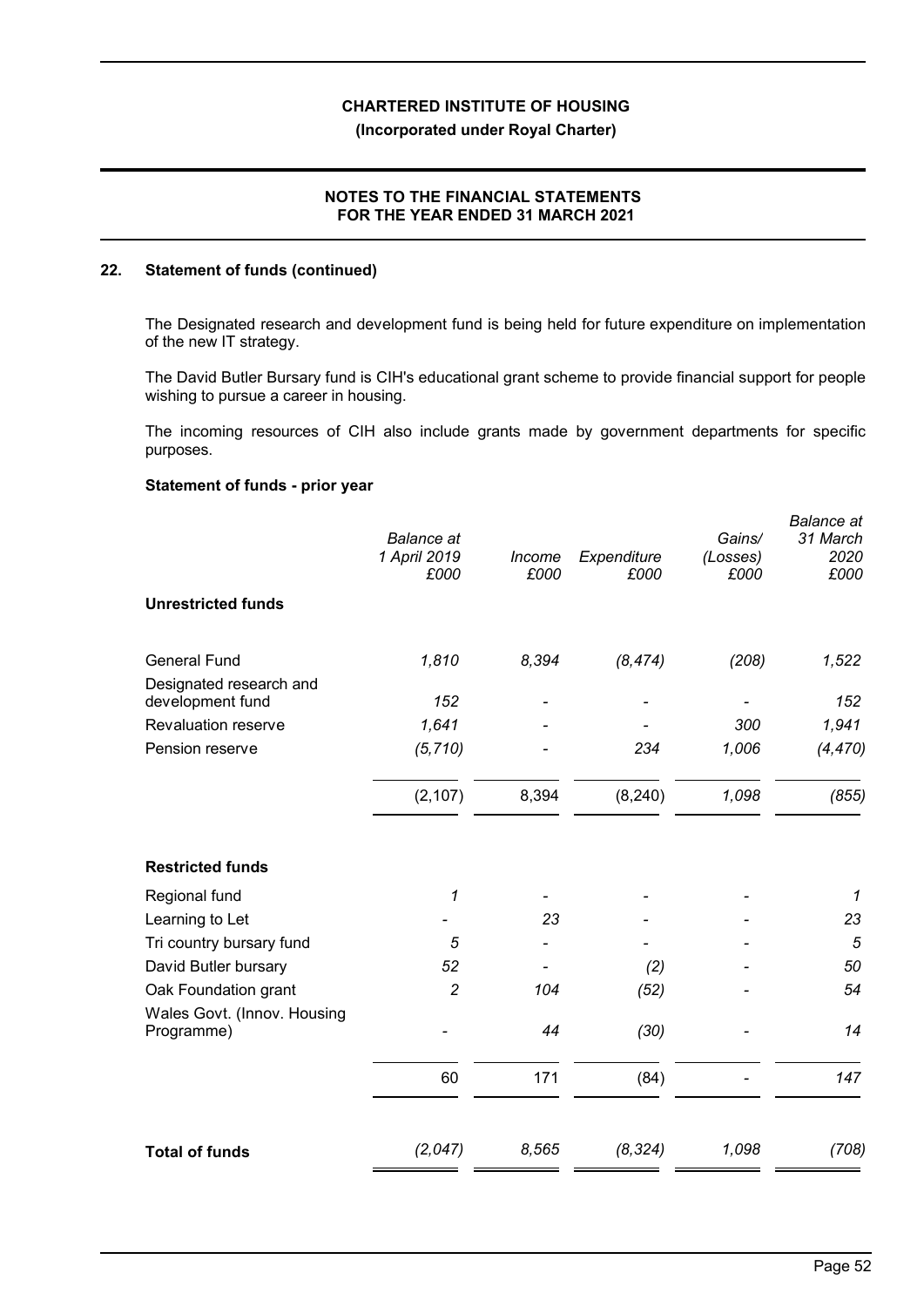# **(Incorporated under Royal Charter)**

# **NOTES TO THE FINANCIAL STATEMENTS FOR THE YEAR ENDED 31 MARCH 2021**

# **23. Analysis of net assets between funds**

# **Analysis of net assets between funds - current year**

|                                        | Unrestricted<br>funds<br>2021<br>£000 | <b>Restricted</b><br>funds<br>2021<br>£000 | Total<br>funds<br>2021<br>£000 |
|----------------------------------------|---------------------------------------|--------------------------------------------|--------------------------------|
| Tangible fixed assets                  | 662                                   |                                            | 662                            |
| Intangible fixed assets                | 360                                   | $\blacksquare$                             | 360                            |
| Fixed asset investments                | 2,103                                 | -                                          | 2,103                          |
| Investment property                    | 1,925                                 | ٠                                          | 1,925                          |
| <b>Current assets</b>                  | 1,691                                 | 56                                         | 1,747                          |
| Creditors due within one year          | (2,836)                               | -                                          | (2,836)                        |
| Provisions for liabilities and charges | (4, 364)                              | -                                          | (4, 364)                       |
| <b>Total</b>                           | (459)                                 | 56                                         | (403)                          |

# **Analysis of net assets between funds - prior year**

|                                        | Unrestricted<br>funds<br>2020<br>£000 | Restricted<br>funds<br>2020<br>£000 | Total<br>funds<br>2020<br>£000 |
|----------------------------------------|---------------------------------------|-------------------------------------|--------------------------------|
| Tangible fixed assets                  | 755                                   |                                     | 755                            |
| Intangible fixed assets                | 209                                   | $\overline{\phantom{0}}$            | 209                            |
| Fixed asset investments                | 2,082                                 |                                     | 2,082                          |
| Investment property                    | 1,950                                 |                                     | 1,950                          |
| <b>Current assets</b>                  | 1,718                                 | 147                                 | 1,865                          |
| Creditors due within one year          | (3,091)                               | -                                   | (3,091)                        |
| Provisions for liabilities and charges | (4, 478)                              |                                     | (4, 478)                       |
| <b>Total</b>                           | (855)                                 | 147                                 | (708)                          |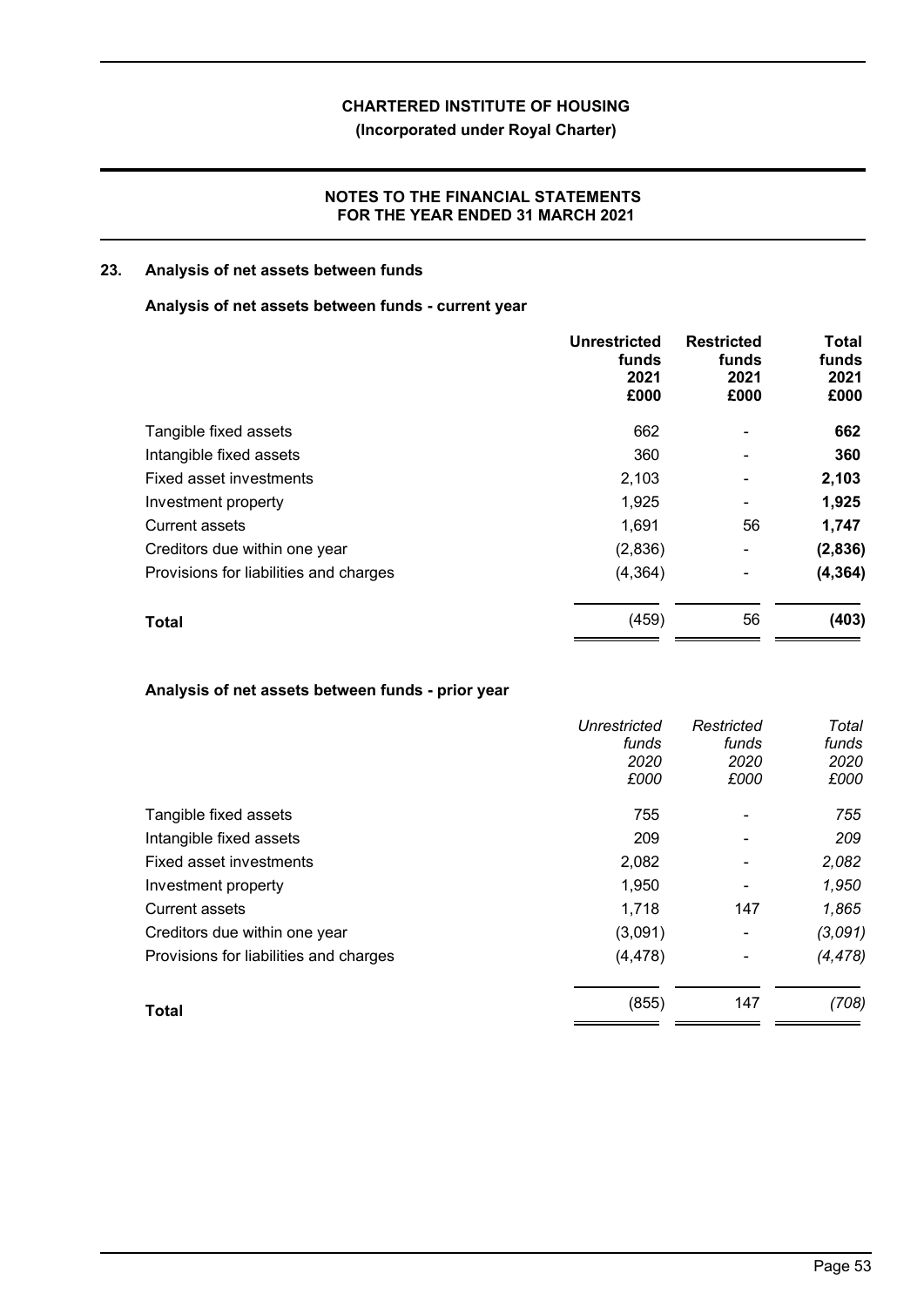**(Incorporated under Royal Charter)**

# **NOTES TO THE FINANCIAL STATEMENTS FOR THE YEAR ENDED 31 MARCH 2021**

# **24. Reconciliation of net movement in funds to net cash flow from operating activities**

|                                                                    | Group<br>2021<br>£000 | Group<br>2020<br>£000 |
|--------------------------------------------------------------------|-----------------------|-----------------------|
| Net income for the year (as per Statement of Financial Activities) | 595                   | 33                    |
| <b>Adjustments for:</b>                                            |                       |                       |
| Depreciation charges                                               | 98                    | 49                    |
| Amortisation charges                                               | 24                    |                       |
| Gains/(losses) on investments                                      | (379)                 | 143                   |
| Dividends, interests and rents from investments                    | (195)                 | (73)                  |
| Loss/(profit) on the sale of fixed assets                          |                       | (1)                   |
| Decrease/(increase) in debtors                                     | 72                    | (429)                 |
| Increase/(decrease) in creditors                                   | (254)                 | 42                    |
| Net pension scheme costs                                           | (383)                 | (234)                 |
| Increase/(decrease) in provisions                                  | 4                     | 4                     |
| Impairment of investments                                          | 16                    | 12                    |
| Net cash used in operating activities                              | (402)                 | (454)                 |

# **25. Analysis of cash and cash equivalents**

|                                 | Group<br>2021 | Group<br>2020 |
|---------------------------------|---------------|---------------|
|                                 | £000          | £000          |
| Cash in hand                    | 280           | 324           |
| Total cash and cash equivalents | 280           | 324           |

# **26. Analysis of changes in net debt**

|                          | At 1 April<br>2020<br>£000 | <b>Cash flows</b><br>£000 | At 31 March<br>2021<br>£000 |
|--------------------------|----------------------------|---------------------------|-----------------------------|
| Cash at bank and in hand | 324                        | (44)                      | 280                         |
|                          | 324                        | (44)                      | 280                         |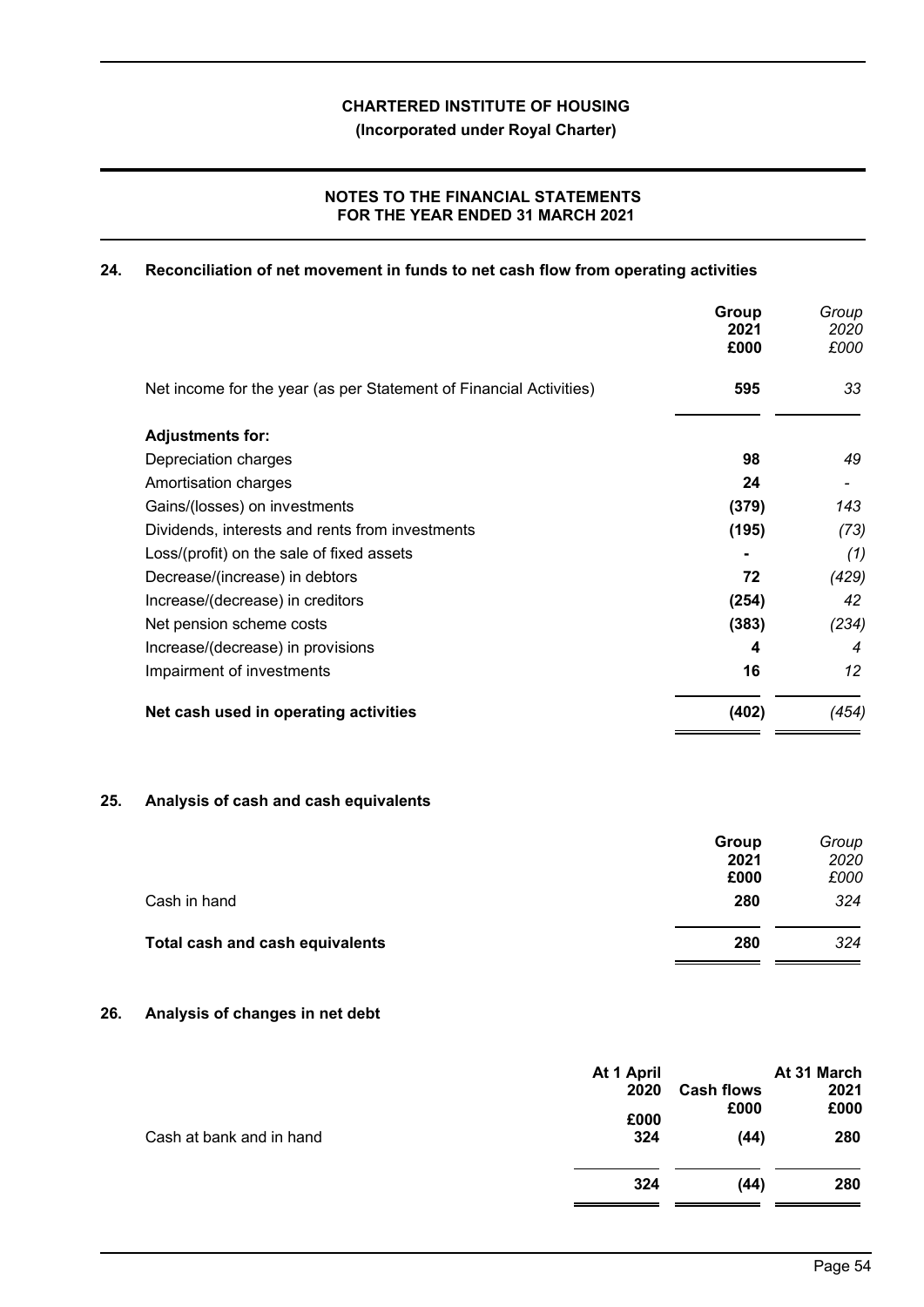# **(Incorporated under Royal Charter)**

# **NOTES TO THE FINANCIAL STATEMENTS FOR THE YEAR ENDED 31 MARCH 2021**

# **27. Related party transactions**

#### Other transactions

The following transactions took place with another business in which one of the Trustees are a member of the board, CEO or similar.

|                                    |        |                 | <b>Balance outstanding</b> |
|------------------------------------|--------|-----------------|----------------------------|
| 2021                               |        | Sales Purchases | as at 31 March 2021        |
| CIH Canada                         | 38,698 |                 | 2,622                      |
| De Montford University             |        |                 |                            |
| <b>East Midlands Housing Group</b> | 4,399  |                 | 2,304                      |
| <b>Golding Homes</b>               | 4,621  |                 | 2,955                      |
| <b>Notting Hill Genesis</b>        | 60,678 |                 | (561)                      |
| <b>Savills</b>                     | 2,684  |                 | 535                        |
| South Liverpool Homes              | 62,381 | 574             | 62,381                     |
| <b>Grand Union Housing</b>         | 21,674 |                 |                            |
| <b>Circle Voluntary Housing</b>    | 1,940  |                 | 1.470                      |

|                                       |        |                 | <b>Balance outstanding</b> |
|---------------------------------------|--------|-----------------|----------------------------|
| 2020                                  |        | Sales Purchases | as at 31 March 2020        |
| <b>Ark Consultancy</b>                | 6,708  |                 | 6,019                      |
| <b>Broadacres Housing Association</b> | 4,359  |                 |                            |
| <b>CIH Canada</b>                     | 25,610 |                 |                            |
| De Montford University                | 310    |                 |                            |
| <b>East Midlands Housing Group</b>    | 21,635 |                 | 18,022                     |
| <b>Golding Homes</b>                  | 7,778  |                 |                            |
| <b>Incommunities Group</b>            | 4.084  | 555             | (96)                       |
| <b>Notting Hill Genesis</b>           | 57,574 |                 | (1413)                     |
| <b>Parkhead Housing Association</b>   | 8,821  |                 | (468)                      |
| Savills                               | 10,501 |                 | (61)                       |
| South Liverpool Homes                 | 18,657 | 111             | 960                        |

# **Joint Venture - HouseMark Limited**

The Institute owns all of the £1 A shares in HouseMark Limited, a company which helps housing organisations to achieve continuous improvement in service delivery and to achieve value for money.

The transactions with this joint venture are listed below:

|                                                | 2021<br>£000   | 2020<br>£000 |
|------------------------------------------------|----------------|--------------|
| License fees and other institute service sales | 240            | 237          |
| Balance due from the company at 31 March       | $\blacksquare$ | 277          |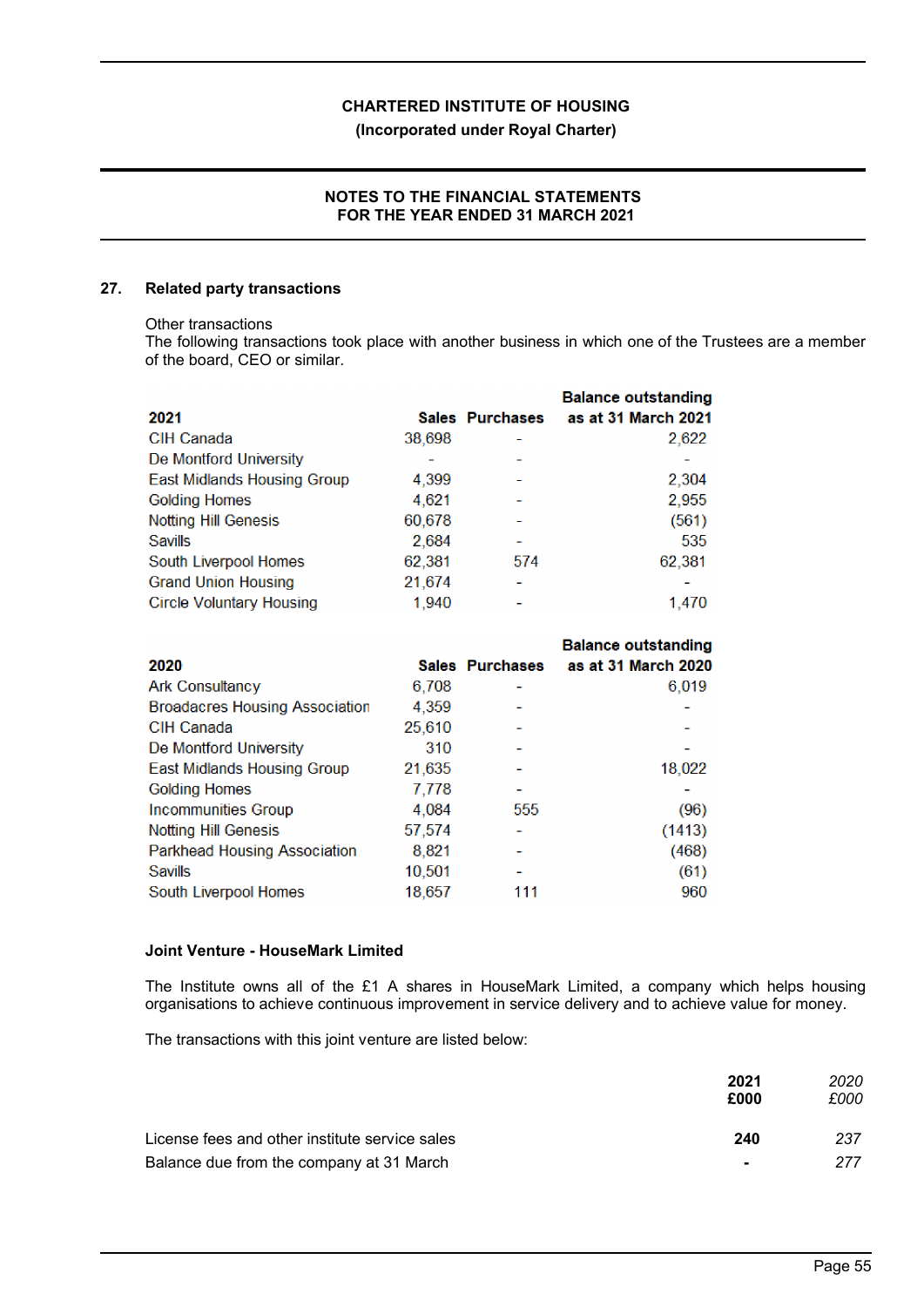# **(Incorporated under Royal Charter)**

# **NOTES TO THE FINANCIAL STATEMENTS FOR THE YEAR ENDED 31 MARCH 2021**

### **Joint arrangement - Ocean Media Group**

The Institute has an arrangement with Ocean Media Group to collaborate a new vision for closer working on media initiatives and other activities that will better deliver and develop products and services for the housing sector.

The transactions with the joint arrangement are listed below:

|                                          | 2021<br>£000   | 2020<br>£000 |
|------------------------------------------|----------------|--------------|
| <b>Sales</b>                             | 158            | 363          |
| Purchases                                | $\blacksquare$ | (1)          |
| Balance due from the company at 31 March | 240            | 230          |

There are no other related party transactions.

# **28. Capital commitments**

|                                                               | Group          | Group |
|---------------------------------------------------------------|----------------|-------|
|                                                               | 2021           | 2020  |
|                                                               | £000           | £000  |
| Contracted for but not provided in these financial statements |                |       |
| Acquisition of intangible assets                              | $\blacksquare$ | 39    |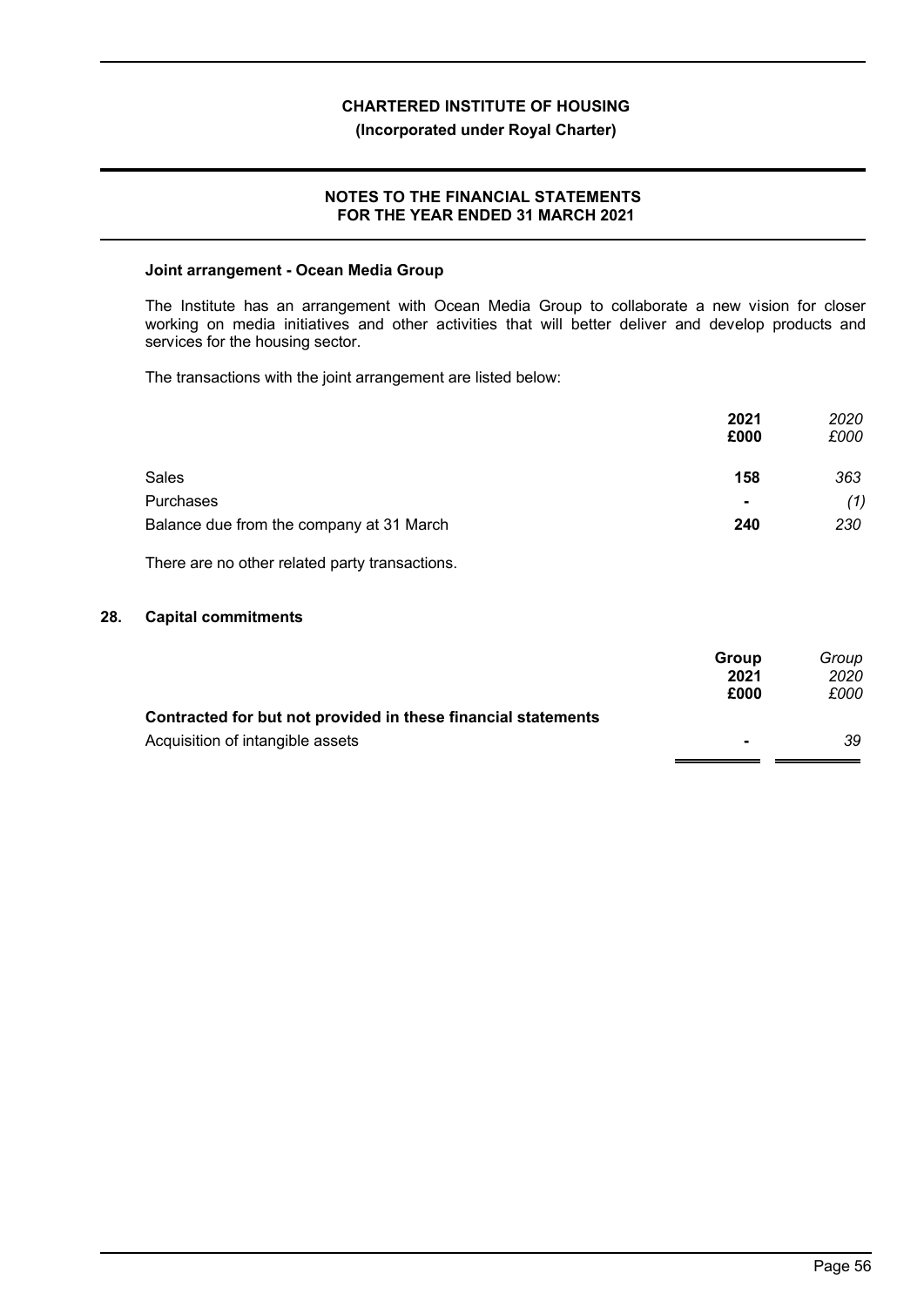#### **(Incorporated under Royal Charter)**

# **NOTES TO THE FINANCIAL STATEMENTS FOR THE YEAR ENDED 31 MARCH 2021**

#### **29. Pension commitments**

The Group operates a defined benefit pension scheme.

CIH is an admitted body to the London Pensions Fund Authority. The LPFA Board oversees the management of the Fund whilst the day to day fund administration is undertaken by the Local Pensions Partnership. Where appropriate some functions are delegated to the Fund's professional advisers.

Contributions are set every three years as a result of the actuarial valuation of the Fund required by the Regulations. The next actuarial valuation of the Fund will be carried out as at 31 March 2022 and will set contributions for the period from 1 April 2023 to 31 March 2026. There are no minimum funding requirements in the LGPS but the contributions are generally set to target a funding level of 100% using the actuarial valuation assumptions.

CIH's negotiations with LPFA about future contribution rates for its final salary pension scheme members and the level of contributions towards the past pensions deficit continued during the financial year.

As part of these discussions CIH closed the scheme to new and existing members and agreed in principle to the deficit management agreement proposed by the LPFA which will see CIH pay increased contributions in future years and grant a level of security on certain assets held by the charity. The details behind the negotiations over this arrangement are still on-going.

The cost of employee and employer contributions into this fund was £499,000 *(2020: £382,000).*

Principal actuarial assumptions at the Balance sheet date (expressed as weighted averages):

|                          | At 31 March At 31 March |      |
|--------------------------|-------------------------|------|
|                          | 2021                    | 2020 |
|                          | %                       | %    |
| Discount rate            | 2.10                    | 2.35 |
| Future salary increases  | n/a                     | 1.90 |
| Future pension increases | 2.40                    | 1.90 |

The current mortality assumptions include sufficient allowance for future improvements in morality rates.

The assumed life expectations on retirement age 65 are:

|                                  | 2021<br>Years | At 31 March At 31 March<br>2020<br>Years |
|----------------------------------|---------------|------------------------------------------|
| Mortality rates (in years)       |               |                                          |
| - for a male aged 65 now         | 23.0          | 22.1                                     |
| - at 65 for a male aged 45 now   | 23.4          | 23.5                                     |
| - for a female aged 65 now       | 24.5          | 24.4                                     |
| - at 65 for a female aged 45 now | 26.0          | 25.8                                     |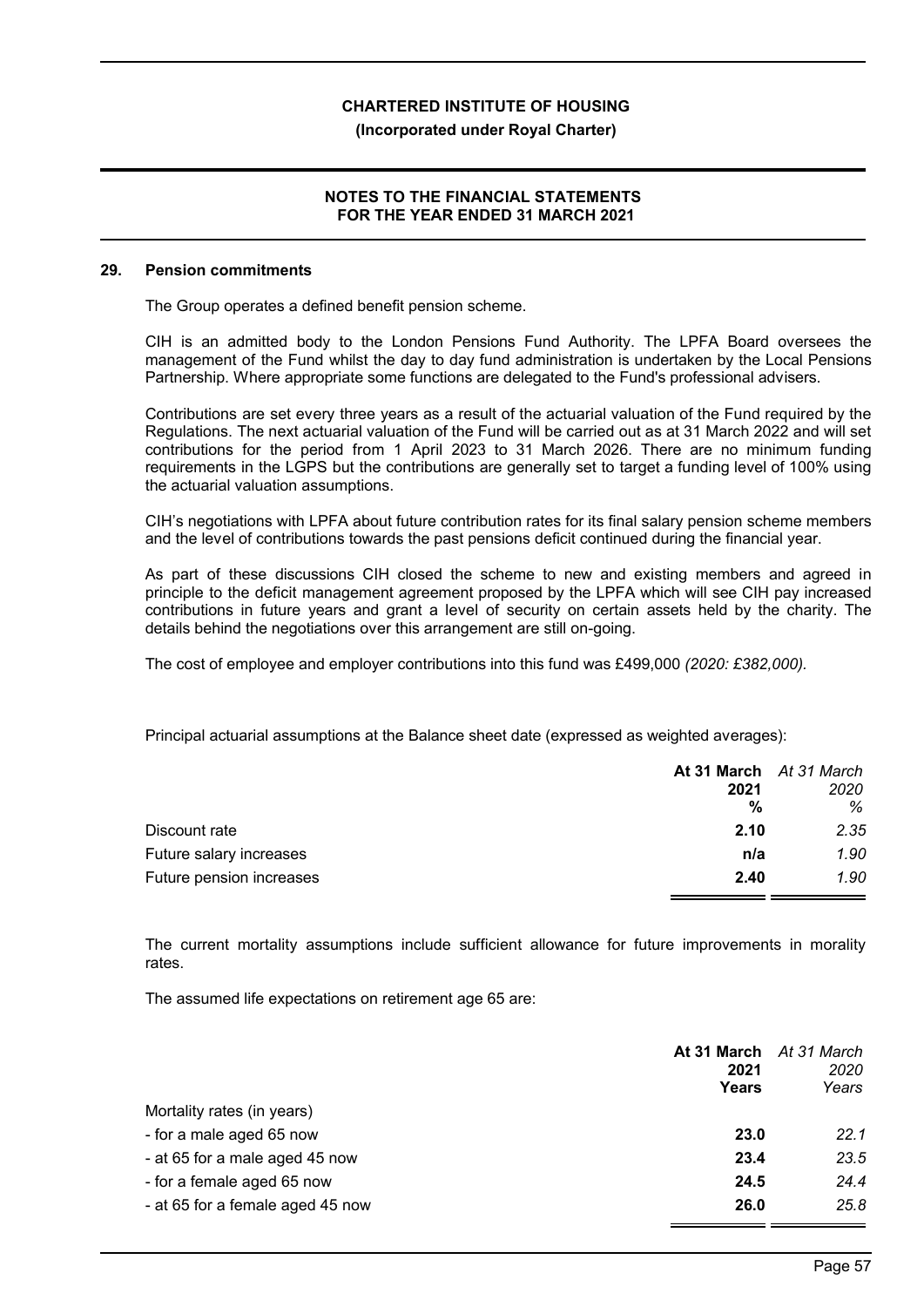**(Incorporated under Royal Charter)**

# **NOTES TO THE FINANCIAL STATEMENTS FOR THE YEAR ENDED 31 MARCH 2021**

# **29. Pension commitments (continued)**

# **Sensitivity analysis**

|                                                  | At 31 March<br>2021<br>£000 | At 31 March<br>2020<br>£000 |
|--------------------------------------------------|-----------------------------|-----------------------------|
| Discount rate $+0.1\%$                           | 17,960                      | 16,074                      |
| Discount rate -0.1%                              | 18,316                      | 16,714                      |
| Mortality assumption - 1 year increase           | 19,075                      | 16,939                      |
| Mortality assumption - 1 year decrease           | 18,316                      | 15,860                      |
| Long term salary increase +0.1%                  | $\blacksquare$              | 16,391                      |
| Long term salary increase -0.1%                  | $\blacksquare$              | 16,391                      |
| Pension increases and deferred revaluation +0.1% | 18.677                      | 16,715                      |
| Pension increases and deferred revaluation -0.1% | 18,316                      | 16,072                      |

The Group's share of the assets in the scheme was:

|                                   | At 31 March At 31 March<br>2021<br>£000 | 2020<br>£000 |
|-----------------------------------|-----------------------------------------|--------------|
| Equities                          | 7,753                                   | 6,434        |
| Target return porfolio            | 3,204                                   | 3,071        |
| Infrastructure                    | 1,193                                   | 869          |
| Property                          | 1,231                                   | 1,183        |
| Cash and other liquid assets      | 583                                     | 364          |
| <b>Total fair value of assets</b> | 13,964                                  | 11,921       |

The actual return on scheme assets was £1,962,000 *(2020 - £45,000)*.

The amounts recognised in the Consolidated statement of financial activities are as follows:

|                                                                    | 2021<br>£000 | 2020<br>£000 |
|--------------------------------------------------------------------|--------------|--------------|
| Interest income                                                    | 91           | 132          |
| Administrative expenses                                            | 18           | 16           |
| Total amount recognised in the Consolidated statement of financial |              |              |
| activities                                                         | 109          | 148          |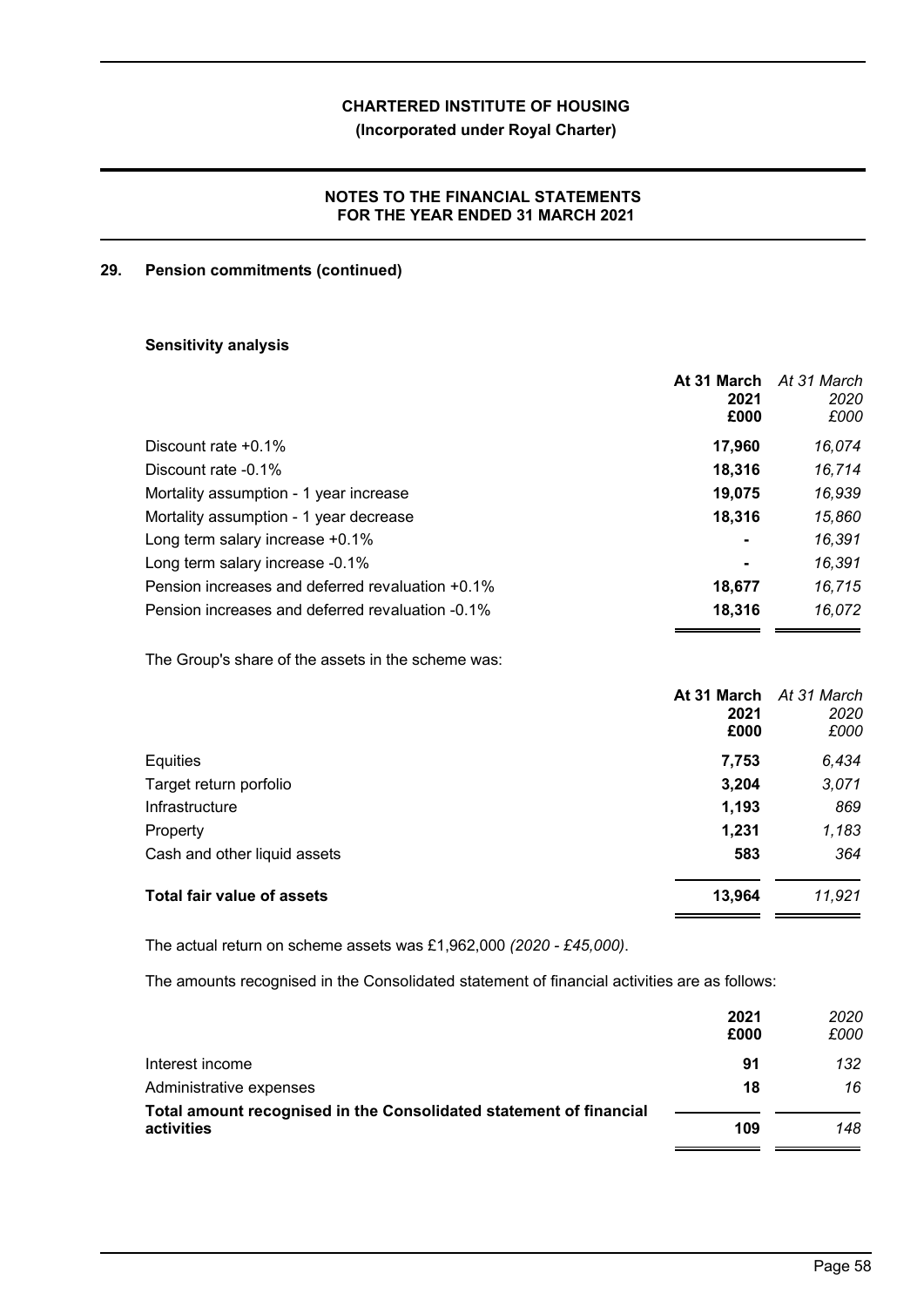# **(Incorporated under Royal Charter)**

# **NOTES TO THE FINANCIAL STATEMENTS FOR THE YEAR ENDED 31 MARCH 2021**

# **29. Pension commitments (continued)**

Movements in the present value of the defined benefit obligation were as follows:

|                                               | 2021           | 2020     |
|-----------------------------------------------|----------------|----------|
|                                               | £000           | £000     |
| Opening defined benefit obligation            | 16,391         | 17,927   |
| Actuarial losses/(gains)                      | 1,948          | (1, 344) |
| Benefits paid                                 | (401)          | (394)    |
| Interest cost                                 | 380            | 425      |
| Unfunded pension payments                     | (2)            | (2)      |
| Experience gain on defined benefit obligation | $\blacksquare$ | (221)    |
| <b>Closing defined benefit obligation</b>     | 18,316         | 16,391   |

Movements in the fair value of the Group's share of scheme assets were as follows:

|                                     | 2021<br>£000 | 2020<br>£000 |
|-------------------------------------|--------------|--------------|
| Opening fair value of scheme assets | 11,921       | 12,217       |
| Interest income                     | 279          | 293          |
| Actuarial gains/(losses)            | 1,683        | (338)        |
| Other actuarial losses              | ۰            | (221)        |
| Contributions by employer           | 499          | 382          |
| Administration expenses             | (15)         | (16)         |
| Benefits paid                       | (403)        | (396)        |
| Closing fair value of scheme assets | 13,964       | 11,921       |

# **30. Operating lease commitments**

At 31 March 2021 the Group and the charity had commitments to make future minimum lease payments under non-cancellable operating leases as follows:

|                                              | Charity | Charity |
|----------------------------------------------|---------|---------|
|                                              | 2021    | 2020    |
|                                              | £000    | £000    |
| Not later than 1 year                        | 268     | 180     |
| Later than 1 year and not later than 5 years | 768     | 1,031   |
| Later than 5 years                           | 700     | 875     |
|                                              | 1,736   | 2,086   |